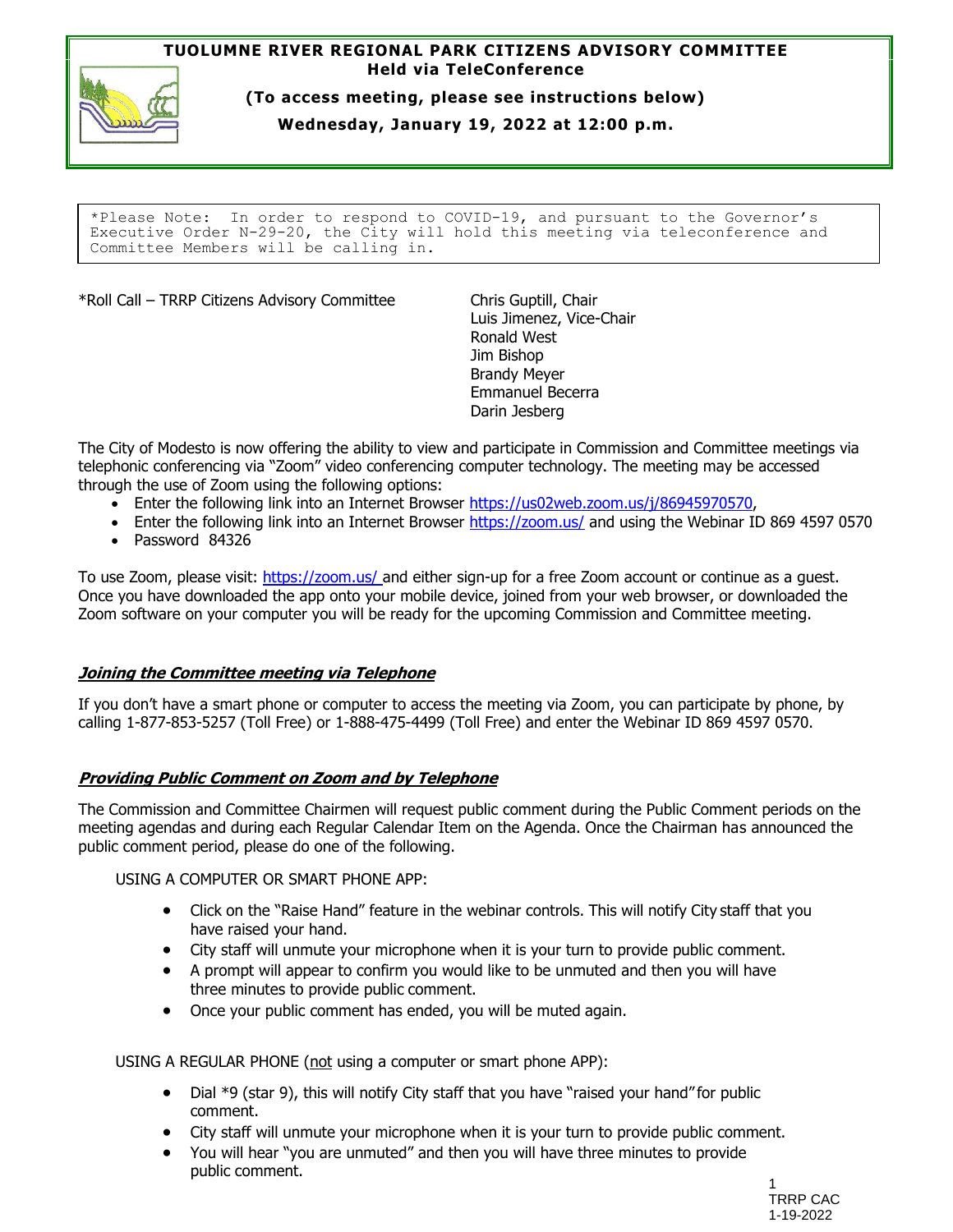- Once your public comment has ended, you will be muted again.
- If your phone is unmuted, and you are unable to be heard, the host may ask that you Dial  $*6$  to toggle mute on/off in Zoom.

### **Additional Zoom resources/support**

Please visit Zoom's website support page on helpful tips to prepare for the meeting: <https://support.zoom.us/hc/en-us/categories/201146643>

### **A G E N D A**

# **I. CALL TO ORDER**

**II. ROLL CALL**

### **III. APPROVAL OF MINUTES**

- A. November 17, 2021
- **IV. PUBLIC COMMENT**

### **V. OLD BUSINESS**

- A. TRRP Project Update
- B. Carpenter Road gate access issues.

### **VI. NEW BUSINESS**

- A. Election of Chair and Vice-Chair for 2022
- B. TRRP 2020-2021 Financial Audit Report Presentation

### **VII. REPORTS & ORAL COMMUNICATIONS**

- A. FY21-22 Quarter 2 Operating Budget Update
- B. Tuolumne River Trust Report
- C. 9-2-99 Clean-Ups
- D. Dry Creek / River Trails Update

### **VIII. MATTERS TOO LATE FOR THE AGENDA**

(These may be presented by members of the Committee and staff upon determination by a majority vote that an emergency exists, as defined by State law, or by a 2/3 vote that (1) there is a need to take immediate action and (2) that the need for action came to the Committee's attention after the agenda was posted.)

### **IX. ADJOURNMENT** – Next meeting is scheduled for Wednesday, March 16, 2022 at 12:00 p.m.

Posted pursuant to Government Code Section 54954.2 on \_\_\_\_\_\_\_\_\_\_\_\_\_\_\_\_\_\_\_\_\_\_\_\_\_ at \_\_\_\_\_\_\_ am/pm by **Example 2** on the bulletin board at Tenth Street Place.

### **NOTICE:**

A copy of this agenda is on file at the Modesto-Stanislaus Library Conference Room, 1500 I Street, Modesto. Copies of this agenda may be obtained in the City Clerk's Office.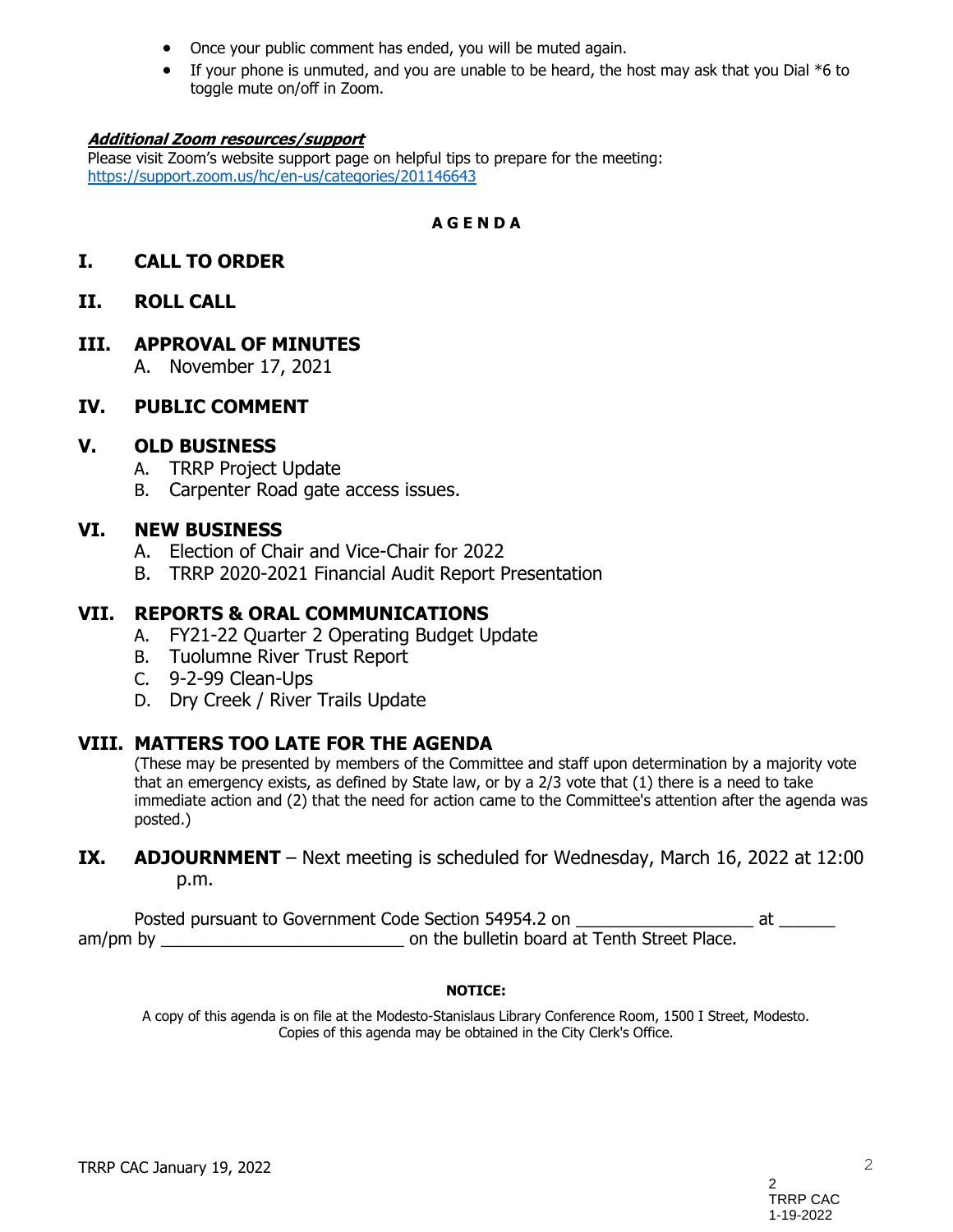

# **A. TRRP Project Updates –January 2022**

- 1. **Airport Tree Trimming Update** Years 1-3 are completed. Year 4 was partially completed this year. We now have an annual agreement for vegetation management services and will use that each year to move forward with the trimming.
- 2. **Legion Hall Improvements** Project design is at 100%. We are working to replace the roof and kitchen ceiling at American Legion Hall with the insurance money from the Little Legion Hall Fire. Project should be out to bid February 2022. Target construction start is summer 2022.
- 3. **TRRP River Pavilion and Learning Theater** Project is in design. Construction documents are 70% complete. We are starting the environmental document process and will soon start the permitting process. Target construction start is summer 2023.
- 4. **TRRP Riverwalk – Gateway to Legion** Working on getting property from Gallo. Design proposals received November 9, 2021. Design should begin early 2022. Construction funding is still needed. Target construction start is summer 2024.
- 5. **TRRP River Overlook** Project is in design & permitting. We have received 100% construction documents. Target construction start is summer 2022.
- 6. **TRRP Riverwalk – Gateway to Neece** Design proposals received November 9, 2021. Design should begin early 2022. Construction funding is still needed. Target construction start is summer 2023.
- 7. **TRRP Neece Drive Boat Launch** Project is in design. Construction documents are 90% complete. All permit applications are submitted and 2 are still pending. Target construction start is summer 2022.
- 8. **Carpenter Road Area (Bellenita) Soccer Fields** Project is in design. We are currently waiting on the 90% construction documents. Target construction start is summer 2022.
- 9. **TRRP Master Plan Update** Received one proposal for the Master Plan Update and design should start in early 2022.
- 10.**Neece Drive Cell Tower** The Cell Tower started construction in December and should be finished shortly. Monthly payments have started for this tower.
- 11. **Carpenter Road Habitat Restoration-** In coordination with the Tuolumne River Trust, The TRRP Carpenter Road project will increase salmonid rearing habitat around river mile 13. Currently, data acquisition and preliminary design is the primary focus. A community meeting will take place to discuss

# **PO BOX 642, MODESTO CA 9535 3**

**A Project of: STANISLAUS COUNTY CITY OF CERES CITY OF MODESTO**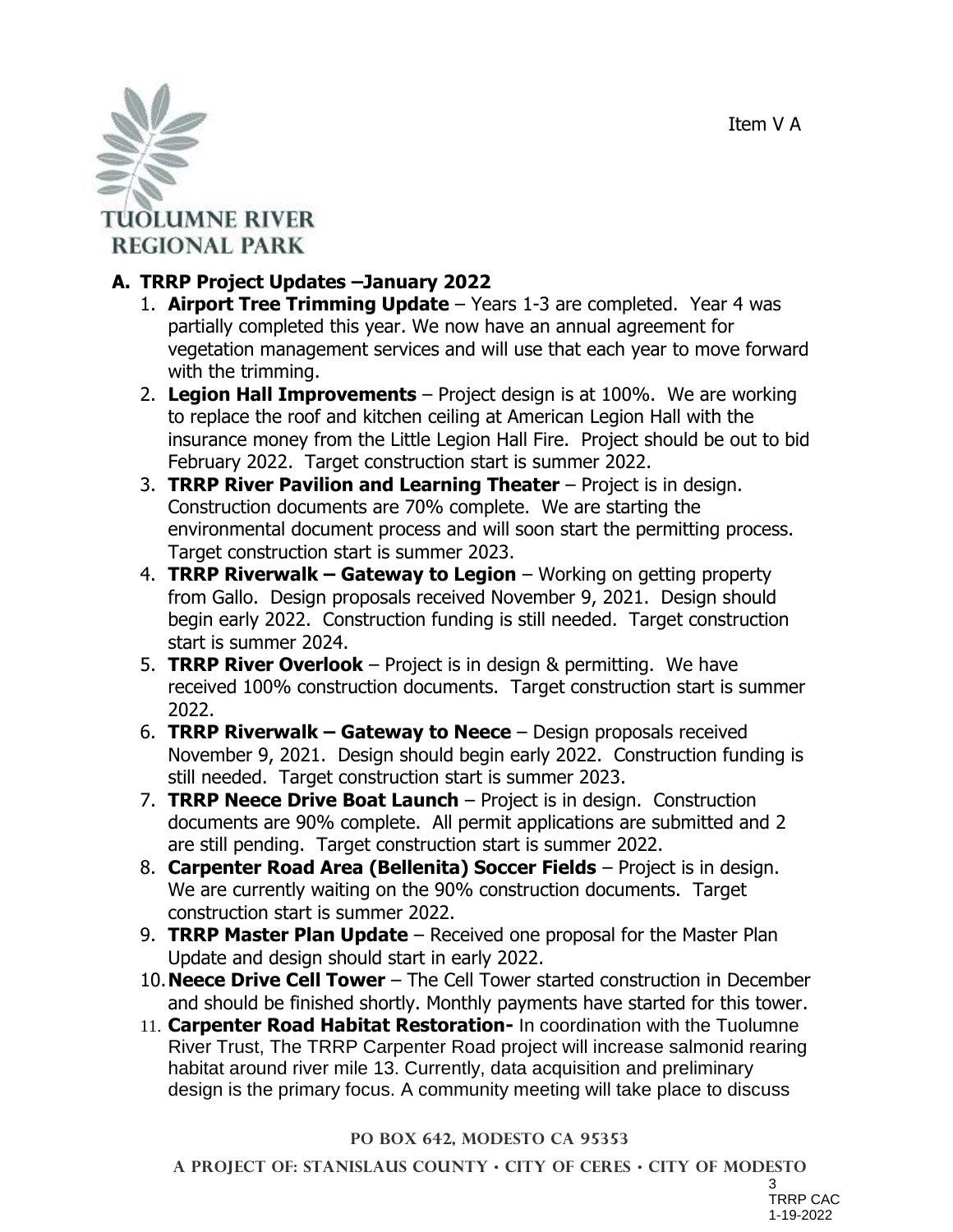the project after concept designs have been developed. Target construction start for this project is summer 2023.

- 12.**TRRP Legion Park Area Disc Golf Course**  In coordination with the Modesto Area Disc Golf Club this project is proposed to develop a 9-hole beginners' course and an 18-hole advanced course in the TRRP Legion Park Area. We are currently working on finalizing an MOU with the organization. Target construction start is summer 2022.
- 13.**ARPA Funded Projects**  Just received final guidance from Federal Government for ARPA Funding, currently in review.
- 14.**Future Grant Applications**  We are working on grant applications due in January 2022 for Gateway Events Plaza and Riverwalk Trail at Legion Park.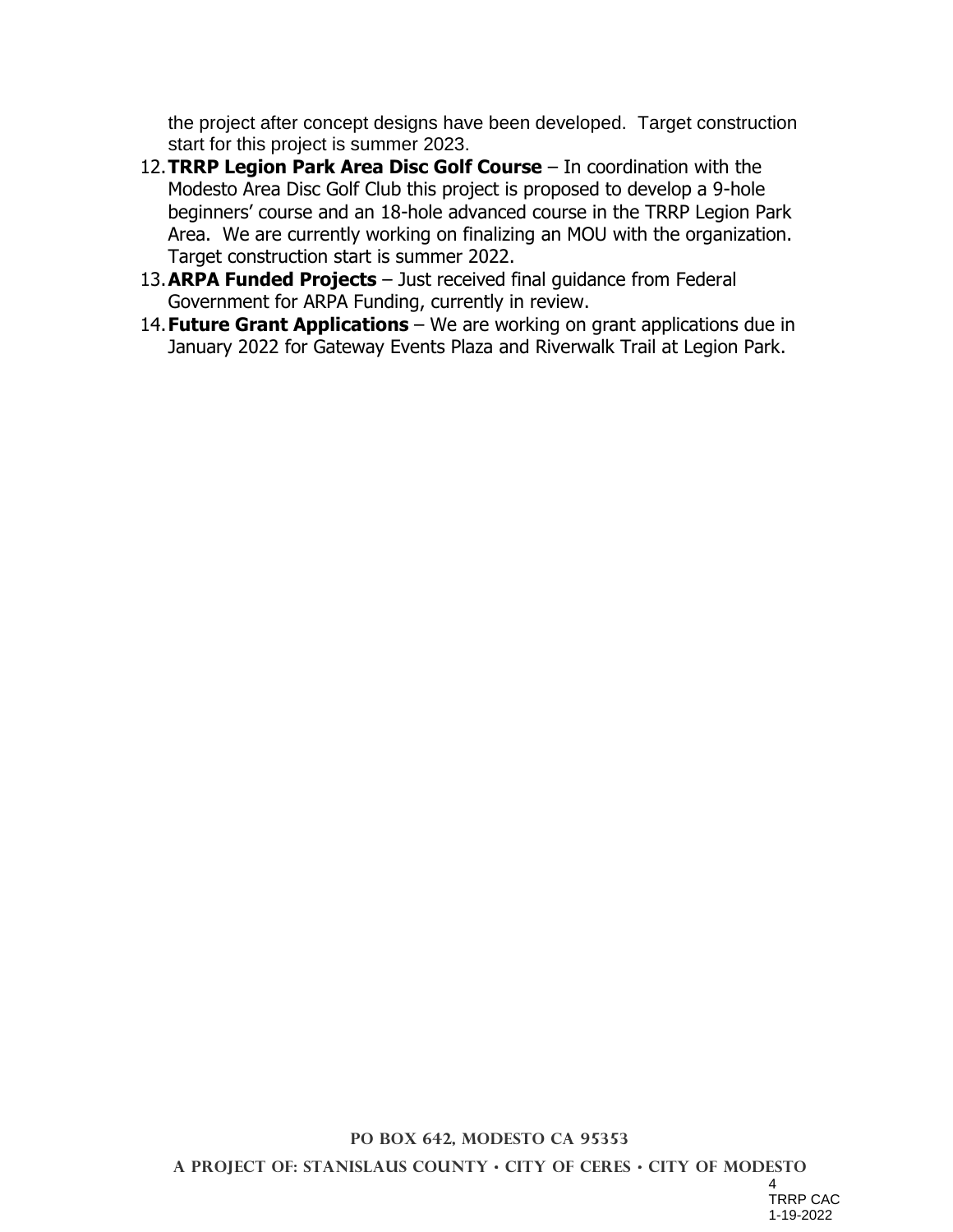

# **TUOLUMNE RIVER REGIONAL PARK CITIZEN'S ADVISORY COMMITTEE**

**Item VI B**

**DATE OF MEETING:**

January 19, 2022

Date: *January 10, 2022*

- TO: Tuolumne River Regional Park Commission Chris Guptill, Chair Luis Jimenez, Vice Chair Ronald West Jim Bishop Brandy Meyer Emmanuel Becerra
- FROM: DeAnna Christiansen, City of Modesto, Finance Director
- SUBJECT: Fiscal Year 2020-2021 Audited Financial Statements and Audit Reports
- CONTACT: Stacey Pratt, Financial Analyst III, [spratt@modestogov.com,](mailto:spratt@modestogov.com) 209-341-2918

### **DESCRIPTION:**

Consider accepting the audited financial statements and audit reports for Fiscal Year 2020-2021 audited by external auditors Hudson Henderson & Company, Inc. and forwarding for the consideration of the TRRP JPA Commission.

### **BACKGROUND:**

The accounting firm of Hudson Henderson & Company, Inc. conducted the Fiscal Year 2020-2021 audit for the Tuolumne River Regional Park (TRRP), resulting in audited financial statements with an external auditors' opinion on the financial condition and the results of operations for the period under audit.

### **DISCUSSION:**

The City of Modesto is the financial administrator for TRRP Joint Powers Agency (JPA). As part of the JPA agreement, an independent audit of the financial statements is required annually. Based on the attached Auditors' Report conducted by Hudson Henderson & Company, Inc., the financial statements for Fiscal Year 2020-2021 were prepared and presented fairly in all material respects. As part of the audit, two findings were reported for the areas below:

> 5 TRRP CAC 1-19-2022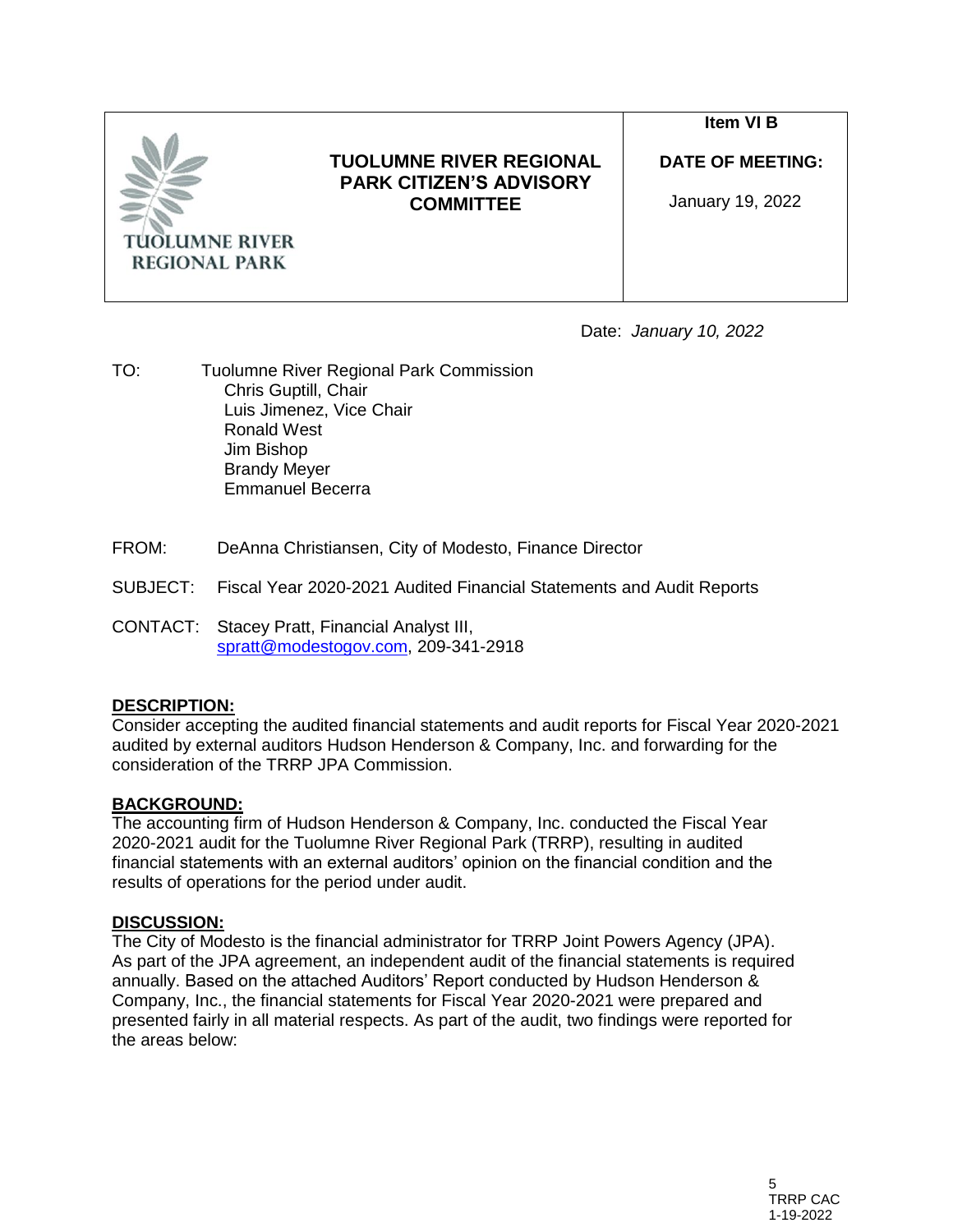- 1. The Park lacked a proper cut-off financial closing procedure that identified all payables that should be recorded back in the current fiscal year. This resulted in expenditures not being accrued or posted to the correct fiscal year. **Corrective Plan:** The Finance Analyst III assigned to the Park will coordinate regular meetings with Park Management staff, to request updates on outstanding invoices to ensure all invoices outstanding after the end of the fiscal year are accrued back to the proper fiscal year. The Financial Analyst in coordination with Park Management staff will analyze the payment history for all vendors to confirm there are no missing invoices. Additional training and guidance will be provided by the Accounting Manager to department staff on how to address outstanding invoices which may have charges in dispute that prevent timely payments prior to the end of the fiscal year or shortly after.
- 2. The Park did not have adequate procedures to accurately report accounts receivable balances and revenues as of year-end. This resulted in the revenues and receivables not being properly stated in accordance with generally accepted accounting principles (GAAP), resulting in a material audit adjustment of the current year revenues, receivables and unearned revenues.

**Corrective Plan:** Additional training and guidance will be provided by the Accounting Manager to staff responsible for accounting for the revenues, receivables and unearned revenues for the Park. The Financial Analyst responsible for the year-end accrual and deferral process will be required to update the year-end check list to address the analysis of all outstanding receivables balances, revenue recognition and deferrals as of the end of the fiscal year.

### **FISCAL IMPACT:**

While the information contained in these reports discloses the financial performance for TRRP, there is no direct fiscal impact.

Approved by:

Laurie A. Smith, Director Parks, Recreation and Neighborhoods Department

Attachments:

1. Tuolumne River Regional Park (TRRP)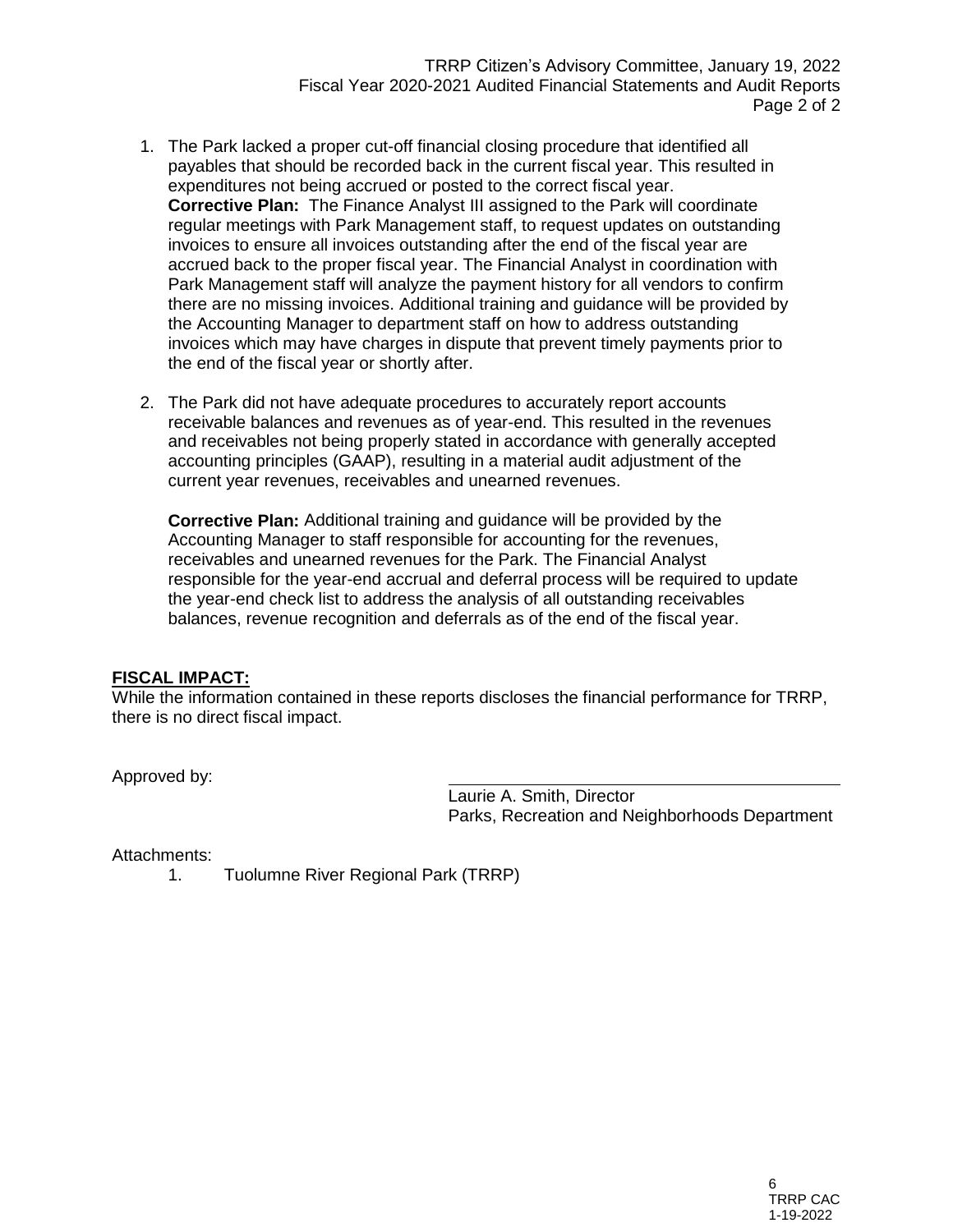### **TUOLUMNE RIVER REGIONAL PARK**

**ANNUAL FINANCIAL REPORT AND INDEPENDENT AUDITORS' REPORT**

> **FOR THE YEAR ENDED JUNE 30, 2021**

> > 7 TRRP CAC 1-19-2022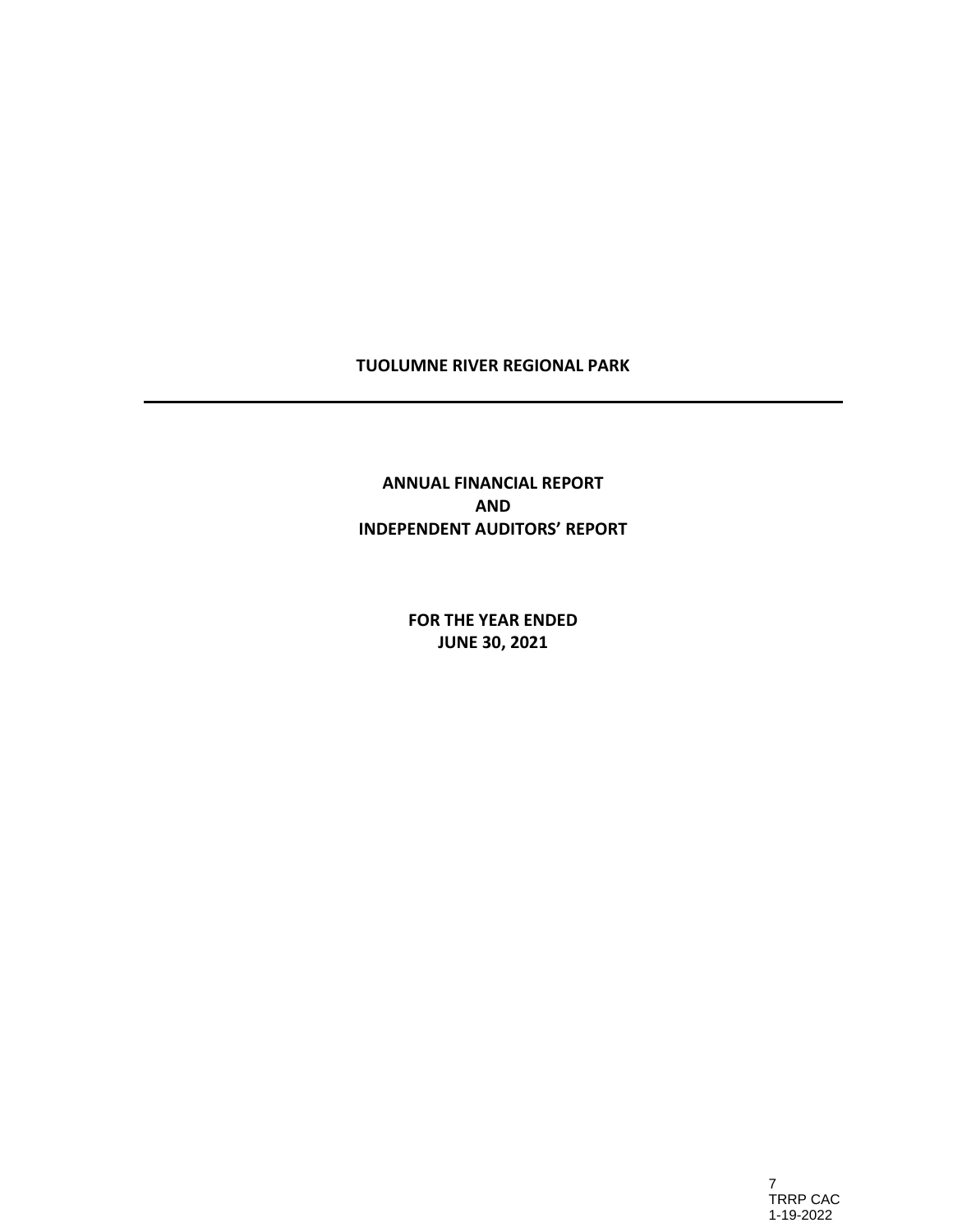#### **TABLE OF CONTENTS**

#### Page

| <b>Basic Financial Statements:</b>                                                                                                                                                         |    |
|--------------------------------------------------------------------------------------------------------------------------------------------------------------------------------------------|----|
| <b>Government-Wide Financial Statements:</b>                                                                                                                                               |    |
|                                                                                                                                                                                            |    |
|                                                                                                                                                                                            |    |
| <b>Fund Financial Statements:</b>                                                                                                                                                          |    |
|                                                                                                                                                                                            |    |
| Reconciliation of the Balance Sheet - Governmental                                                                                                                                         |    |
| Statement of Revenues, Expenditures, and Changes in                                                                                                                                        |    |
| Reconciliation of the Changes in Fund Balance of the                                                                                                                                       |    |
| Governmental Funds with the Change in Net Position                                                                                                                                         |    |
|                                                                                                                                                                                            |    |
| Required Supplementary Information                                                                                                                                                         |    |
| Schedule of Revenues, Expenditures, and Changes in Fund                                                                                                                                    |    |
|                                                                                                                                                                                            |    |
| Independent Auditors' Report on Internal Control Over Financial<br>Reporting and on Compliance and Other Matters Based on an<br>Audit of Financial Statements Performed in Accordance with |    |
|                                                                                                                                                                                            | 27 |
|                                                                                                                                                                                            |    |
|                                                                                                                                                                                            |    |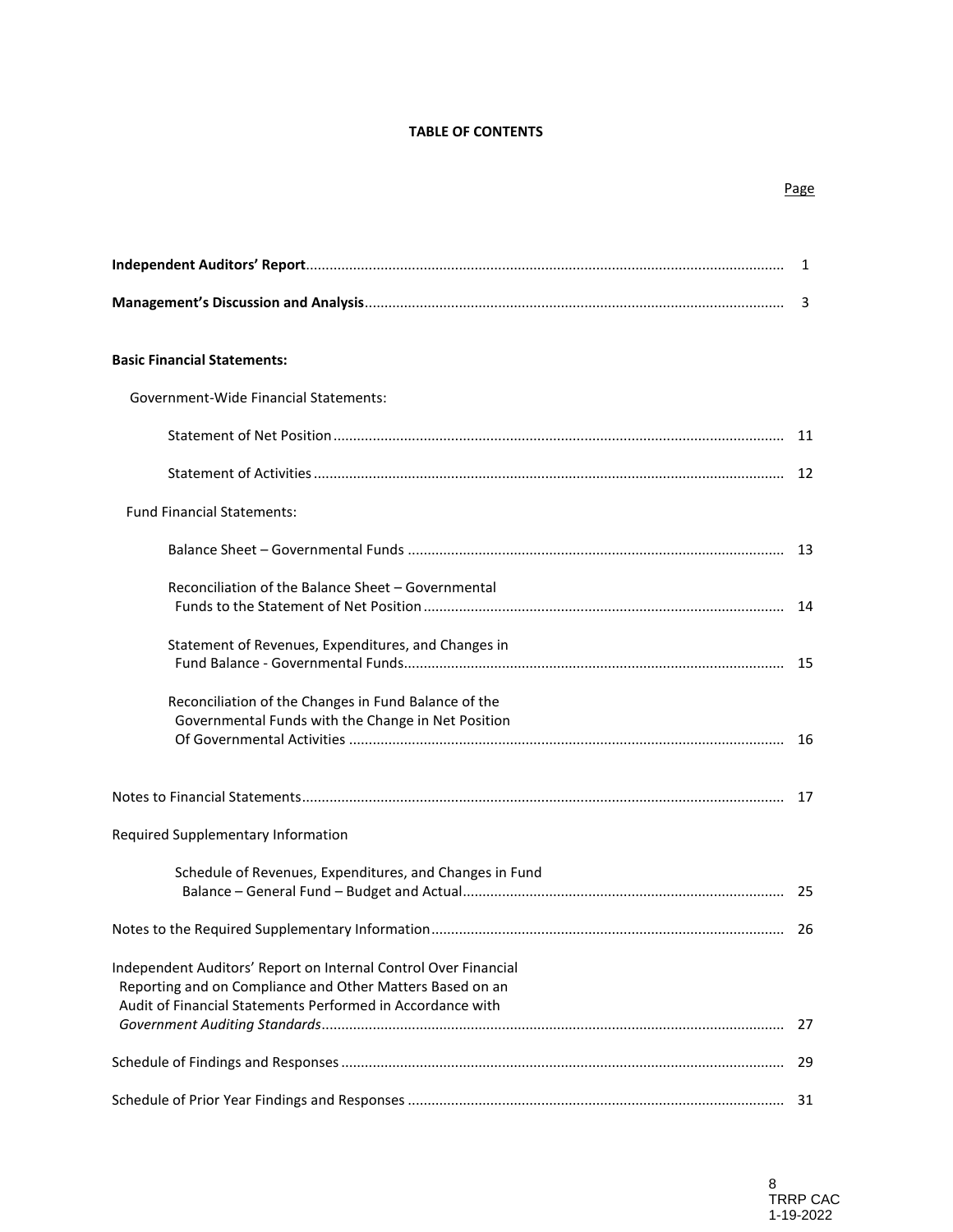

#### **INDEPENDENT AUDITORS' REPORT**

To the Tuolumne River Regional Park Commission, The Board of Supervisors of the County of Stanislaus, California, and The City Councils of Modesto and Ceres, California Tuolumne River Regional Park

#### **Report on the Financial Statements**

We have audited the accompanying financial statements of the governmental activities and each major fund of the Tuolumne River Regional Park (the Park) as of and for the year ended June 30, 2021, and the related notes to the financial statements, which collectively comprise the Park's basic financial statements as listed in the table of contents.

#### **Management's Responsibility for the Financial Statements**

Management is responsible for the preparation and fair presentation of these financial statements in accordance with accounting principles generally accepted in the United States of America; this includes the design, implementation, and maintenance of internal control relevant to the preparation and fair presentation of financial statements that are free from material misstatement, whether due to fraud or error.

#### **Auditors' Responsibility**

Our responsibility is to express an opinion on these financial statements based on our audit. We conducted our audit in accordance with auditing standards generally accepted in the United States of America and the standards applicable to financial audits contained in *Government Auditing Standards*, issued by the Comptroller General of the United States. Those standards require that we plan and perform the audit to obtain reasonable assurance about whether the financial statements are free from material misstatement.

An audit involves performing procedures to obtain audit evidence about the amounts and disclosures in the financial statements. The procedures selected depend on the auditor's judgment, including the assessment of the risks of material misstatement of the financial statements, whether due to fraud or error. In making those risk assessments, the auditor considers internal control relevant to the entity's preparation and fair presentation of the financial statements in order to design audit procedures that are appropriate in the circumstances, but not for the purpose of expressing an opinion on the effectiveness of the entity's internal control. Accordingly, we express no such opinion. An audit also includes evaluating the appropriateness of accounting policies used and the reasonableness of significant accounting estimates made by management, as well as evaluating the overall presentation of the financial statements.

We believe that the audit evidence we have obtained is sufficient and appropriate to provide a basis for our audit opinion.

#### **Opinion**

In our opinion, the financial statements referred to above present fairly, in all material respects, the respective financial position of the governmental activities and each major fund of the Park, as of June 30, 2021, and the respective changes in financial position for the year then ended in accordance with accounting principles generally accepted in the United States of America.

**7473 N. INGRAM AVE., SUITE 102** ⬧ **FRESNO, CA 93711**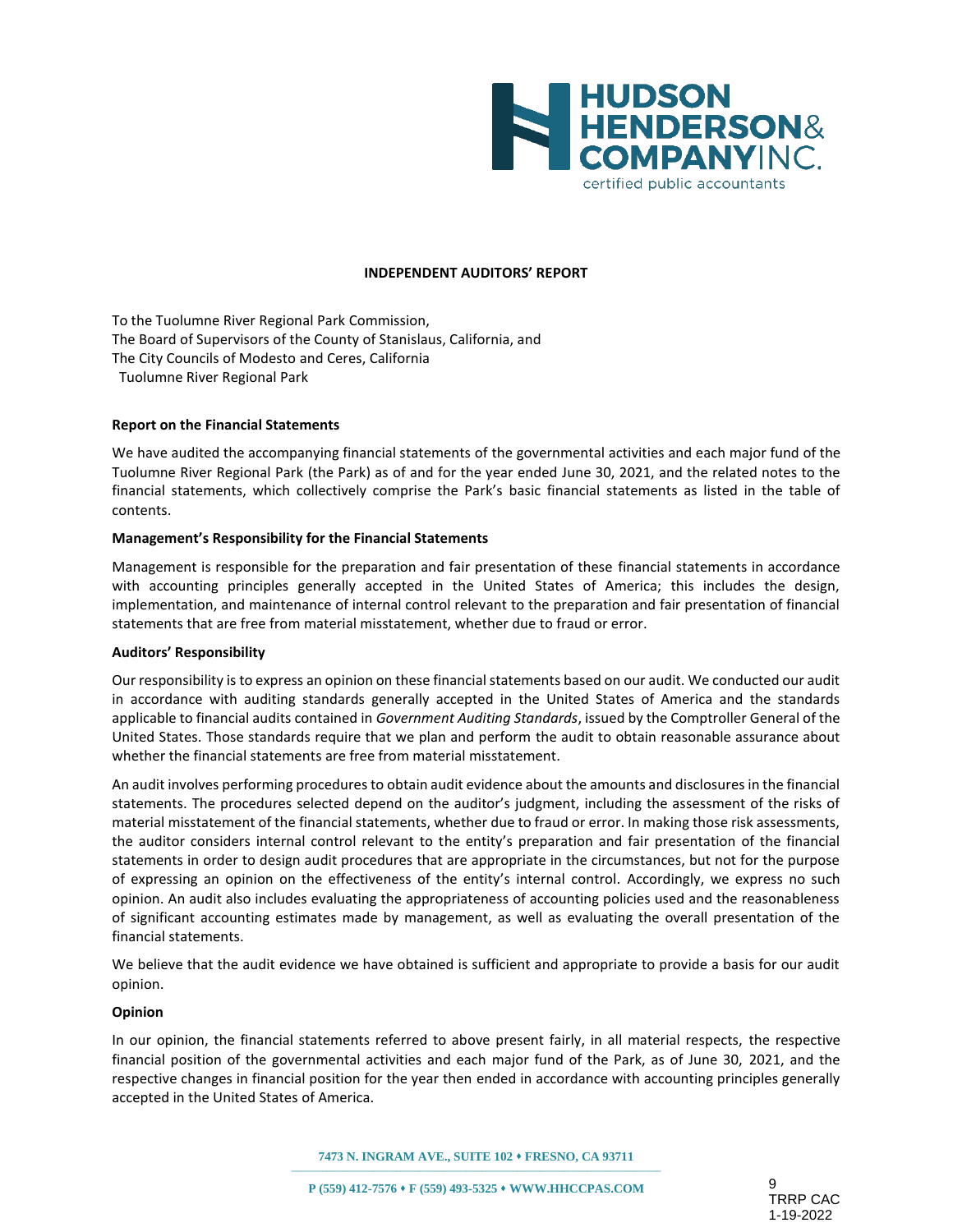#### **Other Matters**

#### *Required Supplementary Information*

Accounting principles generally accepted in the United States of America require that the management's discussion and analysis and budgetary comparison information, as listed in the table of contents, be presented to supplement the basic financial statements. Such information, although not a part of the basic financial statements, is required by the Governmental Accounting Standards Board who considers it to be an essential part of financial reporting for placing the basic financial statements in an appropriate operational, economic, or historical context. We have applied certain limited procedures to the required supplementary information in accordance with auditing standards generally accepted in the United States of America, which consisted of inquiries of management about the methods of preparing the information and comparing the information for consistency with management's responses to our inquiries, the basic financial statements, and other knowledge we obtained during our audit of the basic financial statements. We do not express an opinion or provide any assurance on the information because the limited procedures do not provide us with sufficient evidence to express an opinion or provide any assurance.

#### **Other Reporting Required by** *Government Auditing Standards*

In accordance with *Government Auditing Standards*, we have also issued our report dated October 29, 2021, on our conclusion of the Park's internal control over financial reporting and on our tests of its compliance with certain provisions of laws, regulations, contracts and grant agreements and other matters. The purpose of that report is solely to describe the scope of our testing of internal control over financial reporting and compliance and the result of that testing, and not to provide an opinion on the effectiveness of the Park's internal control over financial reporting or on the compliance. That report is an integral part of an audit performed in accordance with *Government Auditing Standards* in considering the Park's internal control over financial reporting and compliance.

HUDSON HENDERSON & COMPANY, INC.

Hudson Handerson 6 Campany, Inc.

Fresno, California October 29, 2021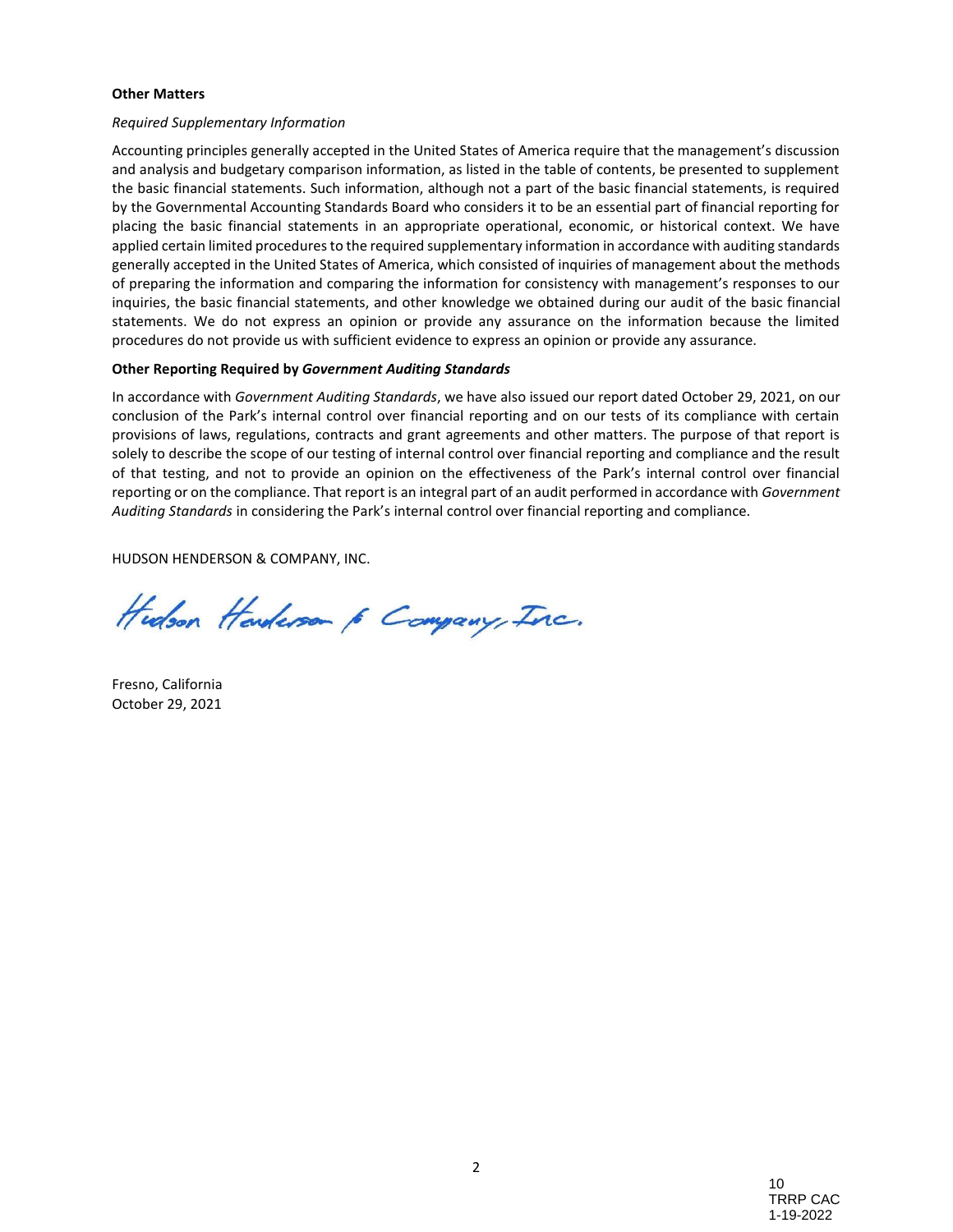This section of the annual financial report presents a discussion and analysis of financial performance of Tuolumne River Regional Park (the Park) during the past fiscal year. Please read it in conjunction with the Park's financial statements, which follow this section.

#### **FINANCIAL HIGHLIGHTS**

The assets of the Park exceeded liabilities at the close of the 2021 fiscal year by \$7,962,162 (net position). Of this amount, \$7,525,853 is invested in capital assets, and \$436,309 (unrestricted net position) may be used to meet ongoing obligations to citizens and creditors.

- Total net position decreased by \$258,457 from current year activity.
- As of June 30, 2021, the Park's funds reported combined fund balance of \$211,303, a decrease of \$68,568 in comparison with the prior year.
- At the end of the fiscal year, the General Fund had a fund balance of \$63,253.

#### **OVERVIEW OF THE FINANCIAL STATEMENTS**

This discussion and analysis is intended to serve as an introduction to the Park's basic financial statements. The basic financial statements are made up of three components: 1) Government-Wide Financial Statements, 2) Fund Financial Statements, and 3) Notes to the Basic Financial Statements. Required Supplementary Information is included in addition to the basic financial statements.

**Government-Wide Financial Statements** are designed to provide readers with a broad overview of Park finances, in a manner similar to a private-sector business.

The Statement of Net Position presents information on all assets and liabilities, with the difference between the two reported as *net position.* Over time, increases or decreases in net position may serve as a useful indicator of whether the financial position of the Park is improving or deteriorating.

The Statement of Activities presents information showing how net position changed during the most recent fiscal year. All changes in net position are reported as soon as the underlying event giving rise to the change occurs, regardless of the timing of related cash flows. Thus, revenues and expenses are reported in this statement for some items that will result in cash inflows or outflows in future fiscal periods.

The sole function of the Park is the administration of parks and recreation. It is principally supported by contributions from the three participating agencies of the Park joint powers agreement, the County of Stanislaus and the Cities of Modesto and Ceres, rather than by user fees, and thus, is considered a governmental activity.

The government-wide financial statements can be found on pages 11 and 12 of this report.

**Fund Financial Statements** provide evidence of accountability by demonstrating compliance with budgetary decisions. A fund is a group of related accounts that is used to maintain control over resources that have been segregated for specific activities or purposes stipulated by laws, regulations, or policies. Both Park funds are governmental funds.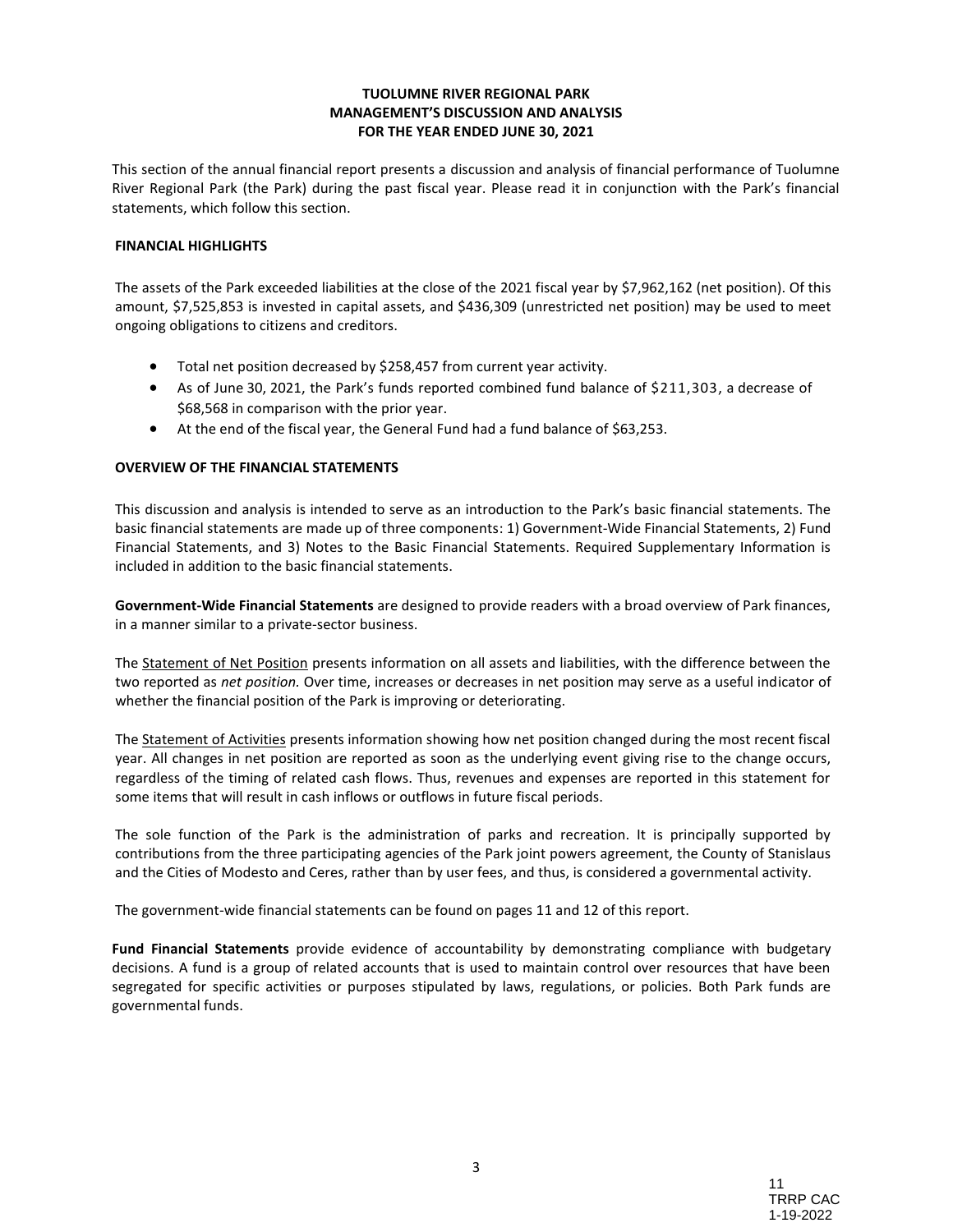**Governmental funds** are used to account for essentially the same functions reported as governmental activities in the government-wide financial statements. However, unlike the government-wide financial statements, governmental funds financial statements focus on near-term inflows and outflows of spendable resources, as well as on balances of spendable resources available at the end of the fiscal year. Such information may be useful in evaluating a government's near-term financing requirements.

Because the focus of governmental funds financial statements is narrower than that of the government-wide financial statements, it is useful to compare the information presented for governmental funds with similar information presented for governmental activities in the government-wide financial statements. By doing so, readers may better understand the long-term impact of the government's near-term financing decisions. Both the governmental funds balance sheet and the governmental funds statement of revenues, expenditures, and changes in fund balances provide a reconciliation to facilitate this comparison between governmental funds and governmental activities.

The Park maintains two individual governmental funds. Information is presented separately in the governmental funds balance sheet and in the governmental funds statement of revenues, expenditures, and changes in fund balances for both the General Fund and the Capital Projects Fund.

The governmental funds financial statements can be found on pages 13 through 16 of this report.

**Notes to the Basic Financial Statements** provide additional information that is essential to a full understanding of the data provided in the government-wide and fund financial statements. The notes can be found on pages 17 through 24 of this report.

**Required Supplementary Information** presents a budgetary comparison schedule for the General Fund to demonstrate compliance with the budget. Required supplementary information can be found on pages 25 through 26 of this report.

#### **GOVERNMENT-WIDE FINANCIAL ANALYSIS**

As noted earlier, net position may serve over time as a useful indicator of a government's financial position. Net position of the Park was \$7,962,162 at the close of fiscal year 2021, compared with \$8,220,619 as of June 30, 2020.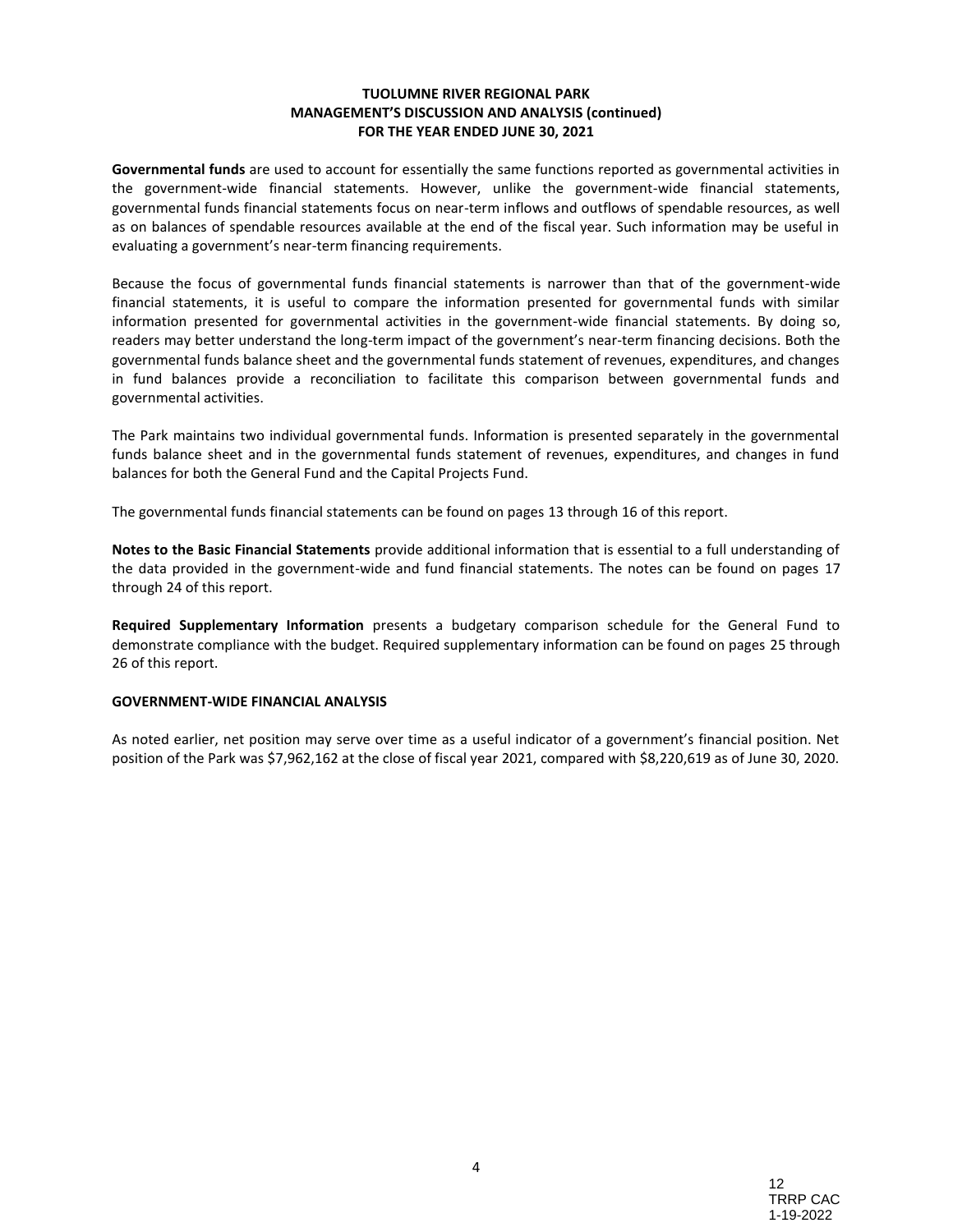#### **Statement of Net Position – Governmental Activities**

|                                                                   | 2021                       | 2020                       |  |  |
|-------------------------------------------------------------------|----------------------------|----------------------------|--|--|
| Current and other assets<br>Capital assets                        | \$<br>514,228<br>7,525,853 | \$<br>525,165<br>7,735,694 |  |  |
| Total assets                                                      | 8,040,081                  | 8,260,859                  |  |  |
| Current and other liabilities                                     | 77,919                     | 40,240                     |  |  |
| Net position:<br>Net investment in capital assets<br>Unrestricted | 7,525,853<br>436,309       | 7,735,694<br>484,925       |  |  |
| Total net position                                                | 7,962,162                  | 8,220,619                  |  |  |

The largest portion of net position, \$7,525,853, is made up of the Park's net investment in capital assets. The Park uses these assets to provide its parks and recreation services; consequently, they are not available for future spending.

Current and other assets decreased by \$10,937 or 2.08% primarily due to an increase in due from other governments of \$136,181, offset by a decrease in cash of \$145,287. The increase is due to increased invoicing of grants funding capital and non-capital projects. All active projects are currently in the development stage and we anticipate a greater increase to grant invoicing in the future when these projects break ground.

The resulting unrestricted net position is \$436,309. This amount is the balance at year-end which may be used to meet the Park's ongoing obligations.

The Park's net position decreased by \$258,457 during the current fiscal year.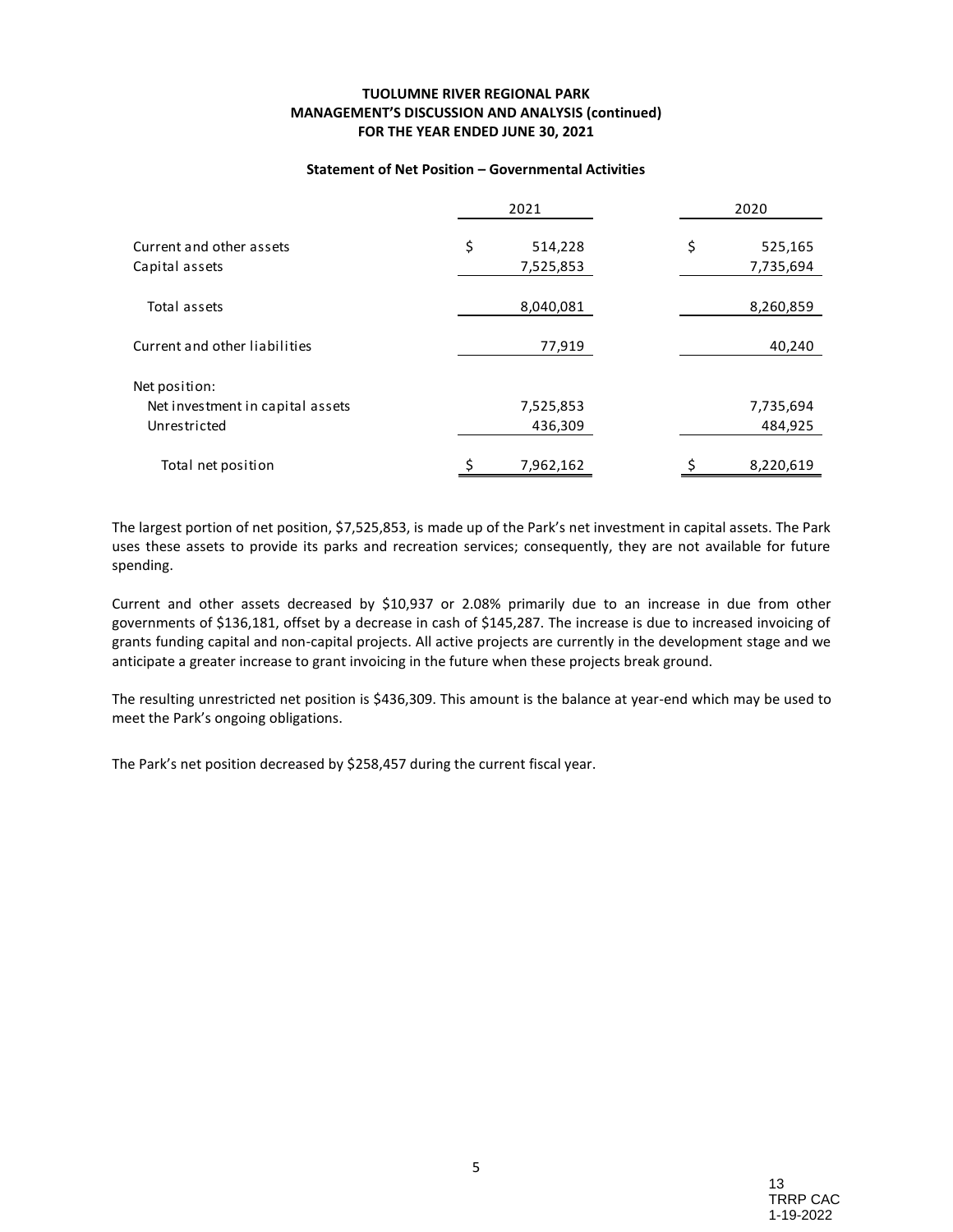#### **Statement of Activities – Governmental Activities**

|                                      | 2021         | 2020         |  |
|--------------------------------------|--------------|--------------|--|
| Revenues                             |              |              |  |
| Program revenues:                    |              |              |  |
| Charges for services                 | \$<br>24,059 | \$<br>46,866 |  |
| Capital grants and contributions     | 195,336      | 97,279       |  |
| Operating grants and contributions   | 385,526      | 371,636      |  |
| General revenues:                    |              |              |  |
| Investment earnings (loss) and other | (151)        | 270,778      |  |
|                                      |              |              |  |
| Total revenues                       | 604,770      | 786,559      |  |
|                                      |              |              |  |
| Expenses                             |              |              |  |
| Parks and recreation                 | 863,227      | 917,446      |  |
|                                      |              |              |  |
| Change in net position               | (258, 457)   | (130, 887)   |  |
|                                      |              |              |  |
| Net position, beginning of year      | 8,220,619    | 8,351,506    |  |
| Net position, end of year            | 7,962,162    | 8,220,619    |  |
|                                      |              |              |  |

The 2021 net position decreased by \$258,457 which is mainly attributable to the overall decrease in charges for services and contributions. Additionally, a large one-time request for payment was received for an insurance claim in 2020, which is reported as other revenue.

#### **FINANCIAL ANALYSIS OF PARK FUNDS**

As noted earlier, the Park uses fund accounting to ensure and demonstrate compliance with budgetary decisions.

**Governmental funds.** The parks and recreation function of the Park is recorded in the General and Capital Projects Funds. The focus of these governmental funds is to provide information on near-term inflows, outflows, and balances of spendable resources. Such information is useful in assessing the Park's financing requirements. In particular, *unassigned fund balance* may serve as a useful measure of net resources available for spending at the end of the fiscal year.

At June 30, 2021, the Park's governmental funds reported a combined fund balance of \$211,303, a decrease of \$68,568 in comparison with the prior year.

The General Fund is the chief operating fund of the Park. At June 30, 2021, the General Fund had a fund balance of \$63,253, a decrease of \$7,914 from the prior year. This decrease can be attributed to a decrease in contributions and a decrease in operating rental revenues due to necessary closures due to the COVID-19 Pandemic.

General and Capital Projects funds revenues totaled \$584,818 in fiscal year 2021, a decrease of \$118,618 or 16.86% from fiscal year 2020. The following table presents the revenues from various sources as well as increases or decreases from the prior year.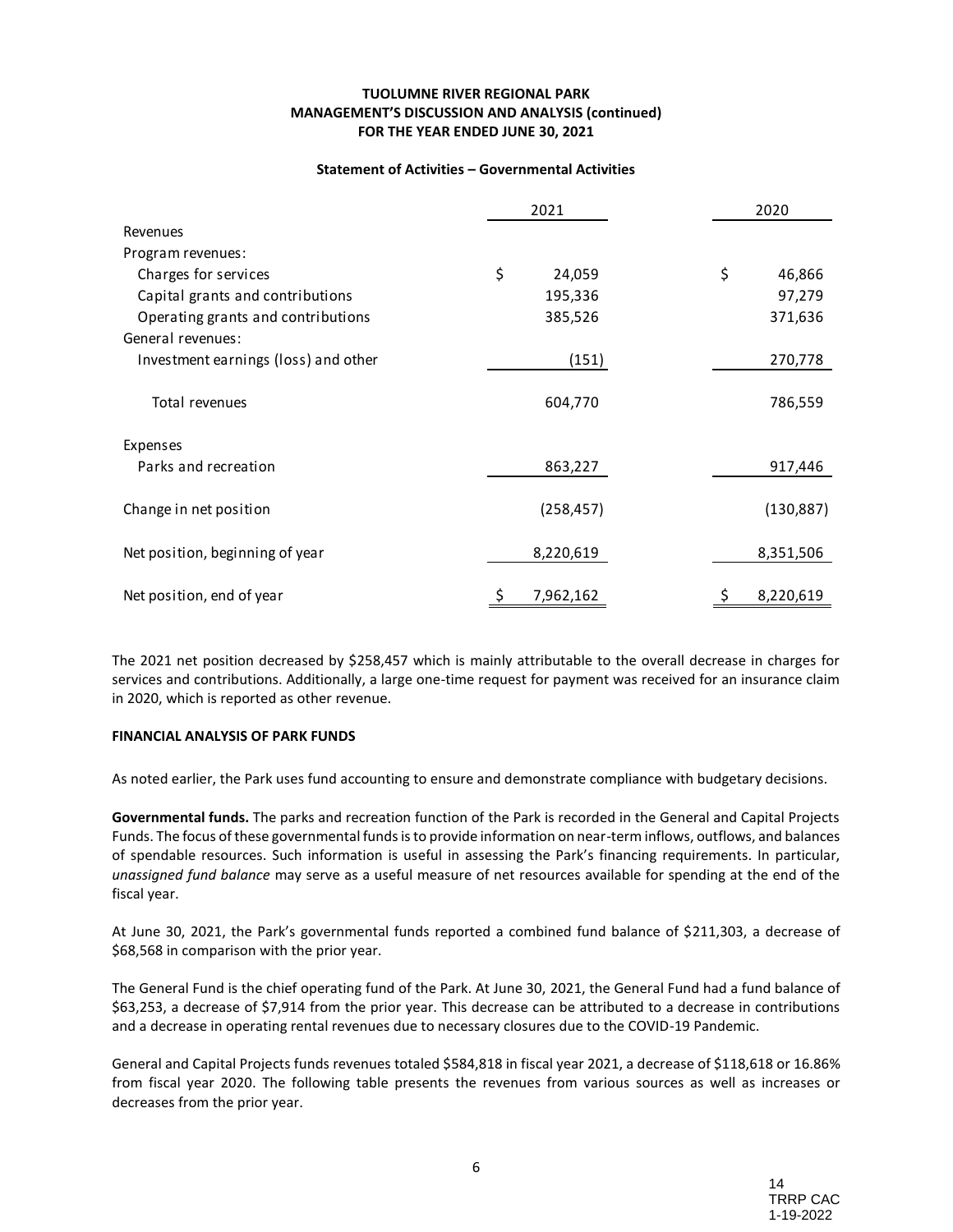#### **Revenues Classified by Source Governmental Funds**

|                                      | 2021    |             |  | 2020    |            |  | Change     |            |  |
|--------------------------------------|---------|-------------|--|---------|------------|--|------------|------------|--|
|                                      |         | Percent of  |  |         | Percent of |  |            |            |  |
| Revenues by Source                   | Amount  | Total       |  | Amount  | Total      |  | Amount     | Percent    |  |
| Rents                                | 24,059  | $4.11\%$ \$ |  | 46,866  | 6.66%      |  | (22, 807)  | $-48.66%$  |  |
| Contributions by supporting agencies | 385,526 | 65.92%      |  | 371,636 | 52.83%     |  | 13,890     | 3.74%      |  |
| Intergovernmental                    | 175,384 | 29.99%      |  | 14,156  | 2.01%      |  | 161,228    | 1138.94%   |  |
| Other                                | (151)   | $-0.02%$    |  | 270,778 | 38.50%     |  | (270,929)  | $-100.06%$ |  |
|                                      | 584,818 | 100.00%     |  | 703,436 | 100.00%    |  | (118, 618) | $-16.86%$  |  |
|                                      |         |             |  |         |            |  |            |            |  |

The decrease in revenues is mainly attributable to the overall decrease in charges for services and contributions. Additionally, a large one-time request for payment was received for an insurance claim in 2020, which is reported as other revenue.

The following table presents expenditures by function compared to prior year amounts.

#### **Expenditures by Function Governmental Funds**

|                          | 2021    |            |  | 2020    |            | Change    |          |  |
|--------------------------|---------|------------|--|---------|------------|-----------|----------|--|
|                          |         | Percent of |  |         | Percent of |           |          |  |
| Expenditures by Function | Amount  | Total      |  | Amount  | Total      | Amount    | Percent  |  |
| Parks and recreation     | 417,348 | 63.87%     |  | 459,962 | 77.13%     | (42, 614) | $-9.26%$ |  |
| Capital Outlay           | 236,038 | 36.13%     |  | 136,411 | 22.87%     | 99,627    | 73.03%   |  |
|                          | 653,386 | 100.00%    |  | 596.373 | 100.00%    | 57,013    | 9.56%    |  |

Current expenditures for operations showed an increase, primarily due to increased project expenses (capital outlay) for the year, with an increase in active projects, moving closer to the construction phase. Parks and Recreation expenses experienced a decrease in material and supplies expenses, as well as a decrease in staff time due to closed facilities and cancelation of classes in response to the COVID-19 Pandemic.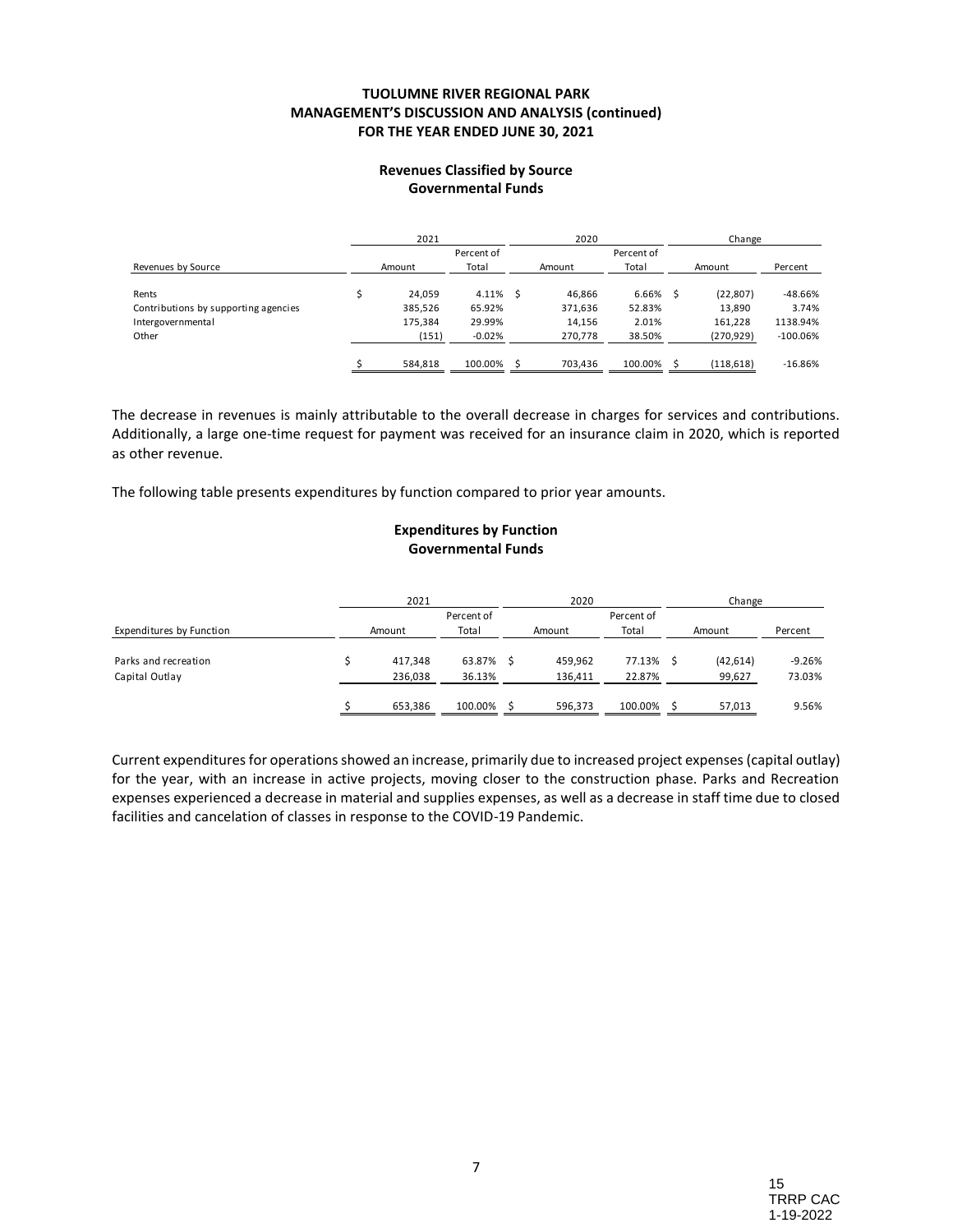The current year changes in fund balances as compared to the prior year are presented in the following table:

#### **Statement of Revenues, Expenditures, and Changes in Fund Balances Governmental Funds**

|                                              |    |                          | 2020                        |            |    |                                       |                                |            |
|----------------------------------------------|----|--------------------------|-----------------------------|------------|----|---------------------------------------|--------------------------------|------------|
|                                              |    | General<br>Fund          | Capital<br>Projects<br>Fund |            |    | Total<br>Governmental<br><b>Funds</b> | Total<br>Governmental<br>Funds |            |
| Revenues                                     | \$ | 409,434                  | \$                          | 175,384    | \$ | 584,818                               | \$                             | 703,436    |
| Expenditures                                 |    | (417,348)                |                             | (236, 038) |    | (653, 386)                            |                                | (596, 373) |
| Other financing sources (uses)               |    |                          |                             |            |    |                                       |                                |            |
| Transfers in                                 |    |                          |                             |            |    |                                       |                                | 32,859     |
| Transfers out                                |    | $\overline{\phantom{a}}$ |                             |            |    |                                       |                                | (32, 859)  |
| Changes in fund balances                     |    | (7, 914)                 |                             | (60, 654)  |    | (68, 568)                             |                                | 107,063    |
| Fund Balance (Deficit),<br>Beginning of Year |    | 71,167                   |                             | 208,704    |    | 279,871                               |                                | 172,808    |
|                                              |    |                          |                             |            |    |                                       |                                |            |
| Fund Balance,                                |    |                          |                             |            |    |                                       |                                |            |
| End of Year                                  | \$ | 63,253                   |                             | 148,050    |    | 211,303                               |                                | 279,871    |

The fund balance of the Park's General Fund decreased by \$7,914 during the fiscal year, compared to the final budget anticipated increase of \$558,299. The key factor was a decrease in rental revenues and contributions. Although total expenditures had decreased during the fiscal year, the Park continues to see an increase to maintenance expenses overall.

#### **GENERAL FUND BUDGETARY HIGHLIGHTS**

Actual revenues were lower than final budgetary estimates by \$20,642. This is mainly attributable to lower than budgeted other revenues, specifically in rental revenue due to park closures throughout the year. Actual expenditures were \$14,078 lower than final budgetary estimates. This is mainly attributable to lower than actual billed services (i.e., staff support by the City of Modesto) and material and supplies expenses due to park closures throughout the year.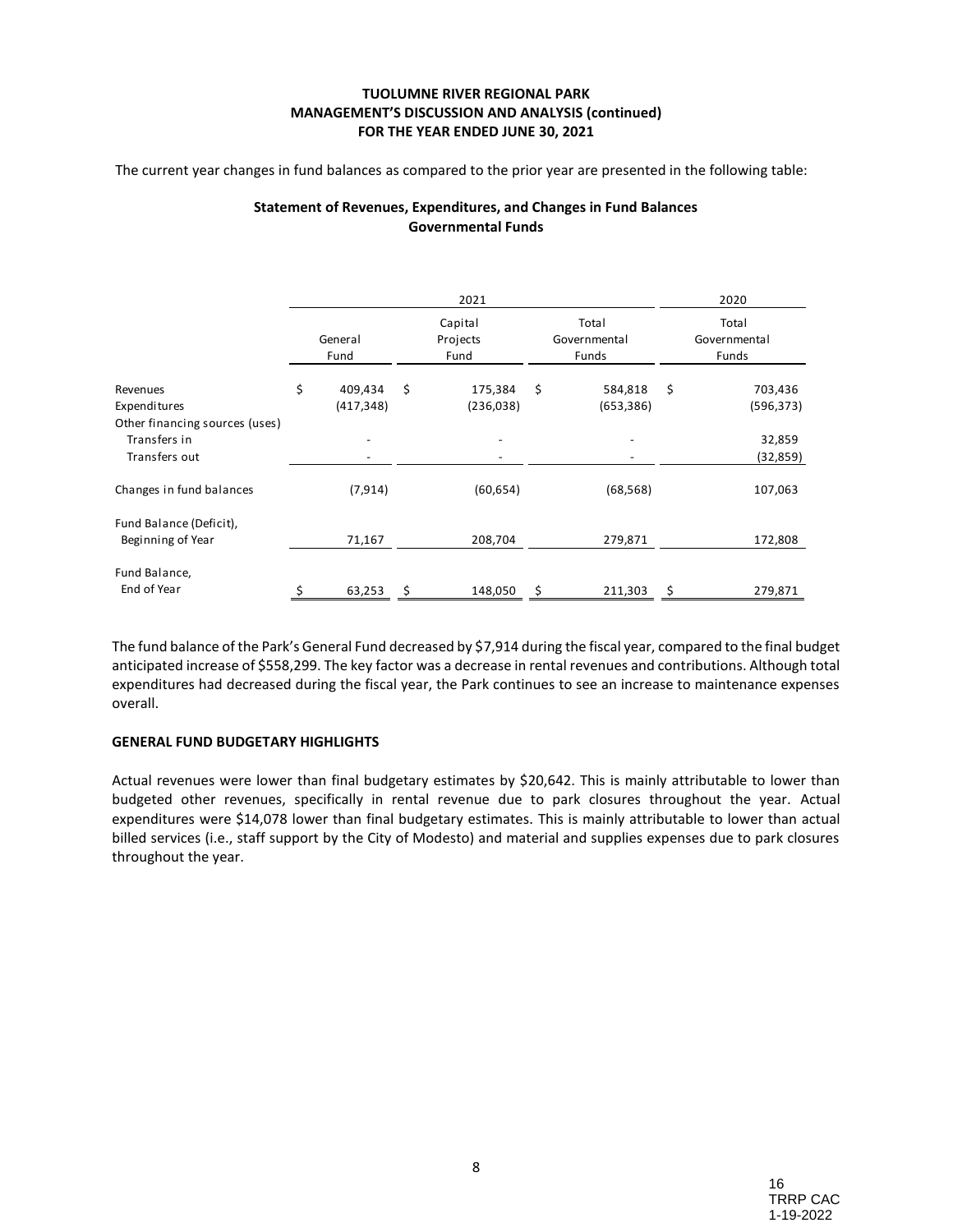#### **CAPITAL ASSETS**

The Park's net investment in capital assets as of June 30, 2021, amounted to \$7,525,853 (net of accumulated depreciation). This investment in capital assets includes land, buildings and other improvements, and construction in progress. The investment in capital assets decreased by \$209,841, or 2.7% over the prior year. The major components of this change were:

| Depreciation expense    | (445, 879) |
|-------------------------|------------|
| Capital asset additions | 236,038    |
| Total                   | (209, 841) |

Additional information on the Park's capital assets can be found in Note 4 on page 23 of this report.

#### **ECONOMIC FACTORS AND NEXT YEAR'S BUDGET**

In early March 2020, the TRRP Commission approved a budget for FY 2020/21 that included increased contribution amounts for both the City of Modesto and Stanislaus County, and does not include a contribution from the City of Ceres. The majority of participating agencies' apportionments are allocated to an increase in operating costs, utility costs, and maintenance costs. Shortly after the budget was approved, the COVID-19 pandemic occurred, resulting in financial insecurity and in a closure to some of the services provided by the Park. These closures continued for a majority of FY 2020/21, which reduced rental revenue for the Park in FY 2020/2021. Due to the pandemic, the City of Modesto reduced its contribution for FY 2020/21, however the City of Modesto provided in-kind services in lieu of the contribution amount. The TRRP Commission is looking for revenue sources to continue to fund the Park.

In early June 2021, the TRRP Commission approved a budget for FY 2021/22 that included restoring the full contribution from the City of Modesto and no increase in the contribution from the County. This budget does not include a contribution from the City of Ceres. It is expected that rental revenues will slowly recover during FY2021/22 and return to pre-pandemic levels by the start of FY 2022/23.

The City of Modesto's Parks, Recreation, and Neighborhoods Department began a project to plan for the future development of the Park when the JPA of the City of Modesto, City of Ceres, and Stanislaus County adopted the Park Master Plan in December 2001. In April 2005, staff began work on the Precise Plan and the Finding of Conformance to the MEIR for the Gateway Parcel project, and in September 2005, the City Council approved the Precise Plan for the Gateway Parcel of the Park. Since then, three phases of restoration work, totaling approximately 63 acres, have been completed.

Staff and the Park Commission continue to seek funding from all appropriate grant sources. During the past couple years, the Park also received grant funding for some other projects such as the River Overlook at the Gateway Parcel (\$849,940), the Neece Drive Boat Launch (\$780,000), the Carpenter Road Area (Bellenita) Soccer Complex (\$1,000,000) and the River Pavilion and Learning Theatre at Legion Park (\$500,000). In 2021, staff also received grant funding for the TRRP Riverwalk Trail from the Gateway Parcel to Neece Drive (\$2,968,885). These projects will be completed over the next few years and future grant funding is being sought for additional projects in the TRRP such as the Riverwalk Trail from the Gateway Parcel to Legion Park and additional phases of the development of an event venue at the Gateway Parcel.

The three agencies that make up the Park's JPA continue to work collaboratively to ensure that the vision for this urban river corridor becomes a reality.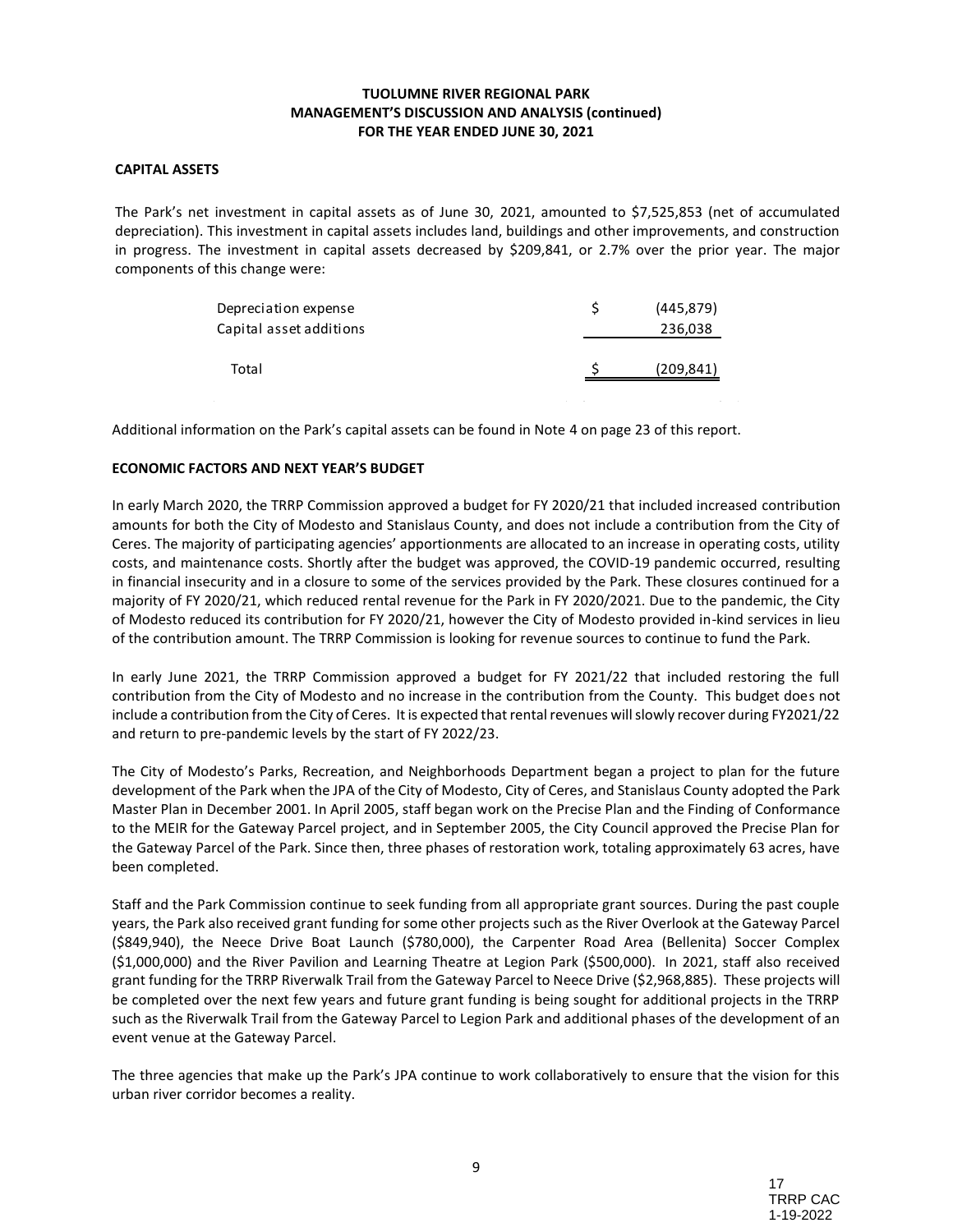#### **REQUESTS FOR MORE INFORMATION**

This financial report is designed to provide a general overview of the Park's finances for those interested in its finances. Questions concerning any of the information provided in this report or requests for additional financial information should be addressed to the City of Modesto, Accounting Division, P.O. Box 642, Modesto, California 95353.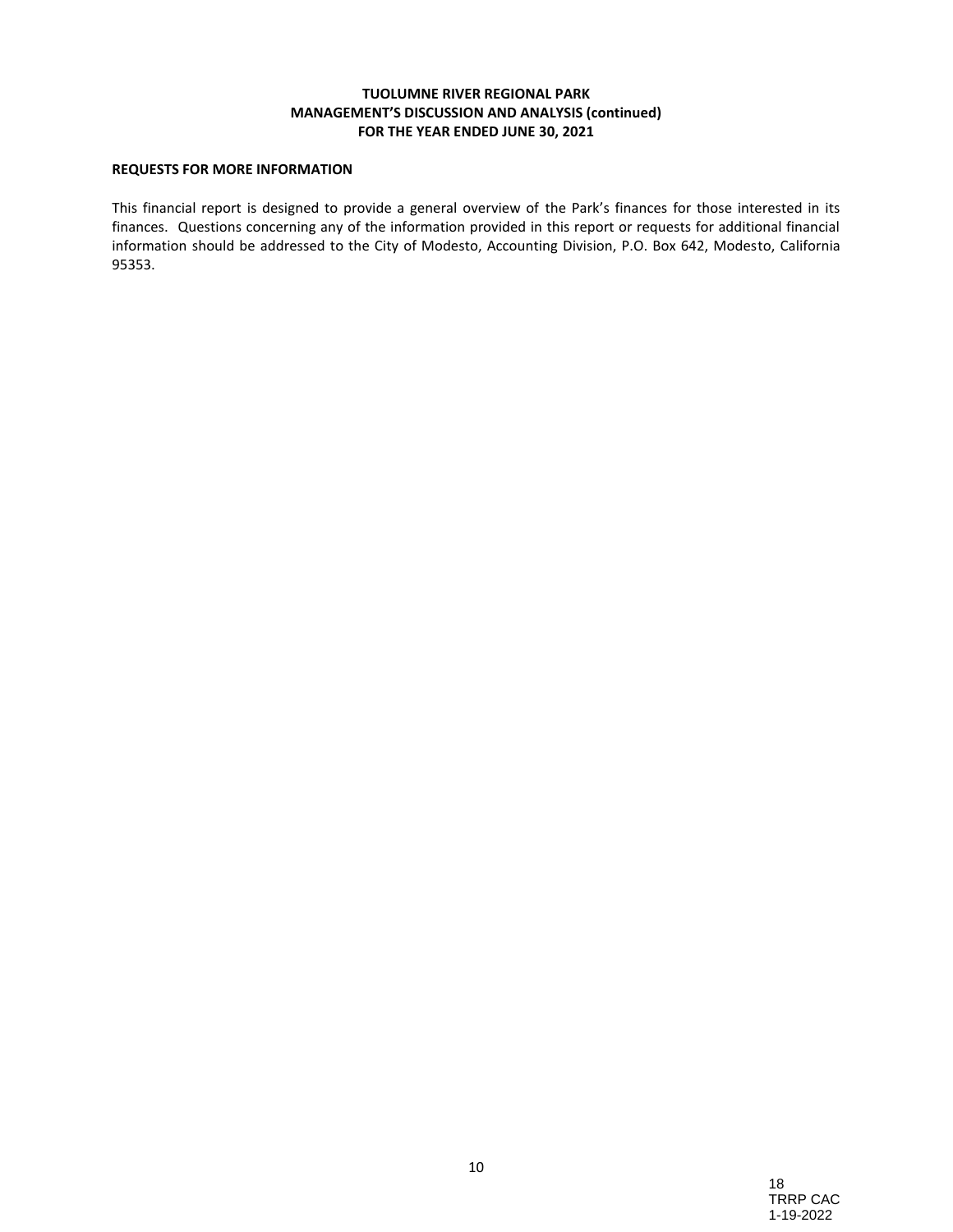#### **TUOLUMNE RIVER REGIONAL PARK STATEMENT OF NET POSITION JUNE 30, 2021**

|                                  | Governmental    |
|----------------------------------|-----------------|
|                                  | Activities      |
| <b>ASSETS</b>                    |                 |
| Cash and investments             | \$<br>183,851   |
| Due from other governments       | 330,097         |
| Interest receivable              | 280             |
| Capital assets:                  |                 |
| Nondepreciable                   | 2,945,018       |
| Depreciable, net                 | 4,580,835       |
|                                  |                 |
| <b>Total Assets</b>              | 8,040,081       |
|                                  |                 |
| <b>LIABILITIES</b>               |                 |
| Accounts payable                 | 77,919          |
| <b>Total Liabilities</b>         | 77,919          |
|                                  |                 |
| <b>NET POSITION</b>              |                 |
| Net investment in capital assets | 7,525,853       |
| Unrestricted                     |                 |
|                                  | 436,309         |
| <b>Total Net Position</b>        | 7,962,162<br>\$ |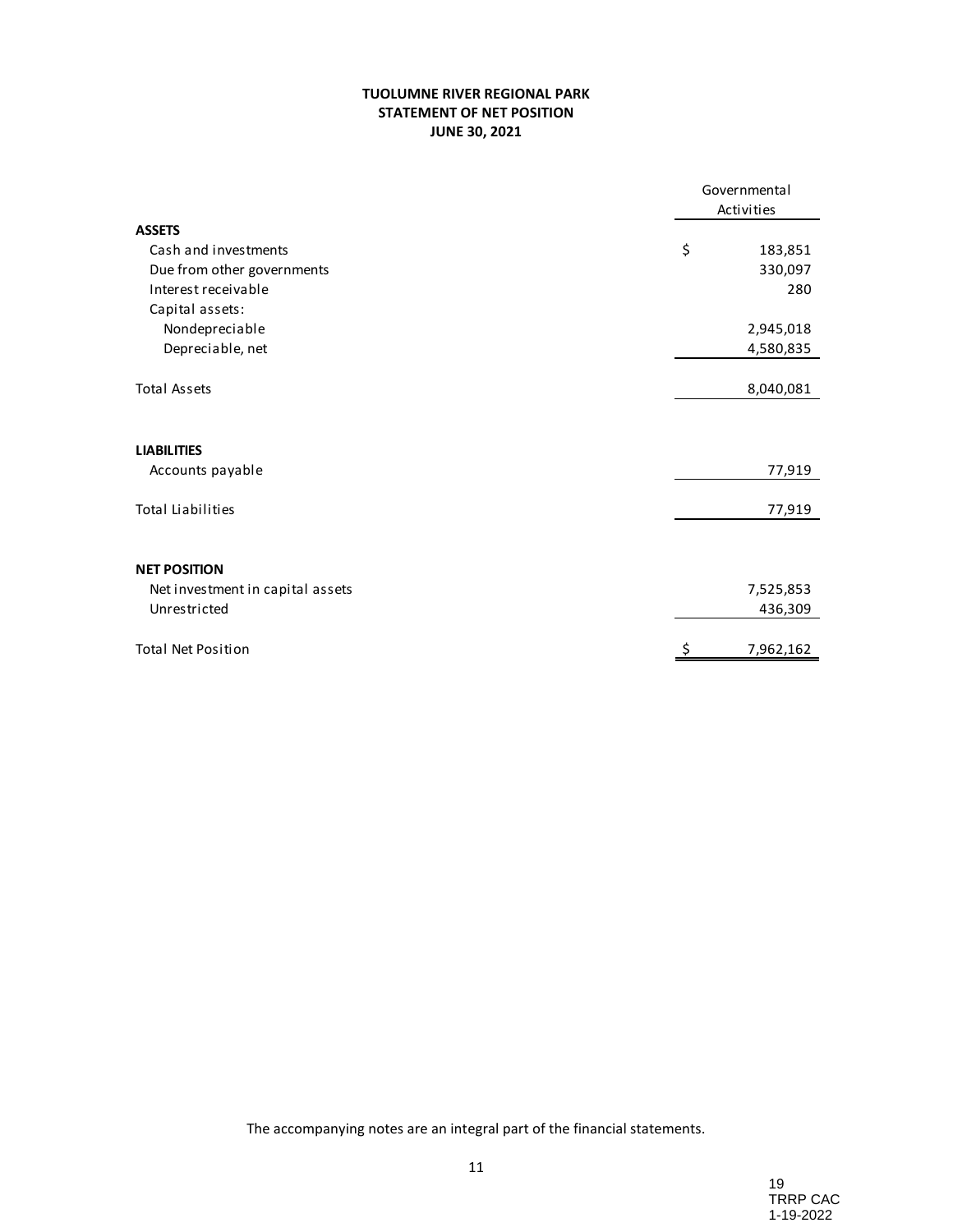#### **TUOLUMNE RIVER REGIONAL PARK STATEMENT OF ACTIVITIES FOR THE YEAR ENDED JUNE 30, 2021**

|                                         |                    |                                                |                      |        |                                     | Program Revenues |                                              |         | Net (Expense) and<br>Revenues and Changes<br>in Net Position |
|-----------------------------------------|--------------------|------------------------------------------------|----------------------|--------|-------------------------------------|------------------|----------------------------------------------|---------|--------------------------------------------------------------|
| Functions/Programs                      | Expenses           |                                                | Charges for Services |        | Capital Grants and<br>Contributions |                  | <b>Operating Grants</b><br>and Contributions |         | Governmental Activities                                      |
| Governmental<br>Activities:             |                    |                                                |                      |        |                                     |                  |                                              |         |                                                              |
| Parks and recreation                    | $\ddot{\varsigma}$ | 863,227 \$                                     |                      | 24,059 | $\zeta$                             | 195,336          | \$                                           | 385,526 | \$<br>(258, 306)                                             |
| <b>Total Governmental</b><br>Activities | S                  | 863,227                                        | \$                   | 24,059 | -S                                  | 195,336          | - \$                                         | 385,526 | (258, 306)                                                   |
|                                         |                    |                                                |                      |        |                                     |                  |                                              |         |                                                              |
|                                         |                    | General Revenues<br>Investment earnings (loss) |                      |        |                                     |                  |                                              |         | (151)                                                        |
|                                         |                    | <b>Total General Revenues</b>                  |                      |        |                                     |                  |                                              |         | (151)                                                        |
|                                         |                    | Change in Net Position                         |                      |        |                                     |                  |                                              |         | (258, 457)                                                   |
|                                         |                    | Net Position, Beginning of Year                |                      |        |                                     |                  |                                              |         | 8,220,619                                                    |
|                                         |                    | Net Position, End of Year                      |                      |        |                                     |                  |                                              |         | 7,962,162                                                    |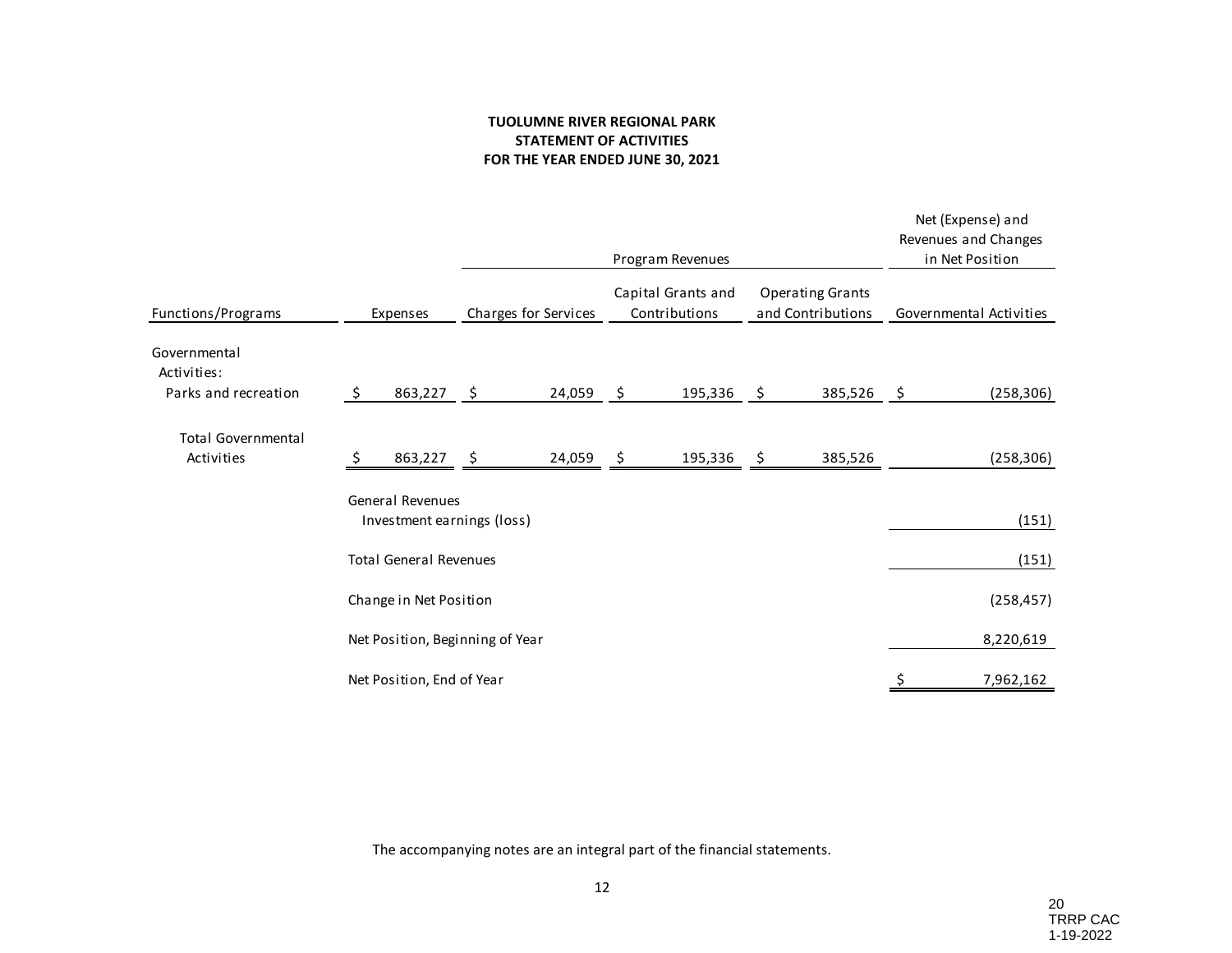#### **TUOLUMNE RIVER REGIONAL PARK BALANCE SHEET – GOVERNMENTAL FUNDS JUNE 30, 2021**

|                                                                      |    | General<br>Fund |    | Capital<br>Projects<br>Fund | Total<br>Governmental<br><b>Funds</b> |                    |
|----------------------------------------------------------------------|----|-----------------|----|-----------------------------|---------------------------------------|--------------------|
| <b>ASSETS</b>                                                        |    |                 |    |                             |                                       |                    |
| Cash and investments                                                 | \$ | 93,370          | \$ | 90,481<br>330,097           | \$                                    | 183,851<br>330,097 |
| Due from other governments<br>Interest receivable                    |    |                 |    |                             |                                       |                    |
|                                                                      |    | 280             |    |                             |                                       | 280                |
| <b>Total Assets</b>                                                  | \$ | 93,650          | \$ | 420,578                     | \$                                    | 514,228            |
| <b>LIABILITIES</b>                                                   |    |                 |    |                             |                                       |                    |
| Accounts payable                                                     | \$ | 25,654          | \$ | 52,265                      | \$                                    | 77,919             |
| Unearned income                                                      |    | 4,743           |    |                             |                                       | 4,743              |
| <b>Total Liabilities</b>                                             |    | 30,397          |    | 52,265                      |                                       | 82,662             |
| <b>DEFERRED INFLOWS OF RESOURCES</b>                                 |    |                 |    |                             |                                       |                    |
| Unavailable revenues                                                 |    |                 |    | 220,263                     |                                       | 220,263            |
| <b>FUND BALANCE</b>                                                  |    |                 |    |                             |                                       |                    |
| Committed                                                            |    |                 |    | 148,050                     |                                       | 148,050            |
| Unassigned                                                           |    | 63,253          |    |                             |                                       | 63,253             |
| <b>Total Fund Balance</b>                                            |    | 63,253          |    | 148,050                     |                                       | 211,303            |
| Total Liabilities, Deferred Inflows of Resources<br>and Fund Balance | S  | 93,650          | S  | 420,578                     | \$                                    | 514,228            |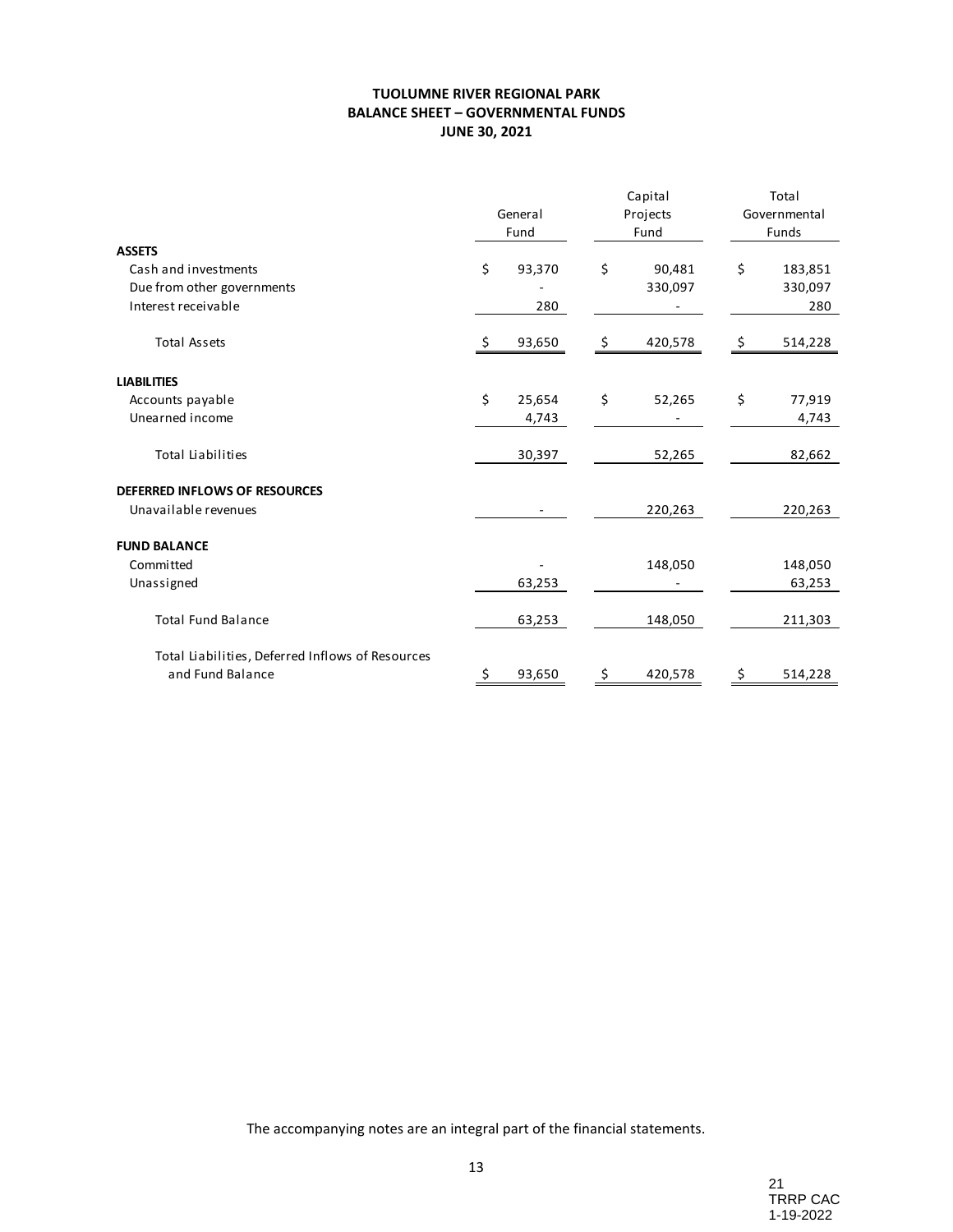#### **TUOLUMNE RIVER REGIONAL PARK RECONCILIATION OF THE BALANCE SHEET – GOVERNMENTAL FUNDS TO THE STATEMENT OF NET POSITION JUNE 30, 2021**

Amounts reported for governmental activities in the Statement of Net Position are different from those reported in the governmental funds because of the following:

| Total Fund Balance - Governmental Funds                                                                                                                        | \$<br>211,303 |
|----------------------------------------------------------------------------------------------------------------------------------------------------------------|---------------|
| Revenues not available for current-period expenditures are deferred in<br>governmental funds, but are considered earned in the Statement of Net<br>Position.   | 225,006       |
| Capital assets used in governmental activities are not current assets or<br>financial resources and, therefore, are not reported in the governmental<br>funds. | 7,525,853     |
| Net Position of Governmental Activities                                                                                                                        | 7.962.162     |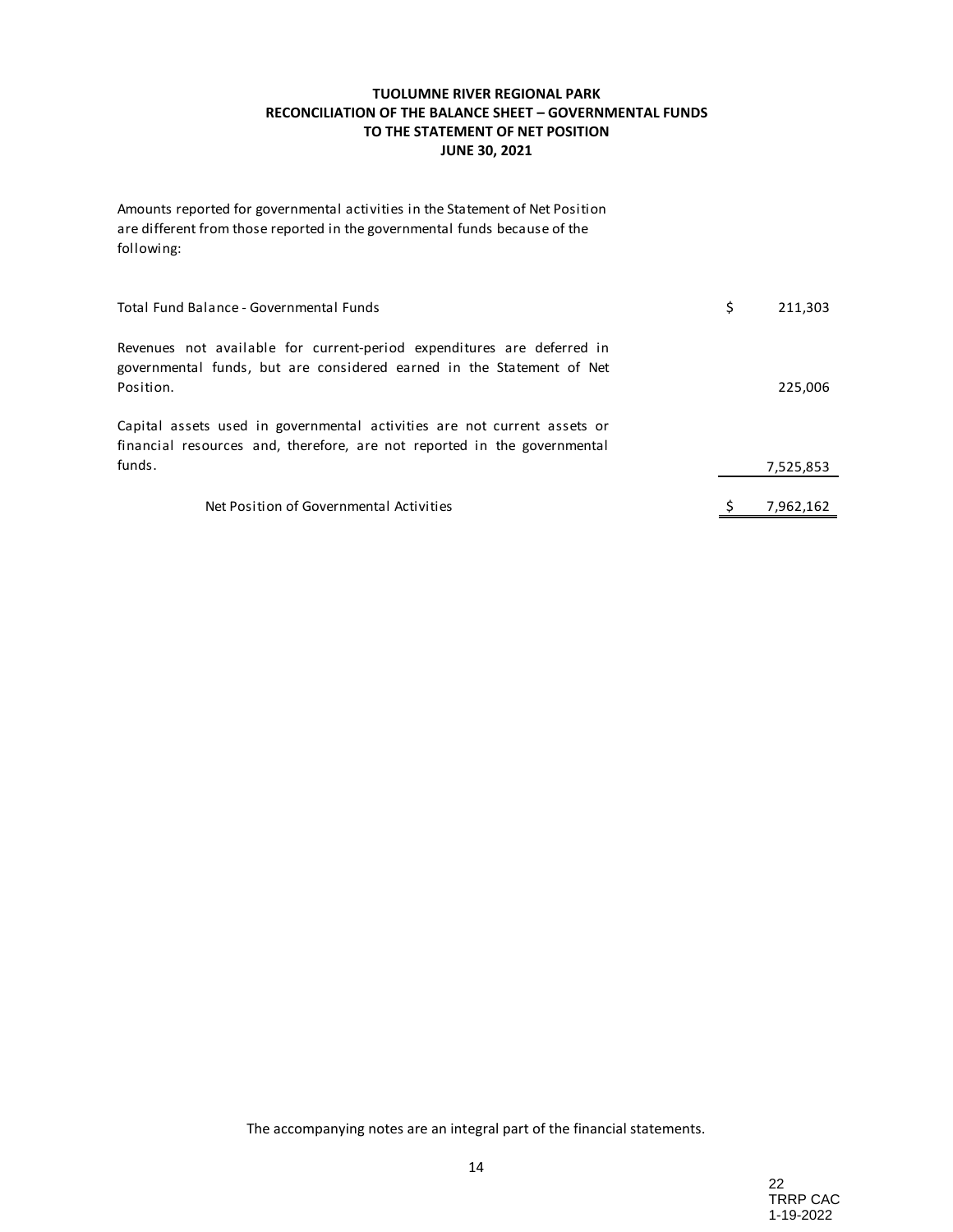#### **TUOLUMNE RIVER REGIONAL PARK STATEMENT OF REVENUES, EXPENDITURES, AND CHANGES IN FUND BALANCE GOVERNMENTAL FUNDS FOR THE YEAR ENDED JUNE 30, 2021**

|                                    |         |          |    | Capital   |                           |           |
|------------------------------------|---------|----------|----|-----------|---------------------------|-----------|
|                                    | General |          |    | Projects  | <b>Total Governmental</b> |           |
|                                    |         | Fund     |    | Fund      | Funds                     |           |
| <b>REVENUES</b>                    |         |          |    |           |                           |           |
| Rents                              | \$      | 24,059   | \$ |           | \$                        | 24,059    |
| Operating grants and contributions |         | 385,526  |    |           |                           | 385,526   |
| Intergovernmental                  |         |          |    | 175,384   |                           | 175,384   |
| Investment earnings (loss)         |         | (151)    |    |           |                           | (151)     |
| <b>Total Revenues</b>              |         | 409,434  |    | 175,384   |                           | 584,818   |
| <b>EXPENDITURES</b>                |         |          |    |           |                           |           |
| Contractual services               |         | 402,012  |    |           |                           | 402,012   |
| Materials and supplies             |         | 2,301    |    |           |                           | 2,301     |
| Insurance and taxes                |         | 13,035   |    |           |                           | 13,035    |
| Capital outlay                     |         |          |    | 236,038   |                           | 236,038   |
| <b>Total Expenditures</b>          |         | 417,348  |    | 236,038   |                           | 653,386   |
| Net Change in Fund Balance         |         | (7, 914) |    | (60, 654) |                           | (68, 568) |
| Fund Balance, Beginning of Year    |         | 71,167   |    | 208,704   |                           | 279,871   |
| Fund Balance, End of Year          |         | 63,253   |    | 148,050   |                           | 211,303   |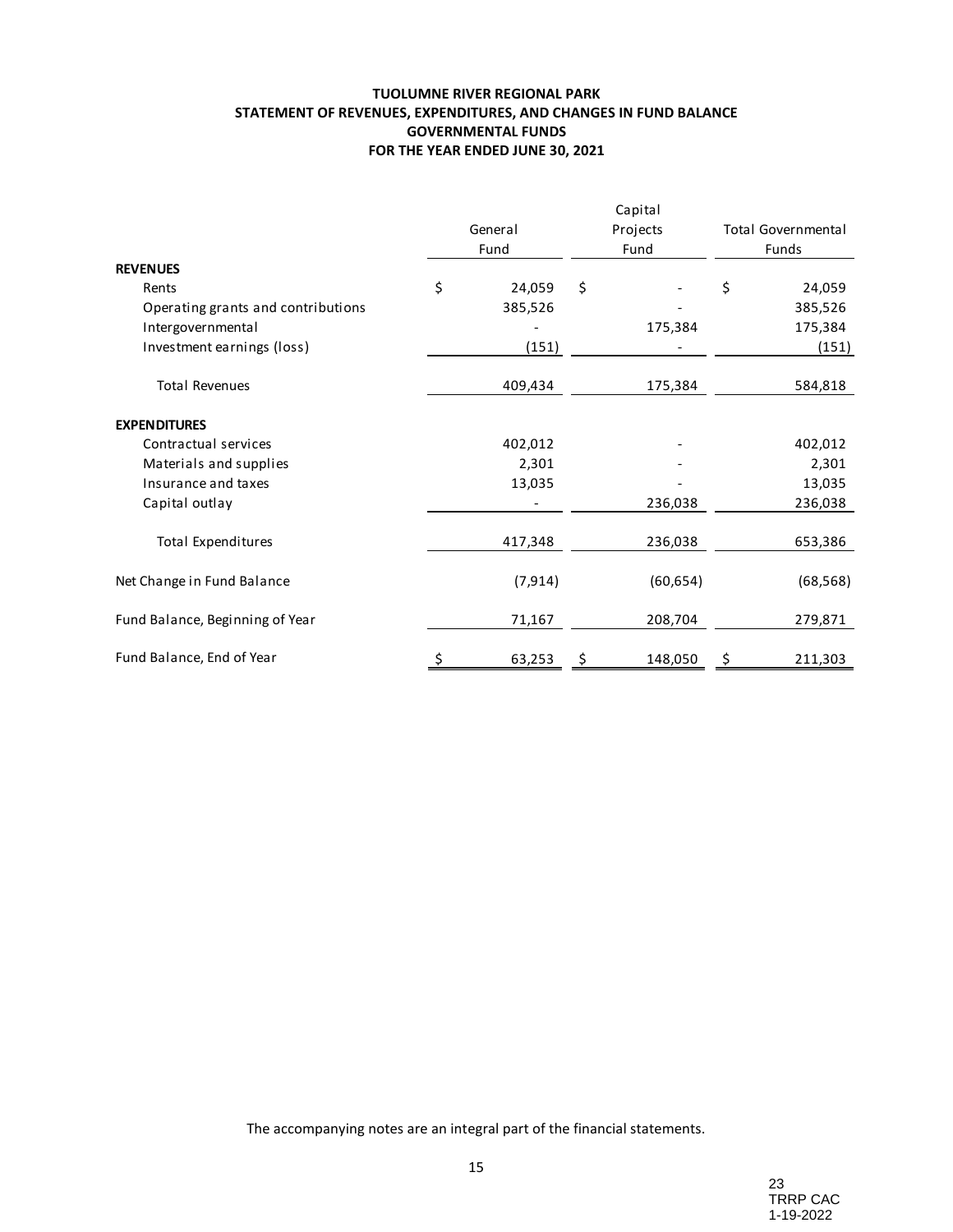#### **TUOLUMNE RIVER REGIONAL PARK RECONCILIATION OF THE CHANGES IN FUND BALANCE OF THE GOVERNMENTAL FUNDS WITH THE CHANGE IN NET POSITION OF GOVERNMENTAL ACTIVITIES FOR THE YEAR ENDED JUNE 30, 2021**

| Net change in fund balance of the Governmental Funds                                                                                                                                                                                                                                           |                      | \$<br>(68, 568) |
|------------------------------------------------------------------------------------------------------------------------------------------------------------------------------------------------------------------------------------------------------------------------------------------------|----------------------|-----------------|
| Amounts reported for governmental activities in the Statement of<br>Activities are different from those reported in the governmental funds<br>because of the following:                                                                                                                        |                      |                 |
| Revenues earned in the Statement of Activities in a previous year that<br>did not provide current financial resources in that year were not<br>reported as revenue in the governmental funds until they provided<br>current financial resources this year.                                     |                      | 19,952          |
| Governmental funds report capital outlay expenditures. However, in<br>the Statement of Activities, the cost of those assets are capitalized and<br>allocated over their estimated useful lives and reported as<br>depreciation expense.<br>Capital outlay expenditures<br>Depreciation expense | 236,038<br>(445,879) |                 |
| Net capital outlay (depreciation) expenditures                                                                                                                                                                                                                                                 |                      | (209,841)       |
| Change in Net Position of Governmental Activities                                                                                                                                                                                                                                              |                      | (258,457)       |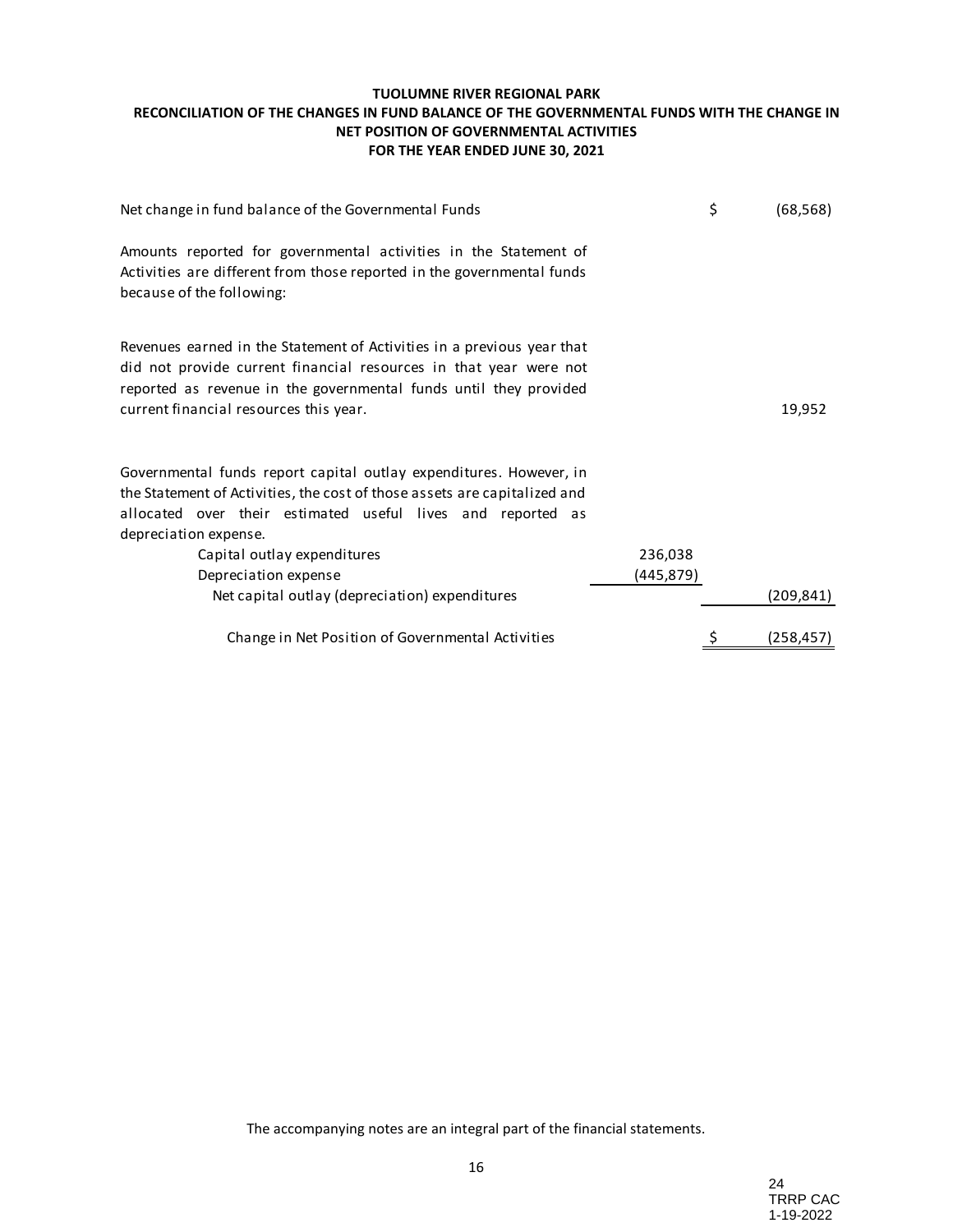#### **NOTE 1 – ORGANIZATION AND SUMMARY OF SIGNIFICANT ACCOUNTING POLICIES**

Organization: Tuolumne River Regional Park (the Park) was founded in 1972 by an agreement between the County of Stanislaus (the County) and the cities of Modesto and Ceres (the Cities). The agreement provides for financing, development, and maintenance of the Park facilities. The Park includes approximately 180 developed and 330 undeveloped acres with group picnic areas, play equipment lots, ballfields, and Legion Hall. Rent is generated from public use of these facilities. The County and Cities provide additional operating funds. The Park is governed by the Tuolumne River Regional Park Committee, which consists of two members of the County's Board of Supervisors, two members of the City of Modesto's City Council, and one member of the City of Ceres' City Council. Financial transactions initiated by the Park are processed and accounted for by the City of Modesto's financial system.

Reporting Entity: The Park's financial statements include the accounts of all Park operations. The criteria for including organizations as component units within the Park's reporting entity, as set forth in Section 2100 of the Governmental Accounting Standards Board's (GASB) Codification of Government Accounting and Financial Reporting Standards, include whether:

- the organization is legally separate (can sue and be sued in their own name).
- the Park holds the corporate powers of the organization.
- the Park appoints a voting majority of the organization's board.
- the Park can impose its will on the organization.
- the organization has the potential to impose a financial benefit/burden on the Park.
- there is fiscal dependency by the organization on the Park based on the criteria that the Park has no component units.

Measurement Focus, Basis of Accounting and Financial Statement Presentation: The government-wide financial statements (i.e., the Statement of Net Position and the Statement of Activities) report information on all of the Park's activities. For the most part, the effect of interfund activity has been removed from these statements. Governmental activities normally are supported by contributions, rents, and intergovernmental revenues. The Statement of Activities demonstrates the degree to which the direct expenses of a given function are offset by program revenues. Direct expenses are those that are clearly identifiable with a specific function or segment.

The government-wide financial statements are reported using the economic resources measurement focus and the accrual basis of accounting. Revenues are recorded when earned and expenses are recorded when a liability is incurred, regardless of the timing of related cash flows.

The Statement of Activities demonstrates the degree to which the direct expenses are offset by program revenues. Direct expenses are those that are clearly identifiable with the parks and recreation function. Program revenues include 1) charges to customers or applicants who purchase, use, or directly benefit from goods, services, or privileges provided by the parks and recreation function and 2) grants and contributions that are restricted to meeting the operational requirements of the parks and recreation function. Revenues that are not classified as program revenues, including investment earnings and other revenues, are reported as general revenues. Separate financial statements are provided for governmental funds.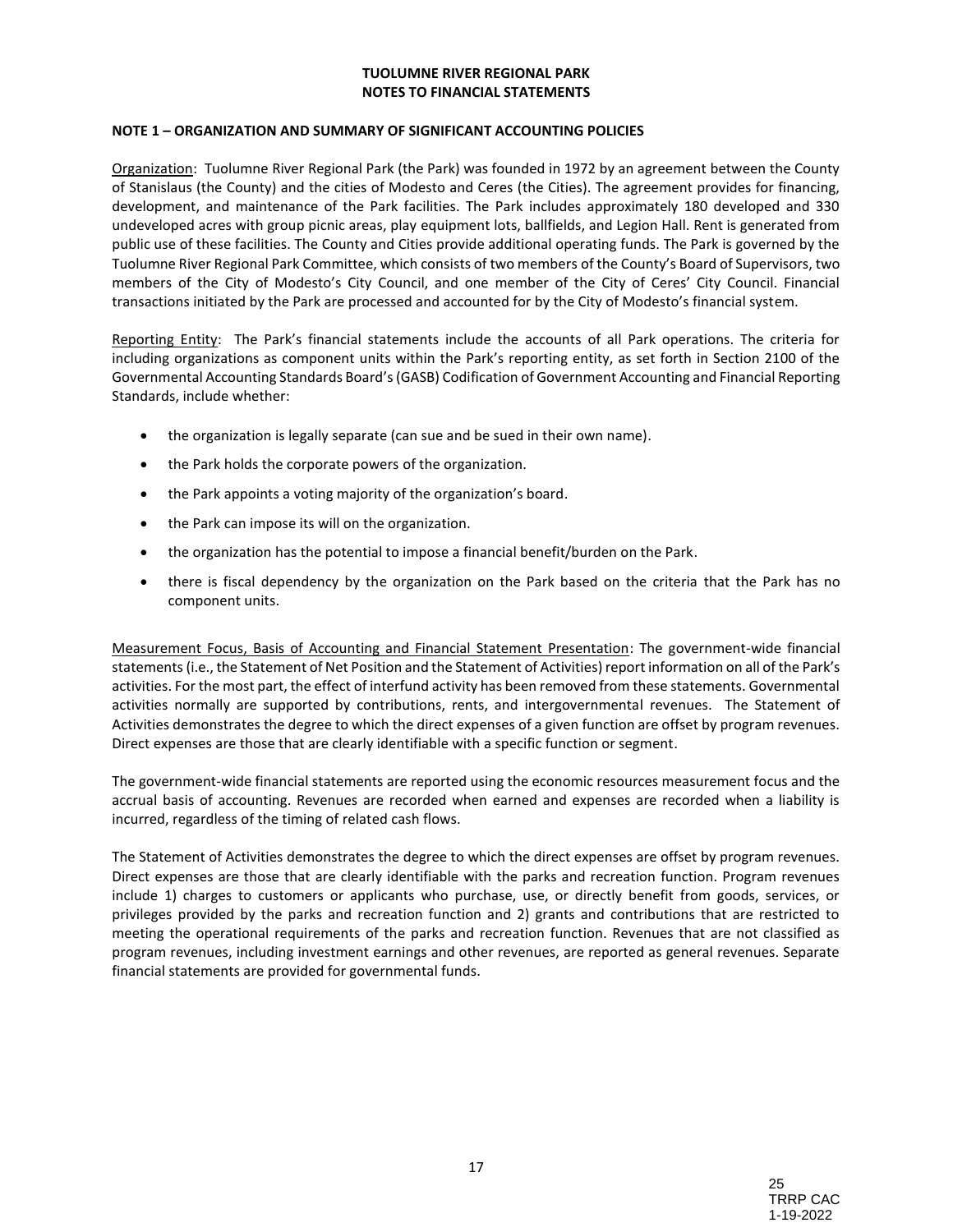#### **NOTE 1 – ORGANIZATION AND SUMMARY OF SIGNIFICANT ACCOUNTING POLICIES (continued)**

Measurement Focus, Basis of Accounting and Financial Statement Presentation (continued): Governmental fund financial statements (i.e., Balance Sheet and Statement of Revenues, Expenditures, and Changes in Fund Balance) are reported using the current financial resources measurement focus and the modified accrual basis of accounting. Revenues are recognized as soon as they are both measurable and available. Revenues are considered to be available when they are collectible within the current period or soon enough thereafter to pay liabilities of the current period. For this purpose, the Park considers revenues to be available if they are collected within 180 days of the end of the current fiscal period. Interest on invested funds is recognized when earned. Intergovernmental revenues that are reimbursements for specific expenditures are recognized when all eligibility requirements are met. Expenditures generally are recorded when a liability is incurred, as under accrual accounting.

Major individual governmental funds are reported as separate columns in the fund financial statements. Because the focus of governmental funds is narrower than that of the government-wide financial statements, it is useful to compare the information presented for governmental funds with similar information presented for governmental activities in the government-wide financial statements. By doing so, readers may better understand the long-term impact of the government's near-term financing decisions. Both the governmental fund Balance Sheet and the governmental fund Statement of Revenues, Expenditures, and Changes in Fund Balance provide a reconciliation to facilitate this comparison between governmental funds and governmental activities.

The Park reports two major governmental funds:

The *General Fund* is the primary operating fund and accounts for all financial resources of the Park.

The *Capital Projects Fund* is used to account for financial resources restricted for specific purposes.

The Park adopts annual appropriated budgets for its General Fund, which is a major fund. A budgetary comparison schedule has been provided for this fund to demonstrate compliance with these budgets. The budgetary comparison schedule is presented on a budgetary basis which differs from generally accepted accounting principles in the method of accounting for accruals and encumbrances.

Budget: The budget for the General Fund is prepared on the cash and expenditures/encumbrances basis. Revenues are budgeted in the year receipt is expected; expenditures, which include encumbrances, are budgeted in the year that the applicable warrant requisitions are expected to be issued.

Annual budget requests are submitted by the Park's staff to the Park's Board of Directors for review. After public hearing, a budget is approved by the Park's Board of Directors, with a resolution adopting said budget. Copies of the approved budget are sent to all required agencies.

Cash and Investments: The Park maintains its cash account with the City of Modesto as part of the cash and investment pool. The City of Modesto is restricted by Government Code Section 53635 pursuant to Section 53601 to invest in time deposits, U.S. government securities, state registered warrants, notes or bonds, State Treasurer's investment pool, bankers' acceptances, commercial paper, negotiable certificates of deposit, and repurchase or reverse repurchase agreements.

In accordance with GASB Statement No. 43, *Accounting and Financial Reporting for Certain Investments and External Investment Pools*, investments held by the City of Modesto are stated at fair value. The fair value of pooled investments is determined monthly and is based on current market prices received from the securities custodian. The balance available for withdrawal is based on the accounting records maintained by the City of Modesto.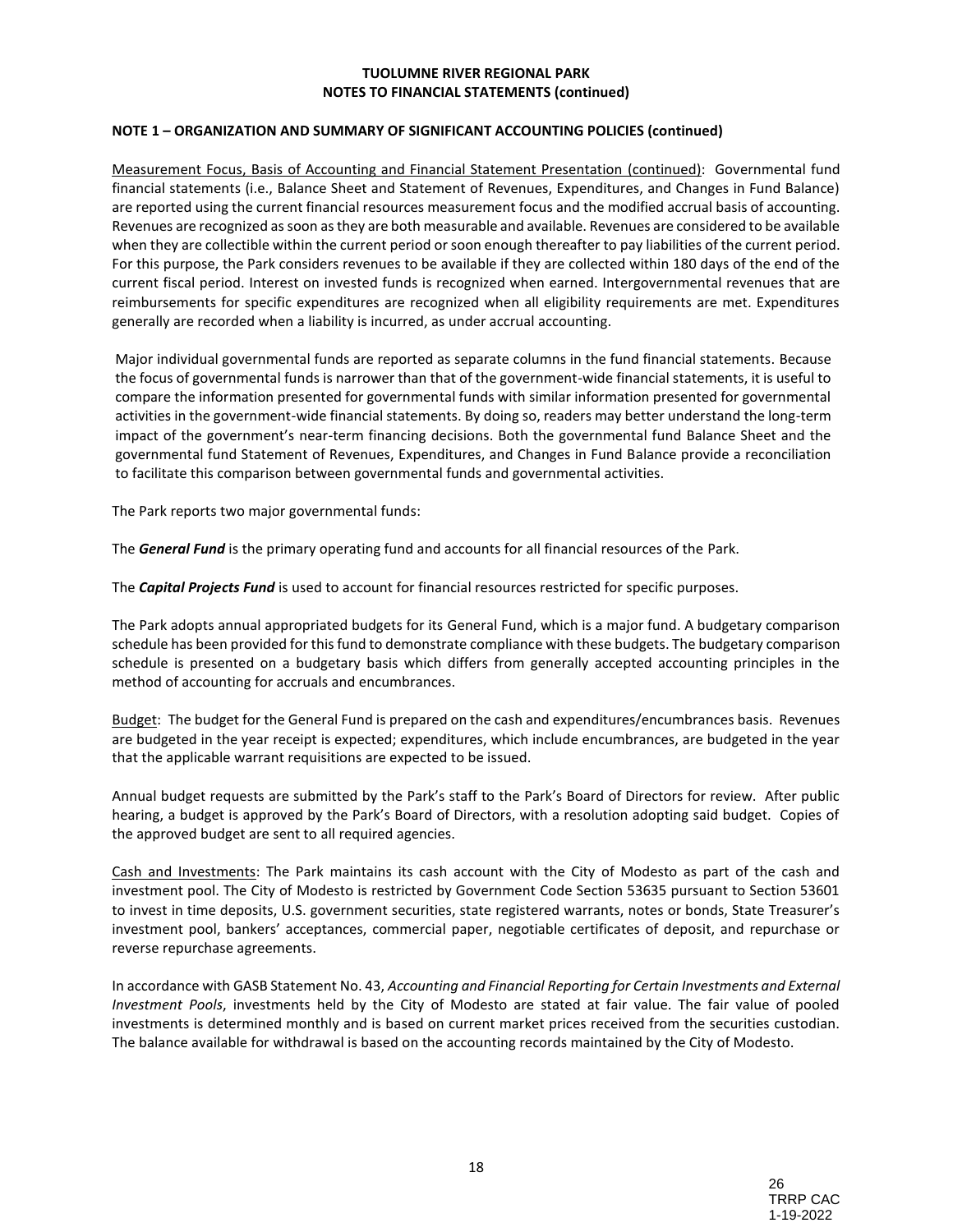#### **NOTE 1 – ORGANIZATION AND SUMMARY OF SIGNIFICANT ACCOUNTING POLICIES (continued)**

Due From Other Governments: Grant revenues and contributions are recorded as receivables in the funds when they are susceptible to accrual (i.e. when all eligibility requirements have been met and deemed available per the Park's revenue recognition policies) and not yet received as of year-end. The total amount due from governments for grants and contributions at June 30, 2021 is \$330,097. Management believes all amounts are fully collectible, and as such no allowance has been recorded against the due from other governments balance as of June 30, 2021. Additionally, there was no allowance for doubtful accounts.

Capital Assets: Capital assets acquired are recorded at cost or estimated cost where cost is not available. Donated or contributed capital assets are recorded at estimated fair value on the date received. Capital assets are defined by the Park as assets with an initial, individual cost of more than \$5,000 and an estimated useful life in excess of two years. The costs of normal maintenance and repairs are charged to operations as incurred. Improvements are capitalized and depreciated over the remaining useful lives of the related capital assets, as applicable.

Depreciation of capital assets is computed using the straight-line method applied over the estimated useful lives of the assets as follows:

| Buildings:    | 30 Years |
|---------------|----------|
| Improvements: | 20 Years |

Deferred Outflows and Inflows of Resources: Pursuant to GASB Statement No. 63, *Financial Reporting of Deferred Outflows of Resources, Deferred Inflows of Resources, and Net Position*, and GASB Statement No. 65, *Items Previously Reported as Assets and Liabilities*, the District recognizes deferred outflows and inflows of resources.

In addition to assets, the Statements of Net Position will sometimes report a separate section for deferred outflows of resources. A deferred outflow of resources is defined as a consumption of net position by the District that is applicable to a future reporting period.

In addition to liabilities, the Statement of Net Position will sometimes report a separate section for deferred inflows of resources. A deferred inflow of resources is defined as an acquisition of net position by the District that is applicable to a future reporting period. Deferred inflows reported by the District consist of unearned deferred assessments that have been billed as of year-end, but not collected.

Risk Management: The Park is exposed to various risks of loss related to torts; theft of, damage to, and destruction of assets; errors and omissions; injuries to employees; and natural disasters. The Park participates in the City of Modesto's insurance pool to mitigate the risk of loss and contributes its pro-rata share of estimated losses. The City of Modesto's insurance pool does not maintain separate records for estimated outstanding liabilities, including incurred but not reported claims. Refer to the City of Modesto's Annual Comprehensive Financial Report for further information related to the insurance pool. Additional insurance is purchased for special events when certain Park facilities are rented to the public.

Use of Estimates: The preparation of financial statements in conformity with accounting principles generally accepted in the United States of America requires management to make estimates and assumptions that affect the reported amounts of assets and liabilities and disclosure of contingent assets and liabilities at the date of the financial statements and the reported amounts of revenues and expenses during the reporting period. Actual results could differ from those estimates.

Net Position: Net position represents the residual interest in the Park's assets after liabilities are deducted. In accordance with GASB Statement No. 63, the fund equity section on the Statement of Net Position was combined to report total net position and present it in three broad components: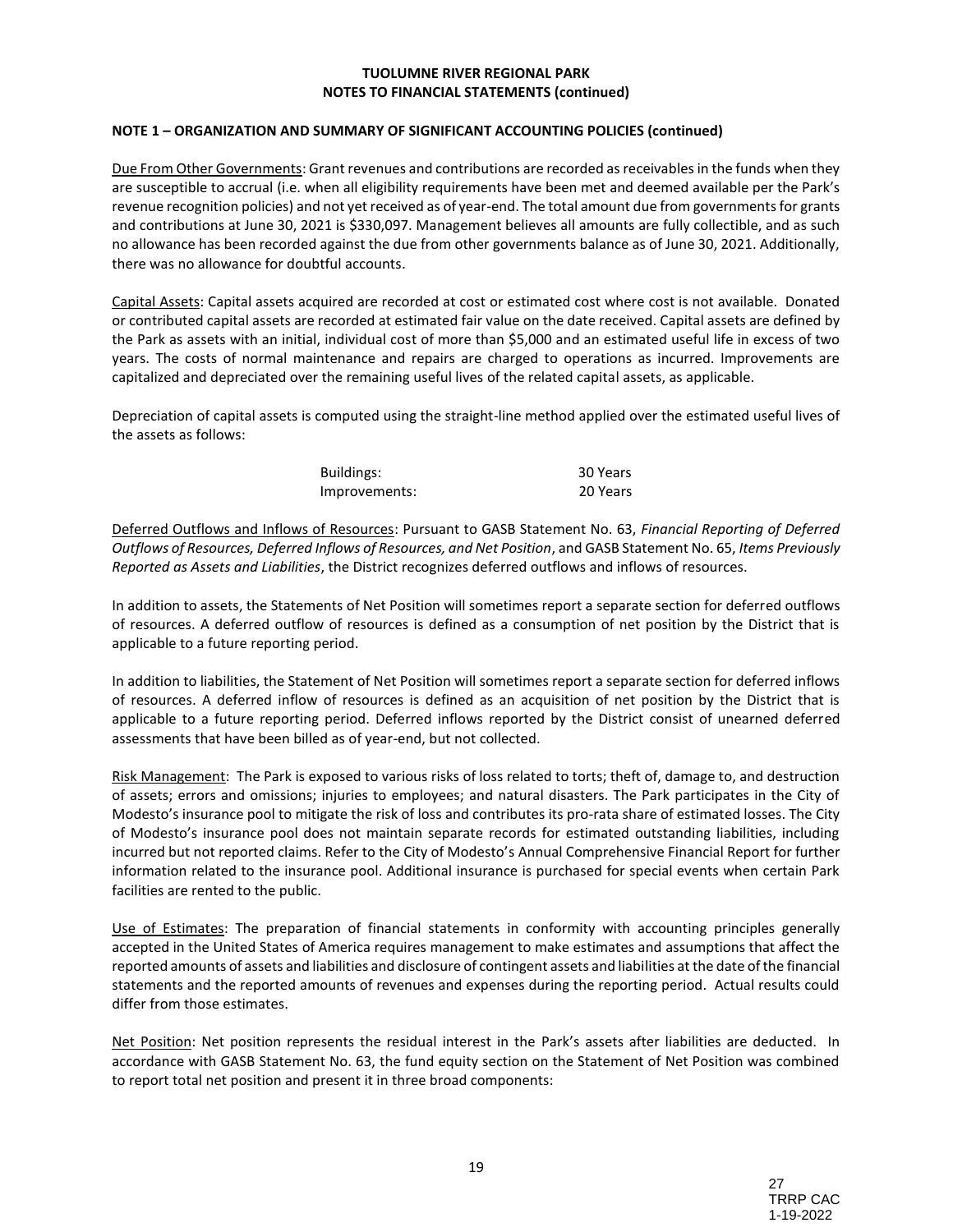#### **NOTE 1 – ORGANIZATION AND SUMMARY OF SIGNIFICANT ACCOUNTING POLICIES (continued)**

#### Net Position (continued):

*Net investment in capital assets* – Amount consists of capital assets, including infrastructure, net of accumulated depreciation and outstanding principal balances of debt attributable to the acquisition, construction, or improvement of those assets.

*Restricted* – Amount consists of net position restricted by external creditors, grantors, contributors, or laws or regulations of other governments and restrictions imposed by law through constitutional provisions or enabled legislature.

*Unrestricted* – Amount consists of all net position that does not meet the definition "net investment in capital assets" or "restricted" net position.

When both restricted and unrestricted net position are available, restricted resources are depleted first before unrestricted resources are used.

Fund Balance: In the fund financial statements, in accordance with GASB Statement No. 54, *Fund Balance Reporting and Governmental Fund Type Definitions*, governmental funds report fund balance as nonspendable, restricted, committed, assigned or unassigned based primarily on the extent to which the Park is bound to honor constraints on how specific amounts can be spent.

*Nonspendable* – Amounts that are not in spendable form (such as inventory) or are required to be maintained intact. The Park did not have any nonspendable resources as of June 30, 2021.

*Restricted* – Amounts constrained to specific purposes by their providers (such as grantors, bondholders, and higher levels of government), through constitutional provisions, or by enabling legislation. The Park did not have any restricted resources as of June 30, 2021.

*Committed* – Amounts constrained to specific purposes by the Park itself, using its highest level of decisionmaking authority (Park's Commission). To be reported as committed, amounts cannot be used for any other purpose unless the Park's Commission takes the same highest-level action to remove or change the constraint. The Park had \$148,050 as committed resources as of June 30, 2021.

*Assigned* – Amounts the Park intends to use for a specific purpose. Intent can be expressed by the Park or by an official or body to which the Board of Supervisors delegates the authority. The Park did not have any assigned resources as of June 30, 2021.

*Unassigned* – Amounts that are available for any purpose. \$63,253 of the Park's resources were considered unassigned as of June 30, 2021.

In circumstances when an expenditure is incurred for which restricted, committed, assigned, or unassigned fund balances are available, the Park considers amounts to have been spent first out of restricted funds then committed funds, and finally assigned and unassigned funds, as needed, unless the Park Board has provided otherwise in its commitment or assignment actions.

Governmental Accounting Standards Update: During the year ending June 30, 2021, the Park implemented the following standards with no financial impact:

GASB Statement No. 84 – *Fiduciary Activities.* The requirements of this statement are effective for reporting periods beginning after December 15, 2018. Subsequent to issuance, GASB Statement No. 95 postponed the requirements of this statement to reporting periods beginning after December 15, 2019.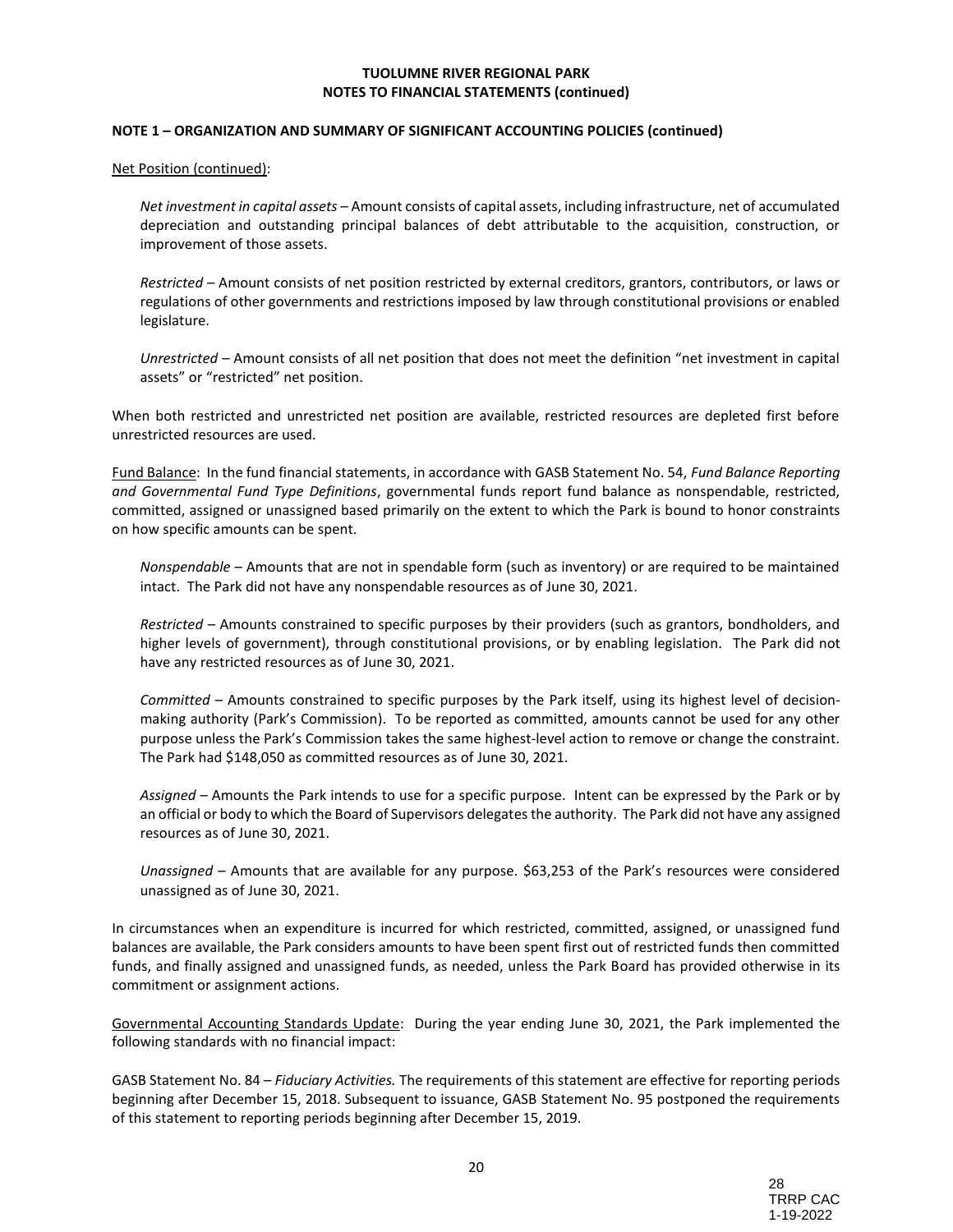#### **NOTE 1 – ORGANIZATION AND SUMMARY OF SIGNIFICANT ACCOUNTING POLICIES (continued)**

#### Governmental Accounting Standards Update (continued):

GASB Statement No. 89 - *Accounting for Interest Cost Incurred before the End of a Construction Period.* The requirements of this statement are effective for reporting periods beginning after December 15, 2019. Subsequent to issuance, GASB Statement No. 95 postponed the requirements of this statement to reporting periods beginning after December 15, 2020.

GASB Statement No. 90 – *Majority Equity Interests - an amendment of GASB Statements No. 14 and No 61.* The requirements of this statement are effective for reporting periods beginning after December 15, 2018. Subsequent to issuance, GASB Statement No. 95 postponed the requirements of this statement to reporting periods beginning after December 15, 2019.

Released GASB Statements to be implemented in future financial statements are as follows:

GASB Statement No. 87 – *Leases.* The requirements of this statement are effective for reporting periods beginning after December 15, 2019. Subsequent to issuance, GASB Statement No. 95 postponed the requirements of this statement to reporting periods beginning after June 15, 2021.

GASB Statement No. 91 – *Conduit Debt Obligations.* The requirements of this statement are effective for reporting periods beginning after December 15, 2020. Subsequent to issuance, GASB Statement No. 95 postponed the requirements of this statement to reporting periods beginning after December 15, 2021.

GASB Statement No. 92 – *Omnibus 2020*. The requirements of this statement are effective for reporting periods beginning after June 15, 2020. Subsequent to issuance, GASB Statement No. 95 postponed the requirements of this statement to June 15, 2021

GASB Statement No. 93 – *Replacement of Interbank Offered Rates*. The requirements of this statement are effective for reporting periods beginning after June 15, 2021. Subsequent to issuance, GASB Statement No. 95 postponed the requirements of this statement to reporting periods beginning after June 15, 2022.

GASB Statement No. 94 – *Public-Private and Public-Public Partnerships and Availability Payment Arrangements*. The requirements of this statement are effective for reporting periods beginning after June 15, 2022.

GASB Statement No. 96 – *Subscription-Based Information Technology Arrangements*. The requirements of this statement are effective for reporting periods beginning after June 15, 2022.

GASB Statement No. 97 – *Certain Component Unit Criteria, and Accounting and Financial Reporting for Internal Revenue Code Section 457 Deferred Compensation Plans*. The requirements of this statement are effective for reporting periods beginning after June 15, 2021.

Subsequent Events: In compliance with accounting standards, management has evaluated events that have occurred after year-end to determine if these events are required to be disclosed in the financial statements. Management has determined that no events require disclosure in accordance with accounting standards. These subsequent events have been evaluated through October 29, 2021, which is the date the financial statements were available to be issued.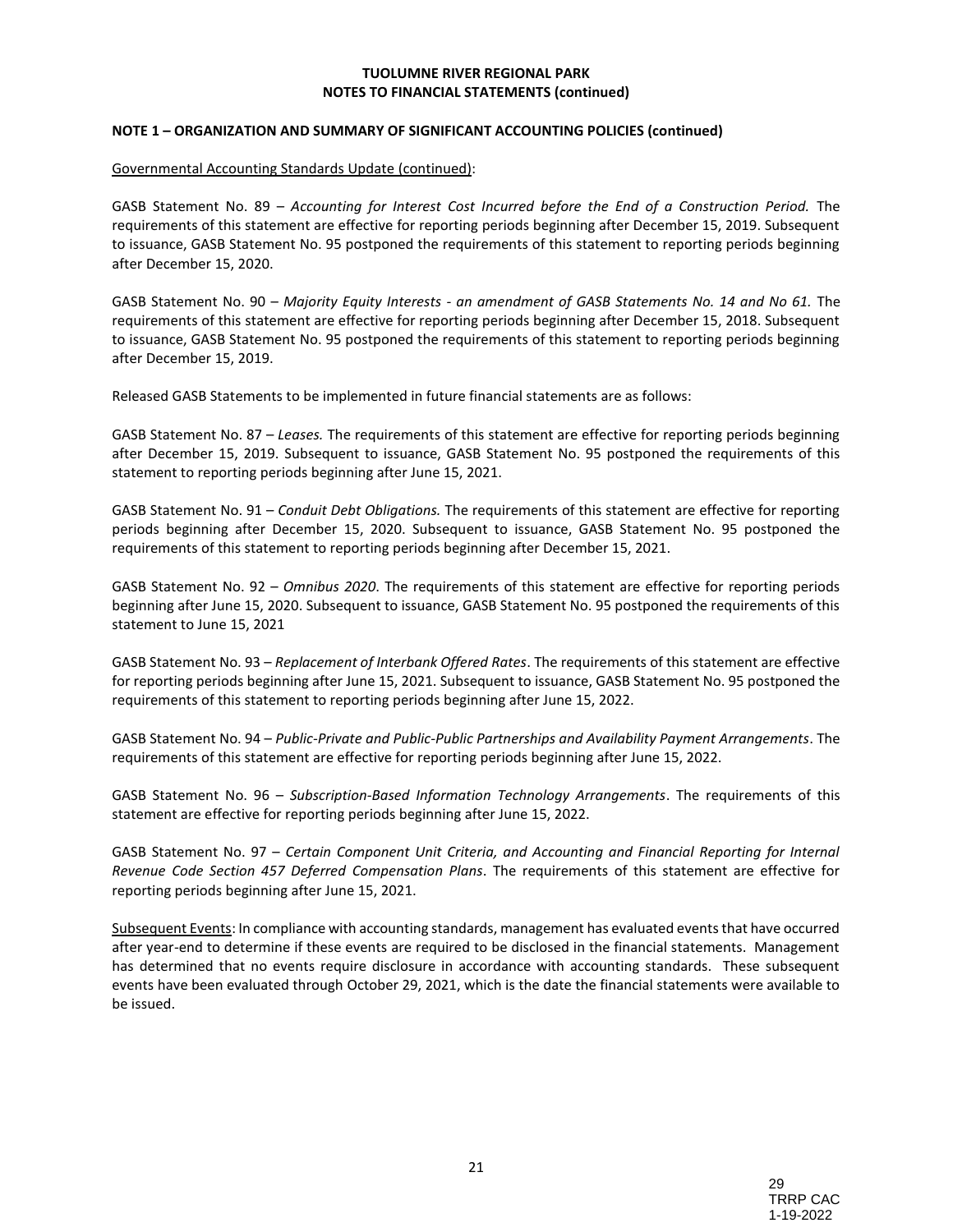#### **NOTE 2 – CASH AND INVESTMENTS**

Cash and investments of the Park are pooled with other City of Modesto funds. Interest earned on pooled cash and investments is credited to each participant in the pool based on each participant's average monthly cash balance. Credit quality ratings are not available for the Park's investments as all cash is invested as part of the common cash and investment pool of the City of Modesto. Cash in the City Pool is considered unclassified as to credit risk because it is not evidenced by securities that exist in physical or book entry form. The Park does not have any deposits with financial institutions as of June 30, 2021.

Cash and investments as of June 30, 2021 are classified in the accompany financial statements as follows:

| Statement of Net Position: |         |
|----------------------------|---------|
| Cash and investments       | 183,851 |
| Total cash and investments | 183,851 |

#### Summary of Deposits:

Cash and investments as of June 30, 2021 consist of the following:

| Deposits with City of Modesto |         |
|-------------------------------|---------|
| Cash and investments pool     | 183,851 |
| Total cash and investments    | 183.851 |

Detailed information concerning the City of Modesto's pooled cash and investments, including information regarding the fair value of investments, may be found in the City of Modesto's Annual Comprehensive Financial Report. As of June 30, 2021, the fair value of the Park's position in the pool is the same as the value of its pool shares.

#### **NOTE 3 – RELATED PARTY TRANSACTIONS**

The Park reimburses the City of Modesto for administrative and other costs incurred by the City of Modesto on the Park's behalf. During the 2021 fiscal year, contractual service expenditures included \$88,518 of the City of Modesto's payroll costs that were allocated to the Park.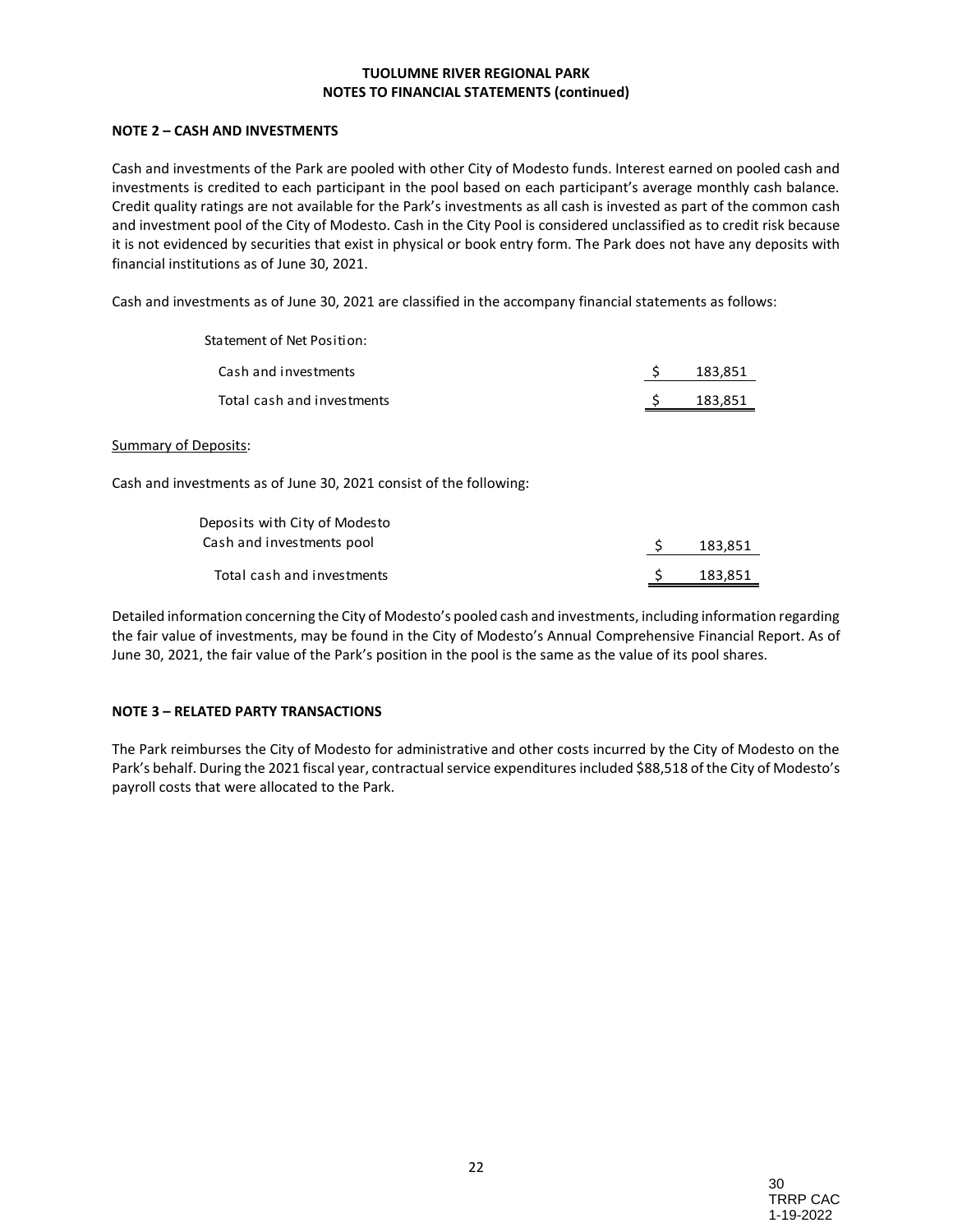#### **NOTE 4 – CAPITAL ASSETS**

Capital asset activity for the year ended June 30, 2021, was as follows:

|                                              |                   |   |           |     | Deletions/  |                       |
|----------------------------------------------|-------------------|---|-----------|-----|-------------|-----------------------|
|                                              | Beginning Balance |   | Additions |     | Adjustments | <b>Ending Balance</b> |
| Capital assets, not being depreciated:       |                   |   |           |     |             |                       |
| Land                                         | \$<br>2,528,566   | Ś |           | \$  |             | \$<br>2,528,566       |
| Construction in progress                     | 180,414           |   | 236,038   |     |             | 416,452               |
| Total capital assets not being depreciated   | 2,708,980         |   | 236,038   |     |             | 2,945,018             |
| Capital assets, being depreciated:           |                   |   |           |     |             |                       |
| <b>Buildings</b>                             | 455,935           |   |           |     |             | 455,935               |
| Improvements                                 | 10,689,250        |   |           |     |             | 10,689,250            |
| Total capital assets, being depreciated      | 11,145,185        |   |           |     |             | 11,145,185            |
| Less accumulated depreciation for:           |                   |   |           |     |             |                       |
| <b>Buildings</b>                             | (419, 101)        |   | (1, 425)  |     |             | (420, 526)            |
| Improvements                                 | (5,699,370)       |   | (444,454) |     |             | (6, 143, 824)         |
| Total accumulated depreciation               | (6, 118, 471)     |   | (445,879) |     |             | (6, 564, 350)         |
| Total capital assets, being depreciated, net | 5,026,714         |   | (445,879) |     |             | 4,580,835             |
| Capital assets, net                          | 7,735,694         |   | (209,841) | \$. |             | 7,525,853             |

Depreciation expense for the year ended June 30, 2021 was \$445,879.

#### **NOTE 5 – INTERFUND TRANSACTIONS**

Interfund transactions are reported as either loans, services provided, reimbursements, or transfers. Loans are reported as interfund receivables and payables, as appropriate, and are subject to elimination upon consolidation. Services provided, deemed to be at market or near market rates, are treated as revenues and expenditures/expenses. Reimbursements occur when a fund incurs a cost, charges the appropriate benefitting fund, and reduces its related costs as a reimbursement. All other interfund transactions are treated as transfers. Transfer amounts of governmental or proprietary funds are netted as part of the reconciliation to the government-wide financial statements.

The Park had no transfers in/transfers out for the year ended June 30, 2021.

#### **NOTE 6 – DEFICIENCY OF EXPENDITURES OVER APPROPRIATIONS**

For the year ended June 30, 2021, expenditures exceeded appropriations as follows:

| Expenditures           | Amount |
|------------------------|--------|
| General Fund:          |        |
| Materials and supplies | (651)  |
| Insurance and taxes    | (633)  |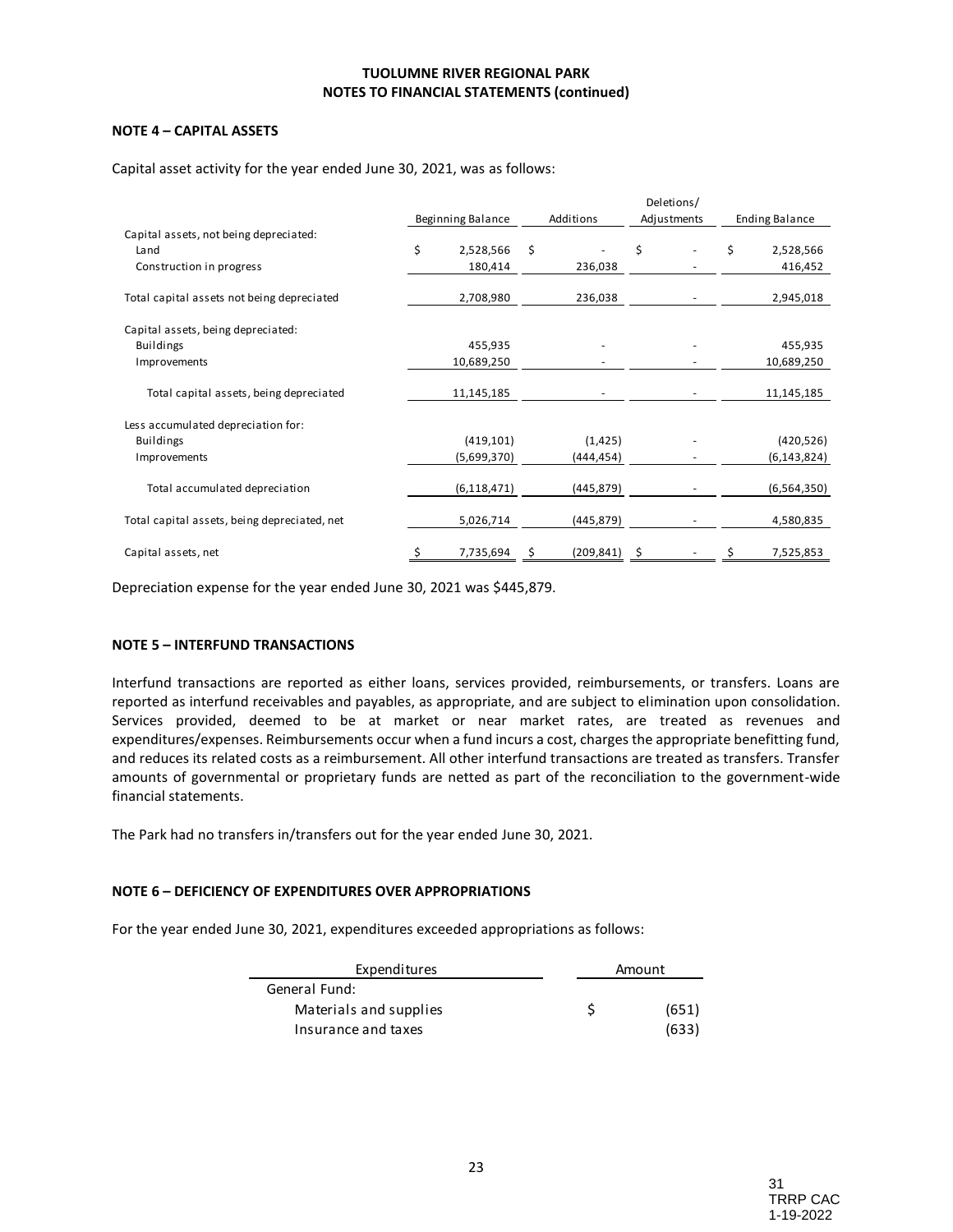#### **NOTE 7 – CONTINGENCIES**

Coronavirus Pandemic: Management has determined the events regarding the novel coronavirus require disclosure in accordance with accounting standards. On March 4, 2020, Governor Newsom issued an emergency proclamation declaring a State of emergency in California due to the novel coronavirus (COVID-19). The COVID-19 outbreak is ongoing, and the ultimate geographic spread of the virus, the duration and severity of the outbreak and the economic and other actions that may be taken by governmental authorities to contain the outbreak or to treat its impact are uncertain. The ultimate impact of COVID-19 on the operations and finances of the Park is unknown.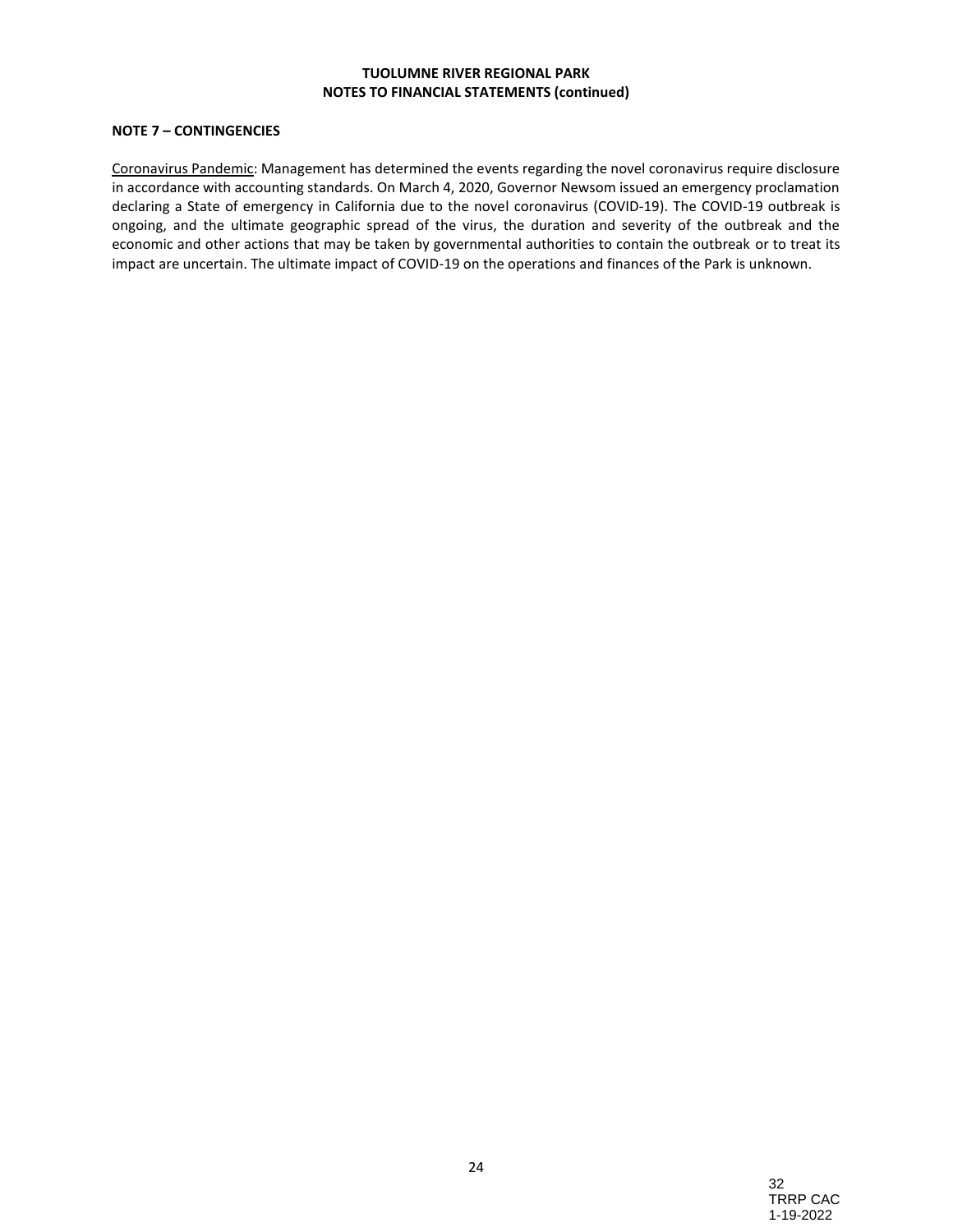## **TUOLUMNE RIVER REGIONAL PARK**

# **REQUIRED SUPPLEMENTARY INFORMATION**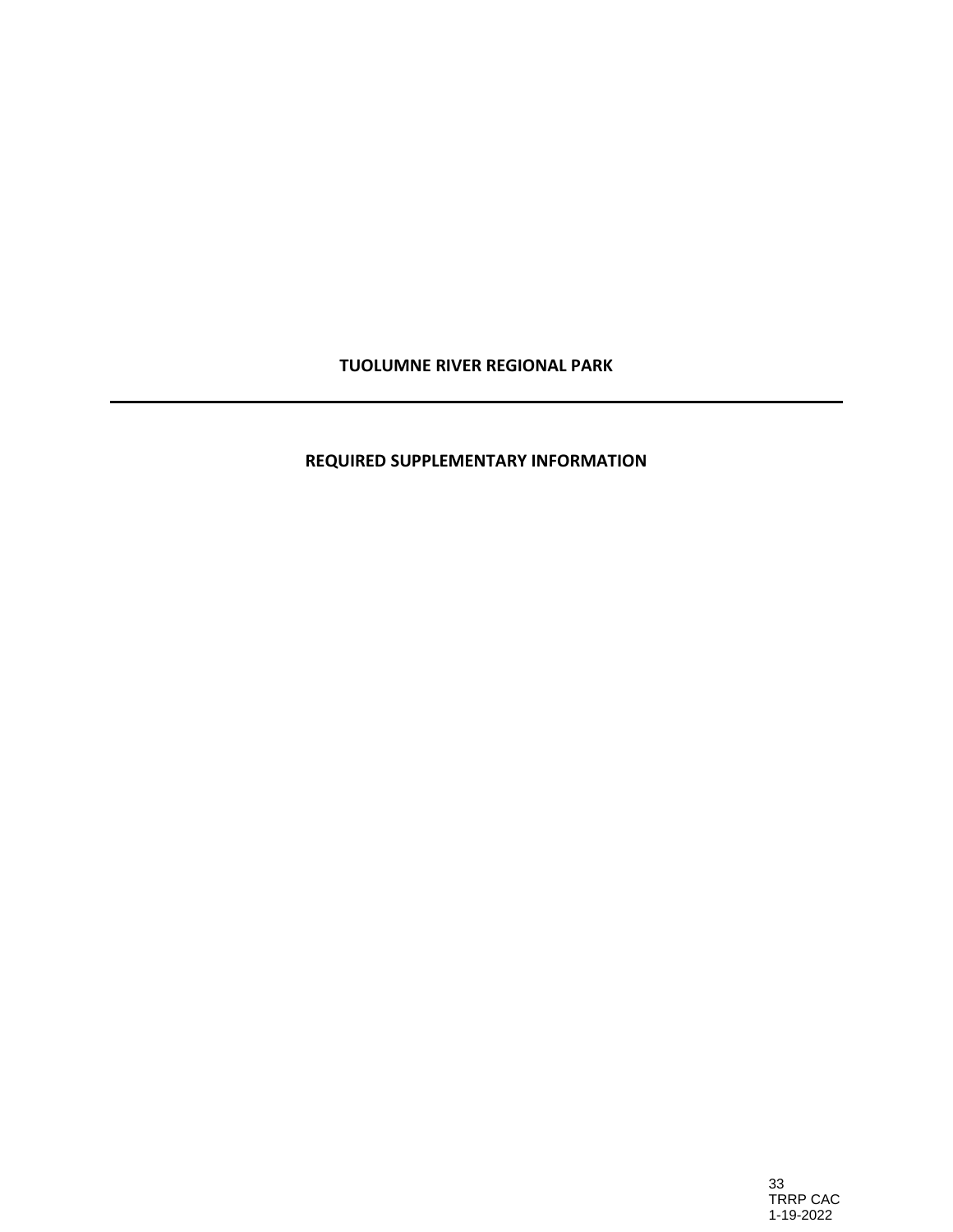#### **TUOLUMNE RIVER REGIONAL PARK SCHEDULE OF REVENUES, EXPENDITURES AND CHANGES IN FUND BALANCE – GENERAL FUND – BUDGET AND ACTUAL FOR THE YEAR ENDED JUNE 30, 2021**

|                                       | <b>Budgeted Amounts</b> |          |    |         |    |                       | Variance With |              |
|---------------------------------------|-------------------------|----------|----|---------|----|-----------------------|---------------|--------------|
|                                       |                         | Original |    | Final   |    | <b>Actual Amounts</b> |               | Final Budget |
| <b>REVENUES</b>                       |                         |          |    |         |    |                       |               |              |
| Rents                                 | \$                      | 63,550   | \$ | 44,550  | \$ | 24,059                | \$            | (20, 491)    |
| Operating grants and contributions    |                         | 408,800  |    | 385,526 |    | 385,526               |               |              |
| Investment earnings (loss)            |                         |          |    |         |    | (151)                 |               | (151)        |
|                                       |                         |          |    |         |    |                       |               |              |
| <b>Total Revenues</b>                 |                         | 472,350  |    | 430,076 |    | 409,434               |               | (20, 642)    |
|                                       |                         |          |    |         |    |                       |               |              |
| <b>EXPENDITURES</b>                   |                         |          |    |         |    |                       |               |              |
| Contractual services                  |                         | 458,783  |    | 417,374 |    | 402,012               |               | 15,362       |
| Materials and supplies                |                         | 1,675    |    | 1,650   |    | 2,301                 |               | (651)        |
| Insurance and taxes                   |                         | 11,052   |    | 12,402  |    | 13,035                |               | (633)        |
|                                       |                         |          |    |         |    |                       |               |              |
| <b>Total Expenditures</b>             |                         | 471,510  |    | 431,426 |    | 417,348               |               | 14,078       |
|                                       |                         |          |    |         |    |                       |               |              |
| <b>OTHER FINANCING SOURCES (USES)</b> |                         |          |    |         |    |                       |               |              |
| Transfers in                          |                         | 209,654  |    | 559,649 |    |                       |               |              |
|                                       |                         |          |    |         |    |                       |               |              |
| Total Other Financing Sources (Uses)  |                         | 209,654  |    | 559,649 |    |                       |               |              |
|                                       |                         |          |    |         |    |                       |               |              |
|                                       |                         |          |    |         |    |                       |               |              |
| Changes in Fund Balance               | \$                      | 210,494  | \$ | 558,299 |    | $(7,914)$ \$          |               | (6, 564)     |
|                                       |                         |          |    |         |    |                       |               |              |
| Fund Balance, Beginning of Year       |                         |          |    |         |    | 71,167                |               |              |
|                                       |                         |          |    |         |    |                       |               |              |
| Fund Balance, End of Year             |                         |          |    |         | \$ | 63,253                |               |              |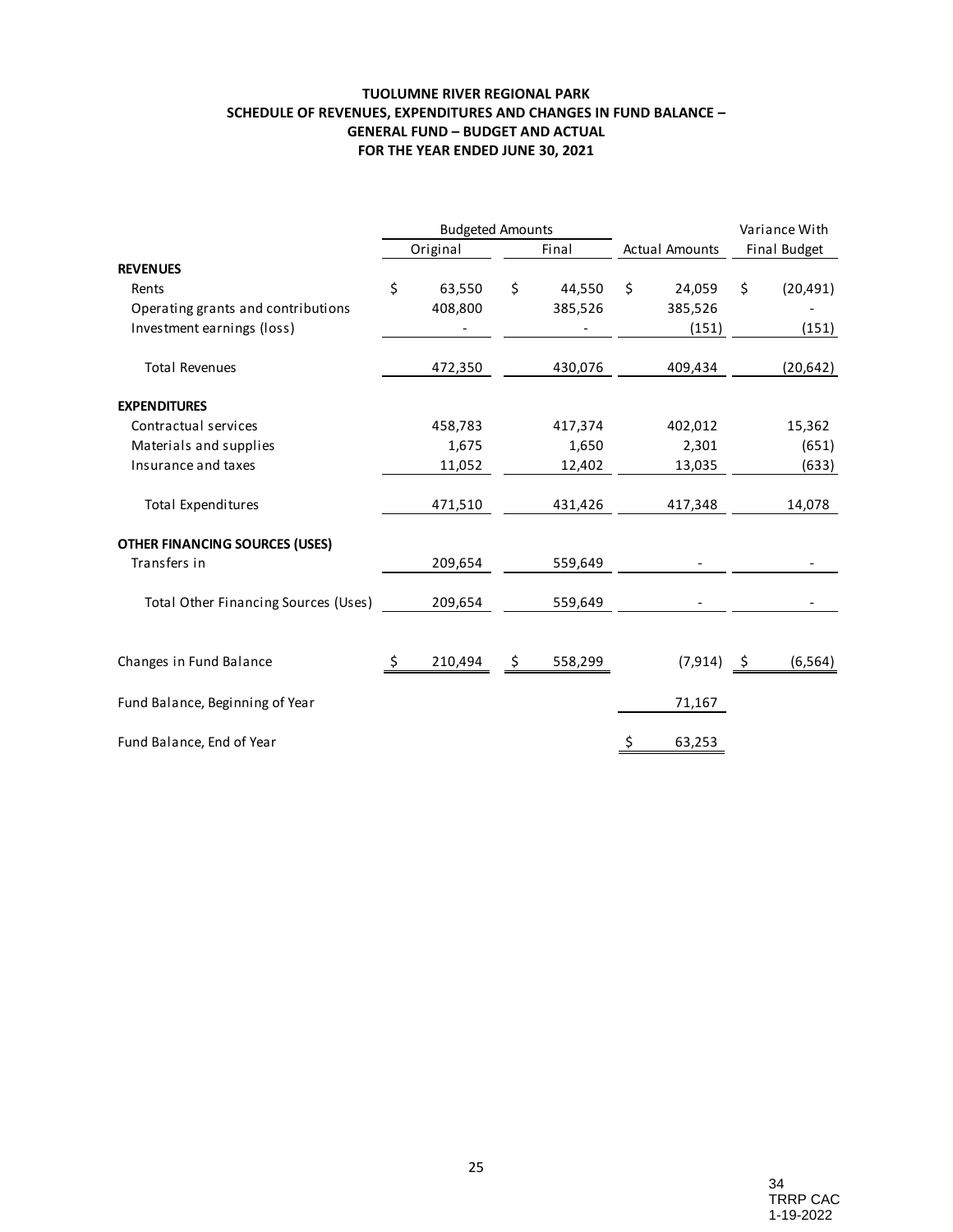#### **TUOLUMNE RIVER REGIONAL PARK NOTES TO THE REQUIRED SUPPLEMENTARY INFORMATION**

#### **NOTE 1 – BUDGETS AND BUDGETARY ACCOUNTING**

Tuolumne River Regional Park (the Park) operates under the general laws of the State of California and annually adopts a budget for its General Fund to be effective July 1 the ensuing fiscal year. The budget must be approved by each of the legislative bodies of the parties to the joint powers agreement. From the effective date of the budget, which is adopted and controlled at the fund level, the amounts stated therein as proposed expenditures become appropriations. The Park may amend the budget by approval from each of the legislative bodies of the parties to the agreement during the fiscal year. The budget for the General Fund is prepared on the cash and expenditures/encumbrance basis. Revenues are budgeted in the year receipt is expected; expenditures, which include encumbrances, are budgeted in the year that the applicable warrant requisitions are expected to be issued. There were no encumbrances outstanding as of June 30, 2021, so the actual budgetary-basis expenditures are the same as the actual GAAP-basis expenditures.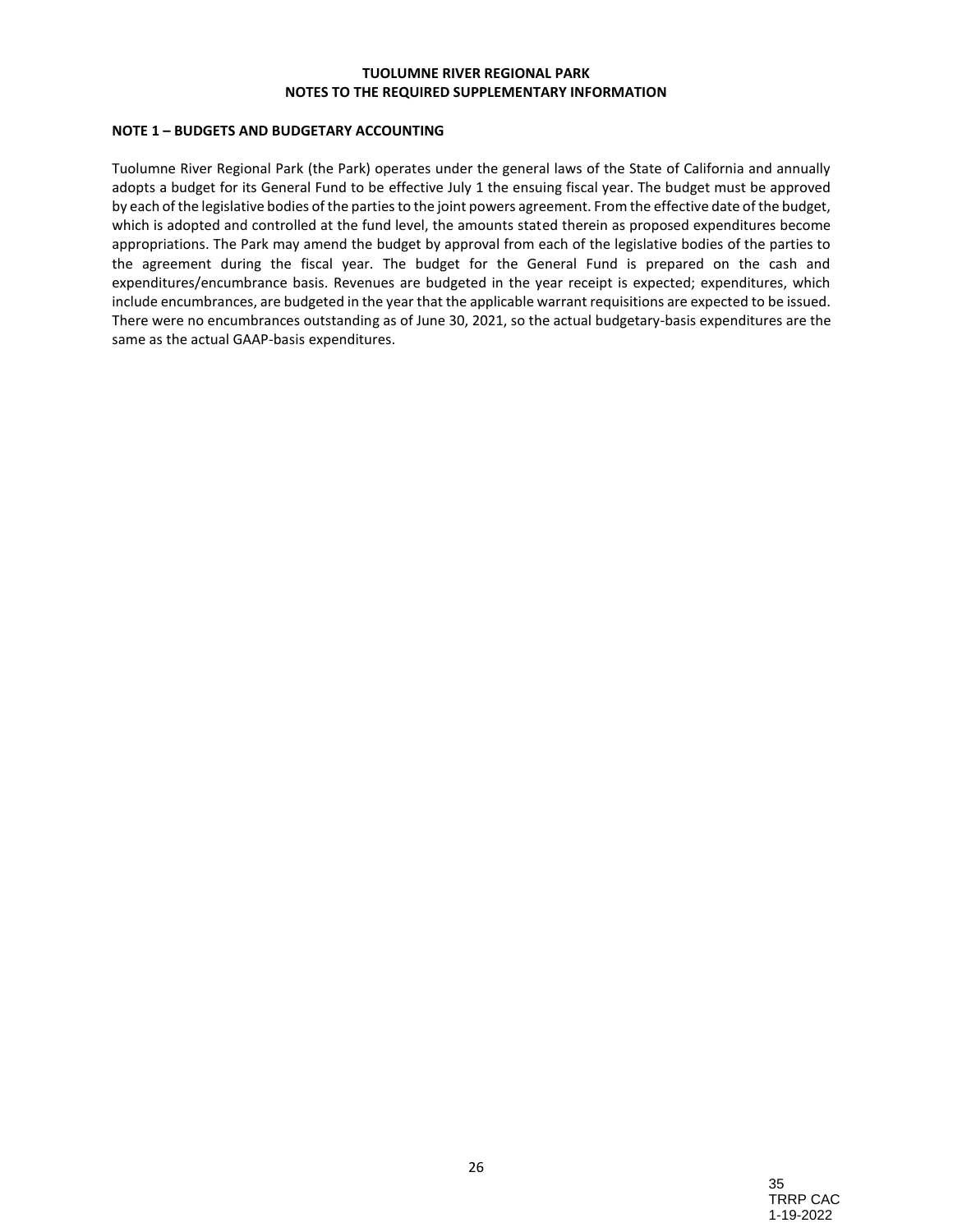

#### **INDEPENDENT AUDITORS' REPORT ON INTERNAL CONTROL OVER FINANCIAL REPORTING AND ON COMPLIANCE AND OTHER MATTERS BASED ON AN AUDIT OF FINANCIAL STATEMENTS PERFORMED IN ACCORDANCE WITH**  *GOVERNMENT AUDITING STANDARDS*

To the Tuolumne River Regional Park Commission, The Board of Supervisors of the County of Stanislaus, California, and The City Councils of Modesto and Ceres, California Tuolumne River Regional Park

We have audited, in accordance with the auditing standards generally accepted in the United States of America and the standards applicable to financial audits contained in *Government Auditing Standards* issued by the Comptroller General of the United States, the financial statements of the governmental activities and each major fund of the Tuolumne River Regional Park (the Park), as of and for the year ended June 30, 2021, and the related notes to the financial statements, which collectively comprise the Park's basic financial statements, and have issued our report thereon dated October 29, 2021.

#### **Internal Control over Financial Reporting**

In planning and performing our audit of the financial statements, we considered the Park's internal control over financial reporting (internal control) to determine the audit procedures that are appropriate in the circumstances for the purpose of expressing our opinions on the financial statements, but not for the purpose of expressing an opinion on the effectiveness of the Park's internal control. Accordingly, we do not express an opinion on the effectiveness of the Park's internal control.

A *deficiency in internal control* exists when the design or operation of a control does not allow management or employees, in the normal course of performing their assigned functions, to prevent, or detect and correct, misstatements on a timely basis. A *material weakness* is a deficiency, or a combination of deficiencies, in internal control, such that there is a reasonable possibility that a material misstatement of the entity's financial statements will not be prevented, or detected and corrected on a timely basis. A *significant deficiency* is a deficiency, or a combination of deficiencies, in internal control that is less severe than a material weakness, yet important enough to merit attention by those charged with governance.

Our consideration of internal control was for the limited purpose described in the first paragraph of this section and was not designed to identify all deficiencies in internal control that might be material weaknesses or, significant deficiencies. Given these limitations, during our audit we did identify certain deficiencies in internal control that we consider to be significant deficiencies, described in the accompanying schedule of findings and responses as items 2021-001 and 2021-002. During our audit, we did not identify any material weaknesses. However, material weaknesses may exist that have not been identified.

**7473 N. INGRAM AVE., SUITE 102** ⬧ **FRESNO, CA 93711**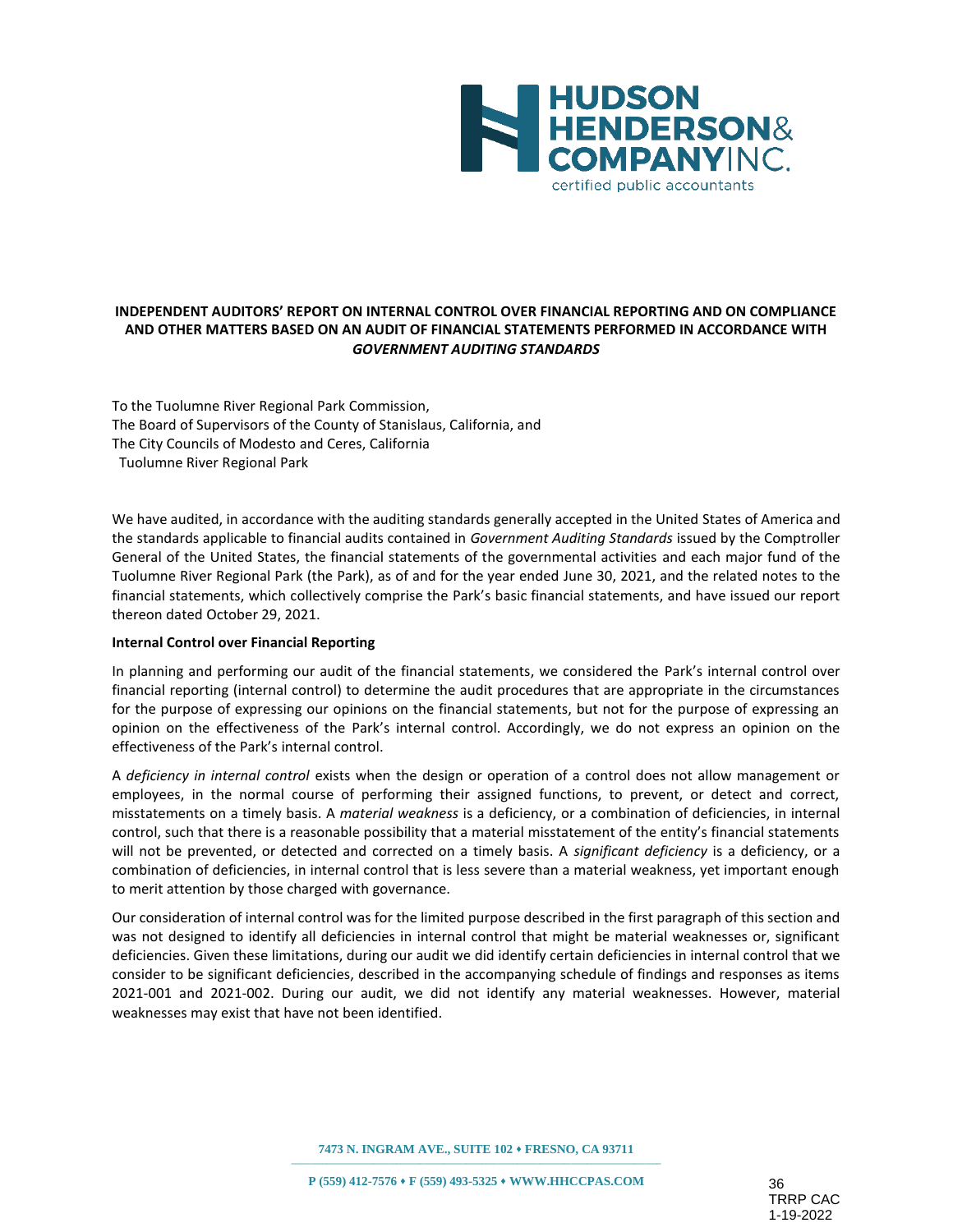#### **Compliance and Other Matters**

As part of obtaining reasonable assurance about whether the Park's financial statements are free from material misstatement, we performed tests of its compliance with certain provisions of laws, regulations, contracts, and grant agreements, noncompliance with which could have a direct and material effect on the determination of financial statement amounts. However, providing an opinion on compliance with those provisions was not an objective of our audit, and accordingly, we do not express such an opinion. The results of our tests disclosed no instances of noncompliance or other matters that are required to be reported under *Government Auditing Standards*.

#### **The Park's Responses to the Findings**

The Park's responses to the findings identified in our audit is described in the accompanying schedule of findings and responses. The Park's responses were not subjected to the auditing procedures applied in the audit of the financial statements and, accordingly, we express no opinion on them.

#### **Purpose of this Report**

The purpose of this report is solely to describe the scope of our testing of internal control and compliance and the results of that testing, and not to provide an opinion on the effectiveness of the Park's internal control or on compliance. This report is an integral part of an audit performed in accordance with *Government Auditing Standards* in considering the entity's internal control and compliance. Accordingly, this communication is not suitable for any other purpose.

HUDSON HENDERSON & COMPANY, INC.

Hudson Handerson 6 Company, Inc.

Fresno, California October 29, 2021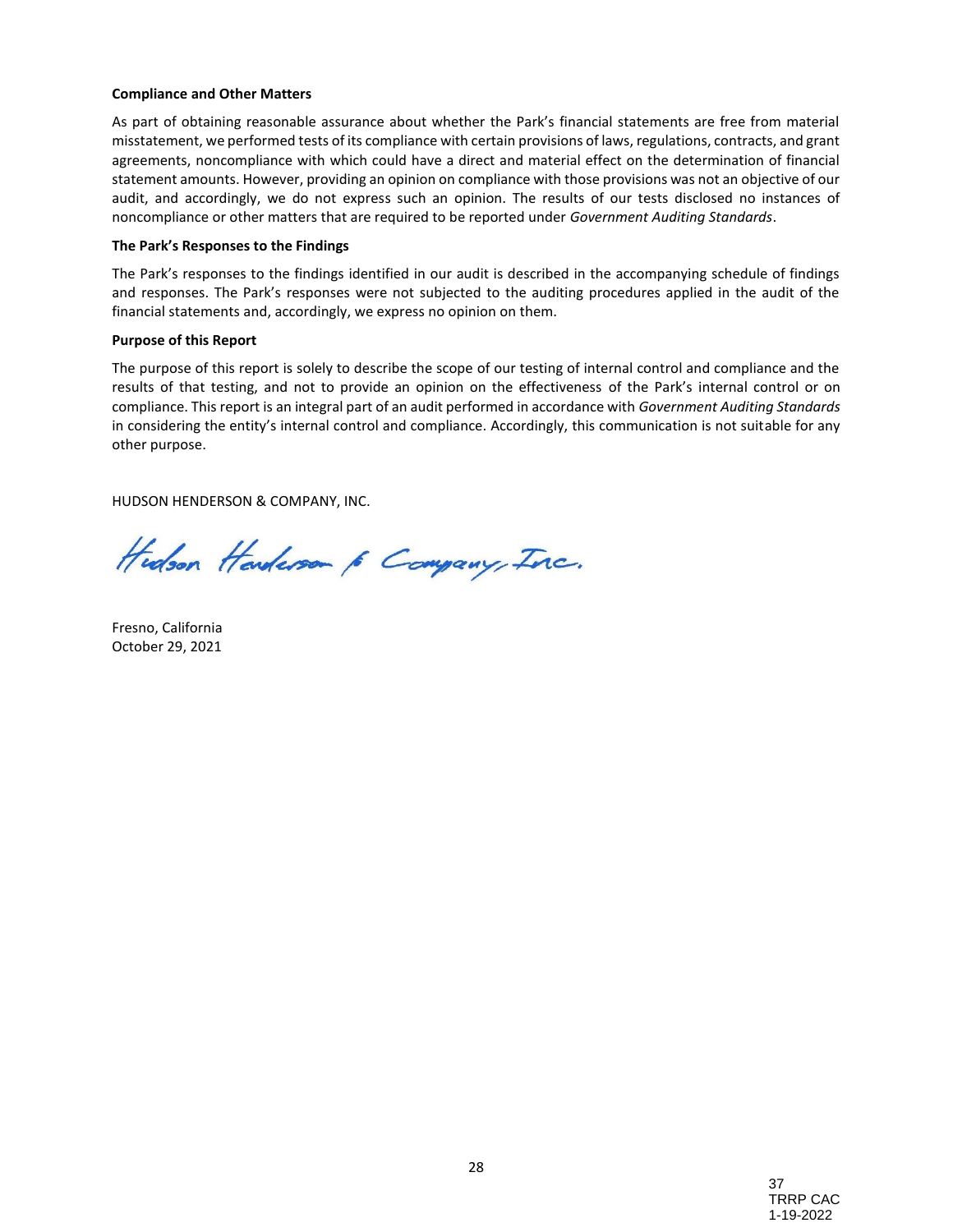#### **TUOLUMNE RIVER REGIONAL PARK SCHEDULE OF FINDINGS AND RESPONSES FOR THE YEAR ENDED JUNE 30, 2021**

#### **Finding 2021-001 – Significant Deficiency Accounts Payable Cutoff Procedures**

#### Criteria:

Tuolumne River Regional Park (the Park) should design and implement internal controls over the accounts payable year end accrual process to ensure that balances can be vouched, tested, and presented in accordance with generally accepted accounting principles (GAAP).

#### Condition:

Per testing performed over subsequent disbursements, we noted expenditures for goods and services that were incurred prior to the end of the fiscal year that were not properly recorded in the correct accounting period. This resulted in material adjustments to accrue those expenses as accounts payable as of the fiscal year-end.

#### Cause of Condition:

The Park lacked a proper cut-off financial closing procedure that identified all payables that should be recorded back in the current fiscal year.

#### Effect of Condition:

This resulted in expenditures not being accrued or posted to the correct fiscal year and thus a material audit adjustment was recorded.

#### Recommendation:

We recommend that the Park implement and develop, as part of the year-end closing procedures, a process to review subsequent disbursements to identify those disbursements that were incurred in the previous fiscal year.

#### Management's Response:

The City, Financial Analyst III, assigned to the Park will coordinate regular meetings with Park Management staff, to request updates on outstanding invoices to ensure all invoices outstanding after the end of the fiscal year are accrued back to the proper fiscal year. Financial Analyst in coordination with Park Management staff will analyze the payment history for all vendors to confirm there are no missing invoices. Additional training and guidance will be provided by the Accounting Manager to department staff on how to address outstanding invoices which may have charges in dispute that prevent timely payment prior to the end of the fiscal year or shortly after.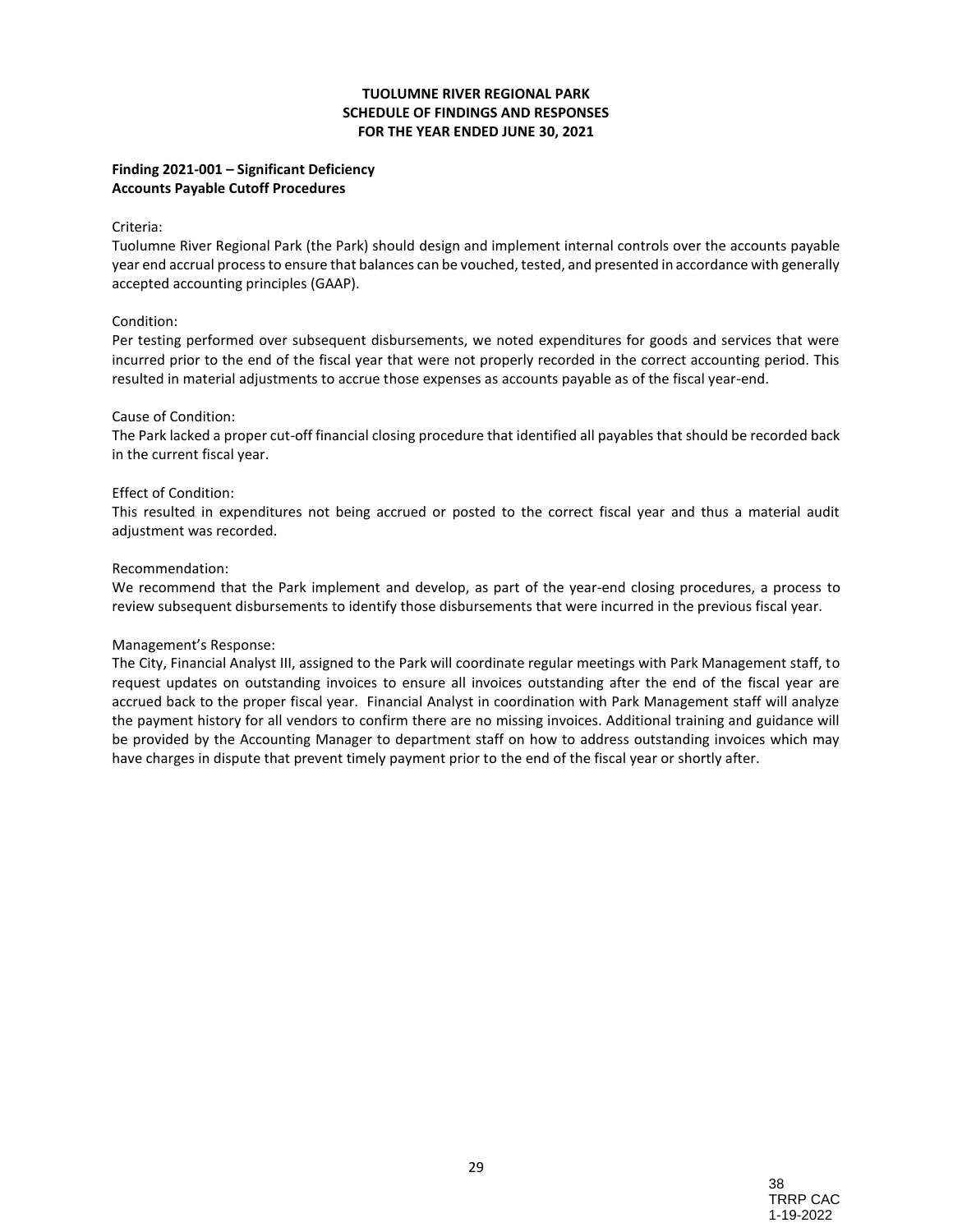#### **TUOLUMNE RIVER REGIONAL PARK SCHEDULE OF FINDINGS AND RESPONSES (continued) FOR THE YEAR ENDED JUNE 30, 2021**

#### **Finding 2021-002 – Significant Deficiency Accounts Receivable/Revenue Procedures**

#### Criteria:

Tuolumne River Regional Park (the Park) should design and implement internal controls over the accounts receivable year end accrual process to ensure that balances can be vouched, tested, and presented in accordance with generally accepted accounting principles (GAAP).

#### Condition:

During our fieldwork, we noted the Park did not have adequate procedures to accurately report accounts receivable balances and revenues as of year-end and for the year then ended. The procedures currently in place did not ensure the year-end account balances were accurately presented for revenues, receivables, and unearned revenues, including the reconciliation of funds to be available within the proper revenue recognition period; resulting in material audit adjustments to reconcile these balances.

#### Cause of Condition:

Internal controls have not been suitably designed and implemented over the accounts receivable closing process to ensure current year revenues, receivables, and unearned revenue accurately reflect current year activity in accordance with the modified accrual basis of accounting, which resulted in current year balances of revenue, receivables, and unearned revenue to be incorrect prior to the start of the audit.

#### Effect of Condition:

Revenues and receivables not properly stated in accordance with GAAP resulted in material audit adjustments of current year revenues, receivables, and unearned revenues.

#### Recommendation:

We recommend that the Park implement stronger policies and closing procedures over revenue recognition and deferrals as part of the year-end closing procedures. This should include training and assistance in the original posting of entries to allow ease of reconciliation and reporting for the financial reporting process.

#### Management's Response:

Additional training and guidance will be provided by the Accounting Manager to staff responsible for accounting for the revenues, receivables and unearned revenues for the Park. The Financial Analyst responsible for the year-end revenue accrual and deferral processes will be required to update the year-end check list to address the analysis of all outstanding receivable balances, revenue recognition and deferrals as of the end of the fiscal year.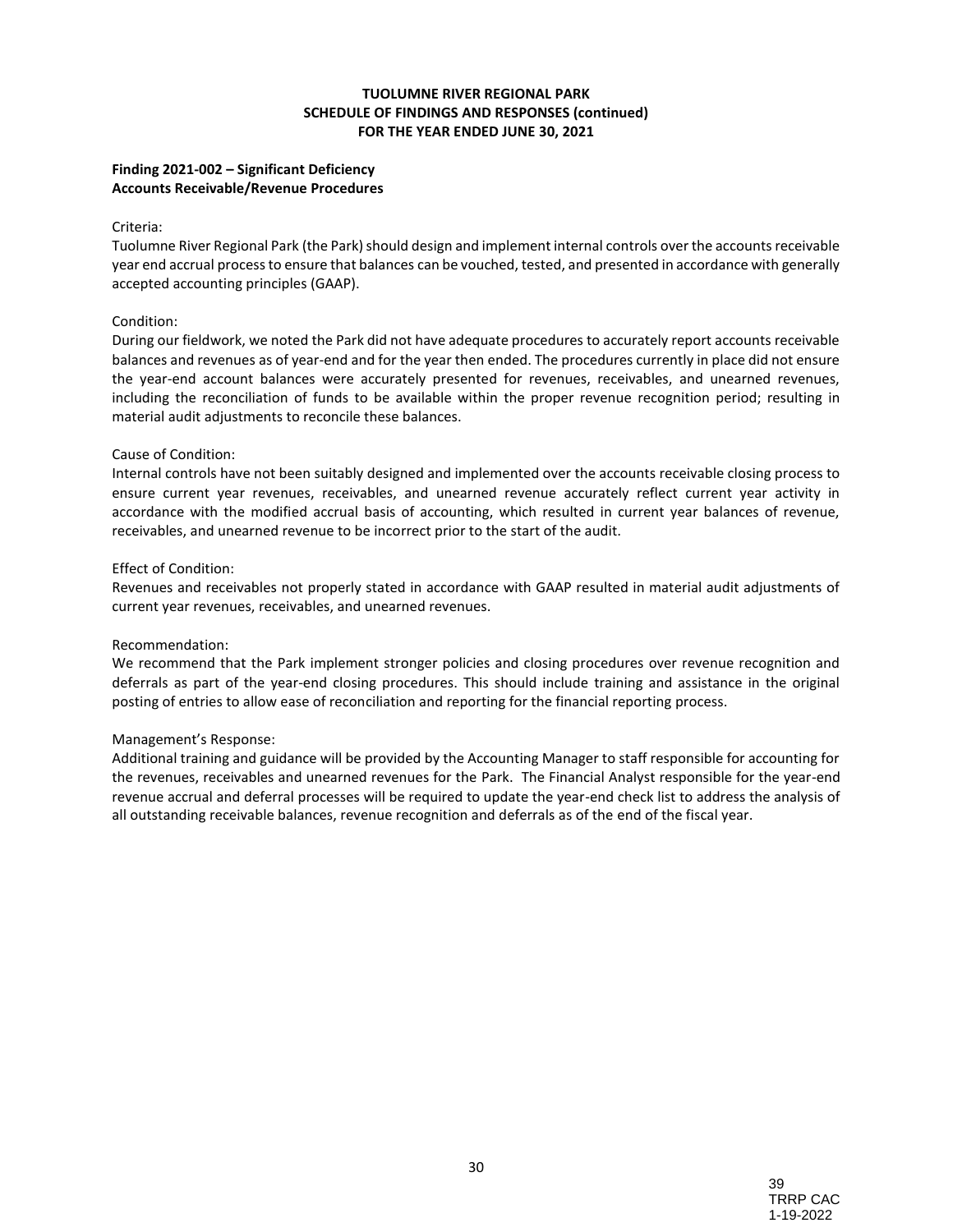#### **TUOLUMNE RIVER REGIONAL PARK SCHEDULE OF PRIOR YEAR FINDINGS AND RESPONSES FOR THE YEAR ENDED JUNE 30, 2020**

There were no prior year financial statement findings reported in accordance with *Government Auditing Standards.*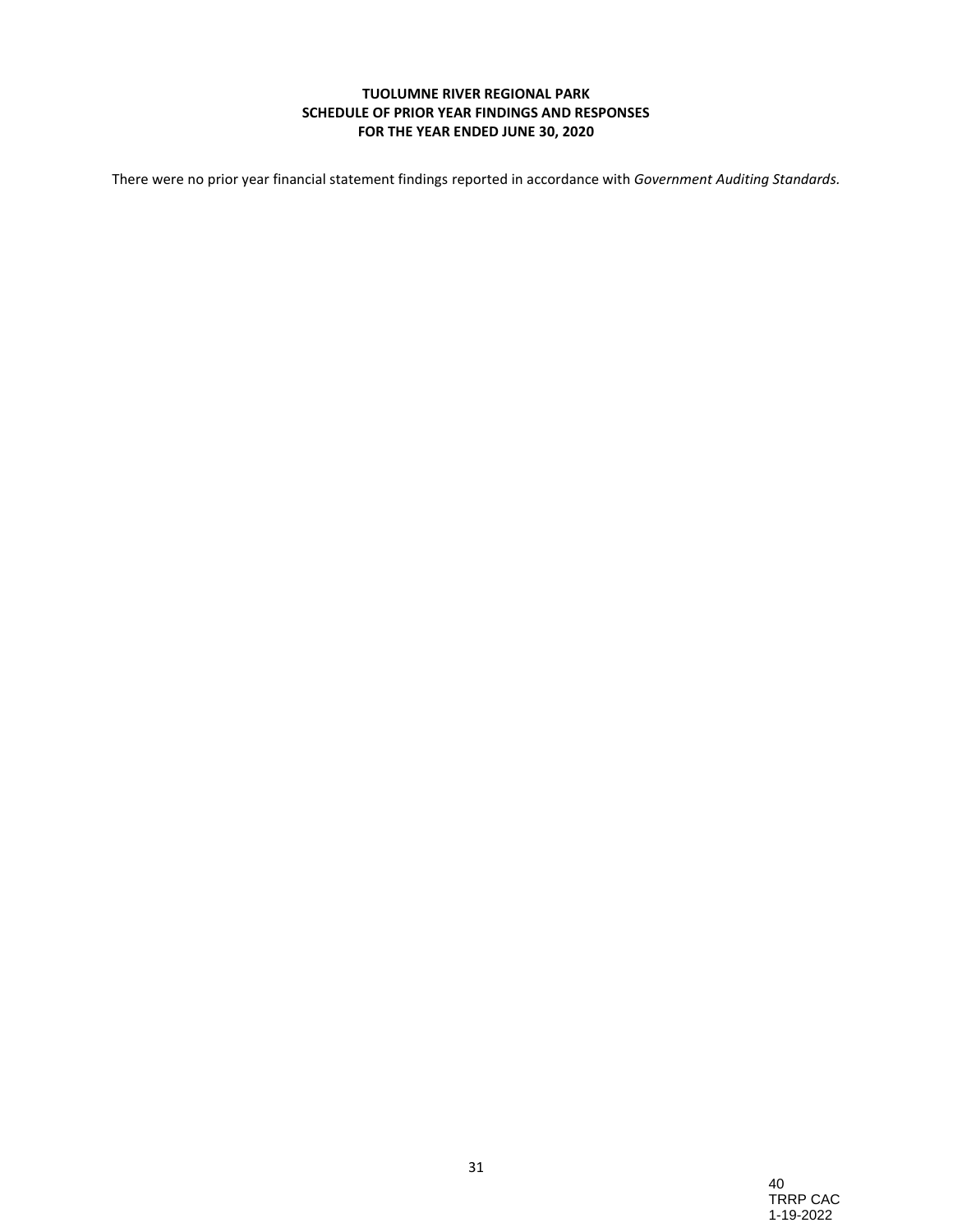# **TRRP Operations FY 21-22 2nd Quarter Update**

### **Expense Report**

| <b>APPR UNIT</b> |       | Account Account Description                     | <b>Budget</b>            | Encumbrance              | <b>Actuals</b>           | Available Balance        | % Spent & Enc |
|------------------|-------|-------------------------------------------------|--------------------------|--------------------------|--------------------------|--------------------------|---------------|
| l B              | 58020 | ISF - Building Services                         | 80,093.00                |                          | 20,023.22                | 60,069.78                | 25.00%        |
|                  | 58060 | ISF - Property Insurance                        | 5.765.00                 | ٠                        | 1.441.22                 | 4,323.78                 | 25.00%        |
| <b>Total for</b> |       |                                                 | 85,858.00                | ۰.                       | 21,464.44                | 64,393.56                | 25.00%        |
| <b>APPR: B</b>   |       |                                                 |                          |                          |                          |                          |               |
| lc.              | 52010 | <b>Office Supplies</b>                          | 50.00                    | $\overline{\phantom{0}}$ | $\overline{\phantom{a}}$ | 50.00                    | $0.00\%$      |
|                  | 52015 | <b>Printing and Binding</b>                     | 100.00                   | (125.14)                 | 125.14                   | 100.00                   | $0.00\%$      |
|                  | 52300 | Tools and Field Supplies <\$5,000               | 1,499.98                 | (0.03)                   | 31.44                    | 1,468.57                 | 2.09%         |
|                  | 53030 | <b>Business Expenses</b>                        | 1,499.92                 | (0.08)                   |                          | 1,500.00                 | $-0.01%$      |
|                  | 53040 | <b>Electricity Utility Expenses</b>             | 12,000.00                | -                        | 2,412.93                 | 9,587.07                 | 20.11%        |
|                  | 53041 | Gas Utility Expenses                            | 750.00                   | $\overline{\phantom{a}}$ | 32.30                    | 717.70                   | 4.31%         |
|                  | 53042 | Sewer Utility Expenses                          | 100.00                   | ۰                        | 14.04                    | 85.96                    | 14.04%        |
|                  | 53043 | <b>Water Utility Expenses</b>                   | 30,000.00                | ۰                        | 9,093.66                 | 20,906.34                | 30.31%        |
|                  | 53072 | Rental of Equipment                             | 1,000.00                 |                          |                          | 1,000.00                 | $0.00\%$      |
|                  | 53110 | Repair and Maintenance Services - Vandalism     | 9,084.92                 | (0.08)                   | 171.72                   | 8,913.28                 | 1.89%         |
|                  | 53150 | Repair and Maintenance Services - Real Property | 15,000.03                | 20.03                    |                          | 14,980.00                | 0.13%         |
|                  | 53300 | <b>Professional Services</b>                    | 142,349.98               | (0.02)                   | 7,586.63                 | 134,763.37               | 5.33%         |
|                  | 54200 | <b>Insurance Premiums</b>                       | 8,500.53                 |                          | 7,872.56                 | 627.97                   | 92.61%        |
|                  | 54500 | Services City Forces - Interfund                | 156,578.00               | ۰                        | 27,424.38                | 129,153.62               | 17.51%        |
|                  | 54550 | ISF - Fleet Operating and Maintenance           | 11,275.00                | ٠                        | 1,796.06                 | 9,478.94                 | 15.93%        |
|                  | 54551 | ISF - Fleet Replacement Expenses                | 7,154.00                 |                          | 1,192.30                 | 5,961.70                 | 16.67%        |
| <b>Total for</b> |       |                                                 | 396,942.36               | (105.32)                 | 57,753.16                | 339,294.52               | 14.52%        |
| APPR: C          |       |                                                 |                          |                          |                          |                          |               |
| ID.              | 76710 | Transfer Out to Fund 6710                       | $\overline{\phantom{a}}$ | $\sim$                   | $\overline{\phantom{a}}$ | $\overline{\phantom{a}}$ | $0.00\%$      |
| <b>Total for</b> |       |                                                 |                          | ۰.                       | ٠                        | ×.                       | 0.00%         |
| <b>APPR: D</b>   |       |                                                 |                          |                          |                          |                          |               |
|                  |       |                                                 | 482,800.36               | (105.32)                 | 79,217.60                | 403,688.08               | 16.39%        |

### **Revenue Report**

| Account | <b>Account Description</b>                      | <b>Budget</b>            | <b>Actuals</b>           | Available Balance        | % Received |
|---------|-------------------------------------------------|--------------------------|--------------------------|--------------------------|------------|
| 42301   | Intergov - County Contribution/Reimbursement    | 222.607.00               | 222.607.00               | -                        | 100.00%    |
| 42405   | Intergov - Local - City of Modesto Contribution | 186,193.00               | 186,193.00               | ۰                        | 100.00%    |
| 43690   | CS - GG - Misc Special Service                  | $\overline{\phantom{a}}$ | $\overline{\phantom{0}}$ | $\overline{\phantom{a}}$ | $0.00\%$   |
| 46002   | Lease of Land                                   | 35,000.00                | 5,770.17                 | 29,229.83                | 16.49%     |
| 46007   | Ballfield Rental                                | 4,000.00                 | 754.50                   | 3,245.50                 | 18.86%     |
| 46015   | Picnic Area Rental                              | 5,000.00                 | 60.50                    | 4,939.50                 | 1.21%      |
| 46020   | Building/Room Rental - Other                    | 30,000.00                | 3,138.00                 | 26,862.00                | 10.46%     |
| 48010   | Interest Revenue on Bank Accounts               | $\overline{\phantom{a}}$ | 131.82                   | (131.82)                 | $0.00\%$   |
| 48012   | Chainge in Fair Market Value                    | $\overline{\phantom{a}}$ | $\overline{\phantom{0}}$ | $\overline{\phantom{0}}$ | $0.00\%$   |
|         |                                                 | 482,800.00               | 418,654.99               | 64,145.01                | 86.71%     |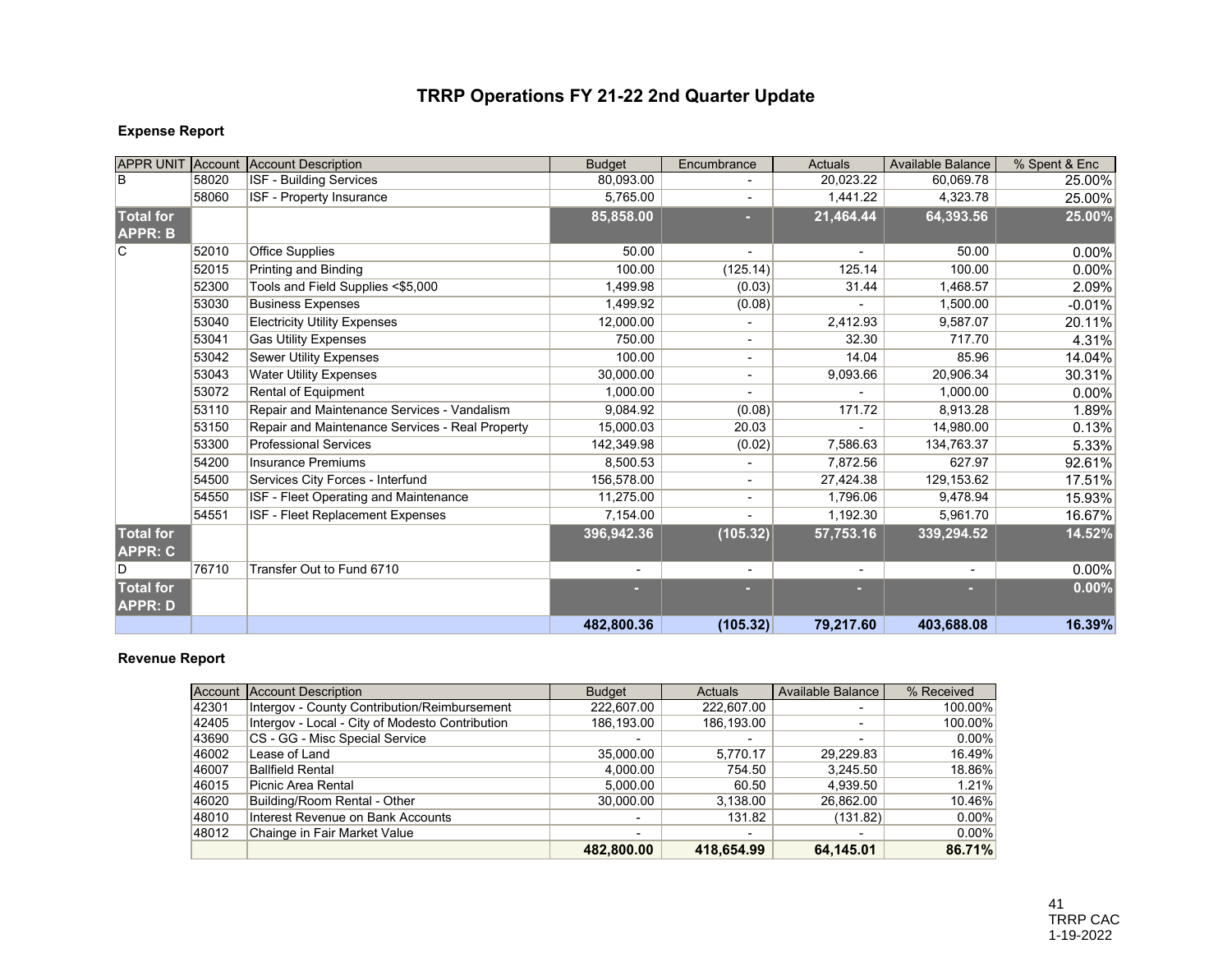

### **TUOLUMNE RIVER REGIONAL PARK ITEM III CITIZENS ADVISORY COMMITTEE**

**Wednesday, November 17, 2021 at 12:00 p.m.**

Held via TeleConference

### **Minutes**

I. CALL TO ORDER @ 12:03 pm Chair, Chris Guptill, called the meeting of the Tuolumne River Regional Park Citizen's Advisory Committee to order at 12:03 p.m.

# **II. ROLL CALL**

- A. Members Present: Chris Guptill, Chair Luis Jimenez, Vice Chair Member Ronald West Member Jim Bishop Member Brandy Meyer Member Darin Jesberg
- B. Absent: Commissioner Emmanuel Becerra Excused
- Staff Present: City of Modesto: Nathan Houx, Parks Planning & Development Manager David Paladini, Administrative Analyst II Stacey Pratt, Financial Analyst III Paul Couchman, Financial Analyst III Joel Bueno, Parks Project Coordinator Diane Sheatsley, Administrative Analyst II County of Stanislaus Jackie Dwyer, Director of Parks and Recreation

# **III. APPROVAL OF MINUTES**

A. September 29, 2021

**ACTION**: **MOTION (West/Jim 5/0)** approving the minutes of the September 29, 2021 meeting of the Tuolumne River Regional Park Citizen's Advisory Committee.

# **IV. PUBLIC COMMENT**

# **V. OLD BUSINESS**

- A. TRRP Project Update
	- a. Nathan Houx presented the attached report. The Committee discussed the following:
		- i. Timeline of the opening of the Legion park area and managing the potential loss of revenue from rentals.
		- ii. Discussion on the appearance and funding stream for the Neece Drive Cell tower as well as and delays in the start of construction.
		- iii. Discussion of the use of Measure L funds for the "land swap" adjacent to Dry Creek.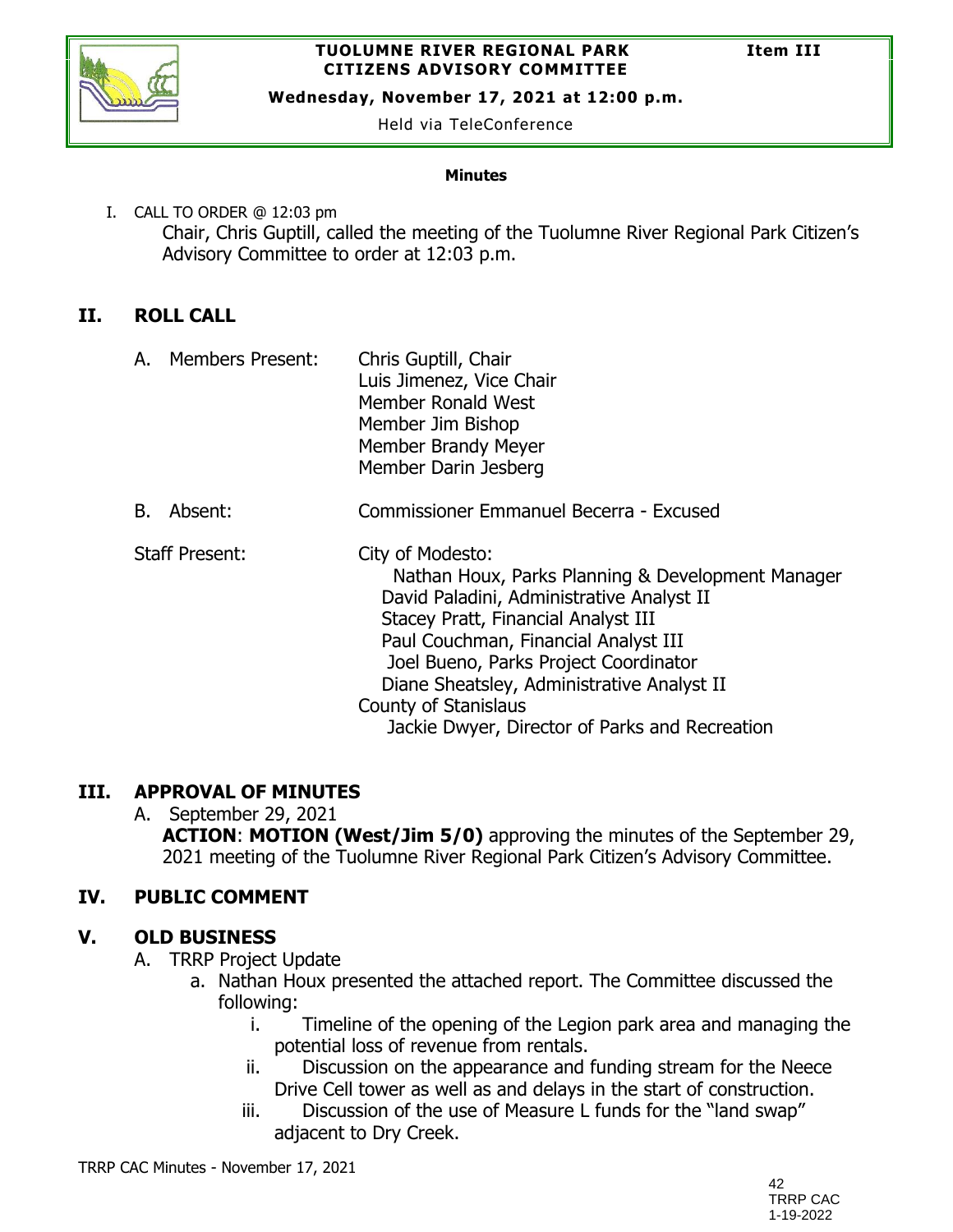- iv. Discussion on the meeting of the 3 trails, and how that plan looks from a community impact perspective. And what is the impact of the downtown design plan.
- v. Discussion on potentially renaming or rebranding the park as "The River Park" or similar?
	- 1. Members and Staff discussed the naming and branding as important and determined to discuss the renaming as a part of the master plan review process.

# **VI. NEW BUSINESS**

- A. Regional Park Program Grant Application Legion Park Area Improvements
	- a. Nathan Houx presented the attached Presentation.
	- b. The Committee discussed the following:
		- i. Discussion on whether the proposal would overrule the proposed campground concept, and determined that they are mutually compatible.
		- ii. Discussion on hiring park rangers throughout TRRP and how a safer park is more appealing adjacent to downtown.

**ACTION**: **MOTION (West/Jesburg 5/0)** approving the planned application, agreeing that the Regional Park Program Grant is important and recommending full support for this design concept and forwarding to the TRRP JPA Commission for full consideration.

- B. EDA Tourism Grant Application TRRP Gateway Phase 3 Improvements
	- a. Nathan Houx presented a report the attached graphic. The Committee discussed the following:

**ACTION**: **MOTION (West/Jesburg 5/0)** approving the planned application, agreeing that the EDA Tourism Grant is important and recommending full support for this design concept and forwarding to the TRRP JPA Commission for full consideration.

# **VII. REPORTS & ORAL COMMUNICATIONS**

- A. FY21-22 Quarter 1 Operating Budget Update
	- a. Nathan Houx presented the attached budget update.
	- b. The Committee discussed the following:
		- i. Discussion on the cost of water in the park, water rights, and the restrictions against water use from the river for irrigation. Additionally staff provided clarification that reclaimed water is not available in the area.
- B. Tuolumne River Trust Report
	- a. Oral Report given by Edgar Garibay on the activities of the TRT. Activities included: Grant activities, youth panels, tree plantings, etc.
- C. 9-2-99 Clean-Ups
	- a. Oral report given by Chris Guptill on the activities of Operation 9-2-99. Activities included: 2 thirds of 40 cu yard dumpster was filled with trash at the latest November cleanup. 40 volunteers were present. Monthly cleanups on the